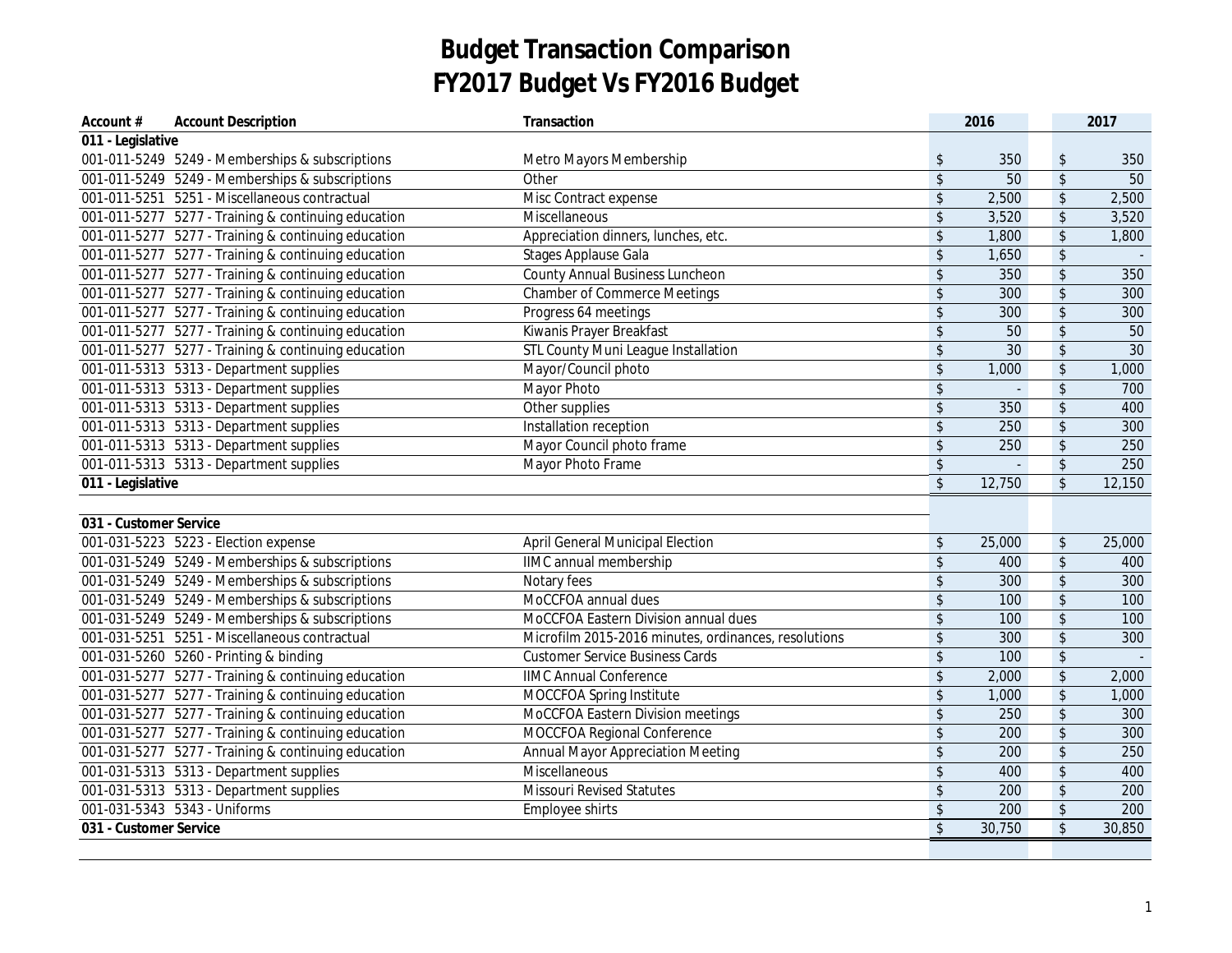| Account #     | <b>Account Description</b>                          | Transaction                                      |                         | 2016   |                            | 2017   |
|---------------|-----------------------------------------------------|--------------------------------------------------|-------------------------|--------|----------------------------|--------|
| 034 - Finance |                                                     |                                                  |                         |        |                            |        |
|               | 001-034-5210 5210 - Advertising                     | <b>Budget Public Hearing</b>                     | $\sqrt[6]{\frac{1}{2}}$ | 225    | $\sqrt[6]{\frac{1}{2}}$    | 225    |
|               | 001-034-5211  5211 - Audit services                 | Audit                                            | $\sqrt{2}$              | 22,000 | $\sqrt[6]{\frac{1}{2}}$    | 22,000 |
|               | 001-034-5211  5211 - Audit services                 | Single Audit                                     | \$                      | 3,000  | $\sqrt[6]{\frac{1}{2}}$    | 3,000  |
|               | 001-034-5249 5249 - Memberships & subscriptions     | Citytech USA Inc Public Salary Annual Membership | \$                      | 400    | $\sqrt[6]{\frac{1}{2}}$    | 400    |
|               | 001-034-5249 5249 - Memberships & subscriptions     | <b>GFOA Budget Award</b>                         | $\sqrt{2}$              | 350    | $\sqrt{2}$                 | 350    |
|               | 001-034-5249 5249 - Memberships & subscriptions     | <b>GFOA Annual Fees</b>                          | \$                      | 320    | $\frac{1}{2}$              | 320    |
|               | 001-034-5249 5249 - Memberships & subscriptions     | Wall Street Journal                              | \$                      | 400    | $\boldsymbol{\mathsf{\$}}$ | 300    |
|               | 001-034-5249 5249 - Memberships & subscriptions     | <b>HRMA Membership</b>                           | $\sqrt{2}$              | 300    | $\boldsymbol{\mathsf{\$}}$ | 300    |
|               | 001-034-5249 5249 - Memberships & subscriptions     | Accounting Standards update                      | $\sqrt{2}$              | 250    | $\sqrt{2}$                 | 250    |
|               | 001-034-5249 5249 - Memberships & subscriptions     | AICPA membership                                 | \$                      | 250    | $\sqrt{2}$                 | 250    |
|               | 001-034-5249 5249 - Memberships & subscriptions     | SHRM membership                                  | \$                      | 190    | $\boldsymbol{\mathsf{\$}}$ | 190    |
|               | 001-034-5249 5249 - Memberships & subscriptions     | MO DEPARTMENT OF REVENUE - ANNUAL REPORT         | \$                      | $\sim$ | $\sqrt[6]{\frac{1}{2}}$    | 80     |
|               | 001-034-5249 5249 - Memberships & subscriptions     | <b>GFOA Missouri Membership</b>                  | \$                      | 50     | $\boldsymbol{\mathsf{\$}}$ | 50     |
|               | 001-034-5249 5249 - Memberships & subscriptions     | SLACMA - James Mello Jr.                         | \$                      | 50     | \$                         | 50     |
|               | 001-034-5249 5249 - Memberships & subscriptions     | MOCPA membership                                 | \$                      | 350    | \$                         |        |
|               | 001-034-5251 5251 - Miscellaneous contractual       | <b>MODOR Sales Tax Disk</b>                      | \$                      | 420    | $\overline{\mathcal{L}}$   | 420    |
|               | 001-034-5251 5251 - Miscellaneous contractual       | STL County sales tax listing                     | \$                      | 240    | $\sqrt[6]{\frac{1}{2}}$    | 240    |
|               | 001-034-5251 5251 - Miscellaneous contractual       | <b>MODOR Business listing</b>                    | \$                      | 100    | $\updownarrow$             | 100    |
|               | 001-034-5251 5251 - Miscellaneous contractual       | Miscellaneous                                    | \$                      | 40     | $\updownarrow$             |        |
|               | 001-034-5260 5260 - Printing & binding              | <b>Business License Envelopes</b>                | \$                      | 750    | $\sqrt[6]{\frac{1}{2}}$    | 750    |
|               | 001-034-5260 5260 - Printing & binding              | AP envelopes for checks                          | \$                      | 500    | $\sqrt[6]{\frac{1}{2}}$    | 500    |
|               | 001-034-5260 5260 - Printing & binding              | Decal vending machine stickers                   | \$                      | 425    | $\boldsymbol{\mathsf{\$}}$ | 425    |
|               | 001-034-5260 5260 - Printing & binding              | <b>Budget Books</b>                              | \$                      | 350    | $\frac{1}{2}$              | 350    |
|               | 001-034-5260 5260 - Printing & binding              | <b>CAFR Books</b>                                | \$                      | 350    | $\sqrt[6]{\frac{1}{2}}$    | 350    |
|               | 001-034-5260 5260 - Printing & binding              | <b>Check Stock</b>                               | \$                      | 350    | $\sqrt[6]{\frac{1}{2}}$    | 350    |
|               | 001-034-5260 5260 - Printing & binding              | Asset tags                                       | \$                      | 325    | \$                         | 325    |
|               | 001-034-5260 5260 - Printing & binding              | $W-2$                                            | \$                      | 150    | $\sqrt[6]{\frac{1}{2}}$    | 150    |
|               | 001-034-5260 5260 - Printing & binding              | 1099 forms                                       | \$                      | 50     | $\sqrt{2}$                 | 50     |
|               | 001-034-5261 5261 - Professional services           | misc                                             | \$                      | 500    | $\sqrt[6]{\frac{1}{2}}$    | 500    |
|               | 001-034-5261 5261 - Professional services           | <b>CAFR</b> review                               | \$                      | 450    | $\boldsymbol{\mathsf{S}}$  | 450    |
|               | 001-034-5277 5277 - Training & continuing education | <b>GFOA Conference</b>                           | \$                      |        | \$                         | 870    |
|               | 001-034-5277 5277 - Training & continuing education | <b>GFOA lunches</b>                              | \$                      | 360    | \$                         | 360    |
|               | 001-034-5277 5277 - Training & continuing education | Other training (excel/software classes)          | \$                      | 300    | $\frac{1}{2}$              | 300    |
|               | 001-034-5277 5277 - Training & continuing education | <b>GFOA Annual GAAP Update</b>                   | \$                      | 200    | $\sqrt[6]{\frac{1}{2}}$    | 200    |
|               | 001-034-5277 5277 - Training & continuing education | SLACMA Monthly Meetings - James Mello Jr.        | \$                      | 180    | \$                         | 180    |
|               | 001-034-5277 5277 - Training & continuing education | <b>HR</b> Seminar                                | \$                      | 50     | $\updownarrow$             | 50     |
|               | 001-034-5277 5277 - Training & continuing education | Logos conference (only over night conference)    | $\sqrt{2}$              | 1,800  | $\sqrt{2}$                 | 1,800  |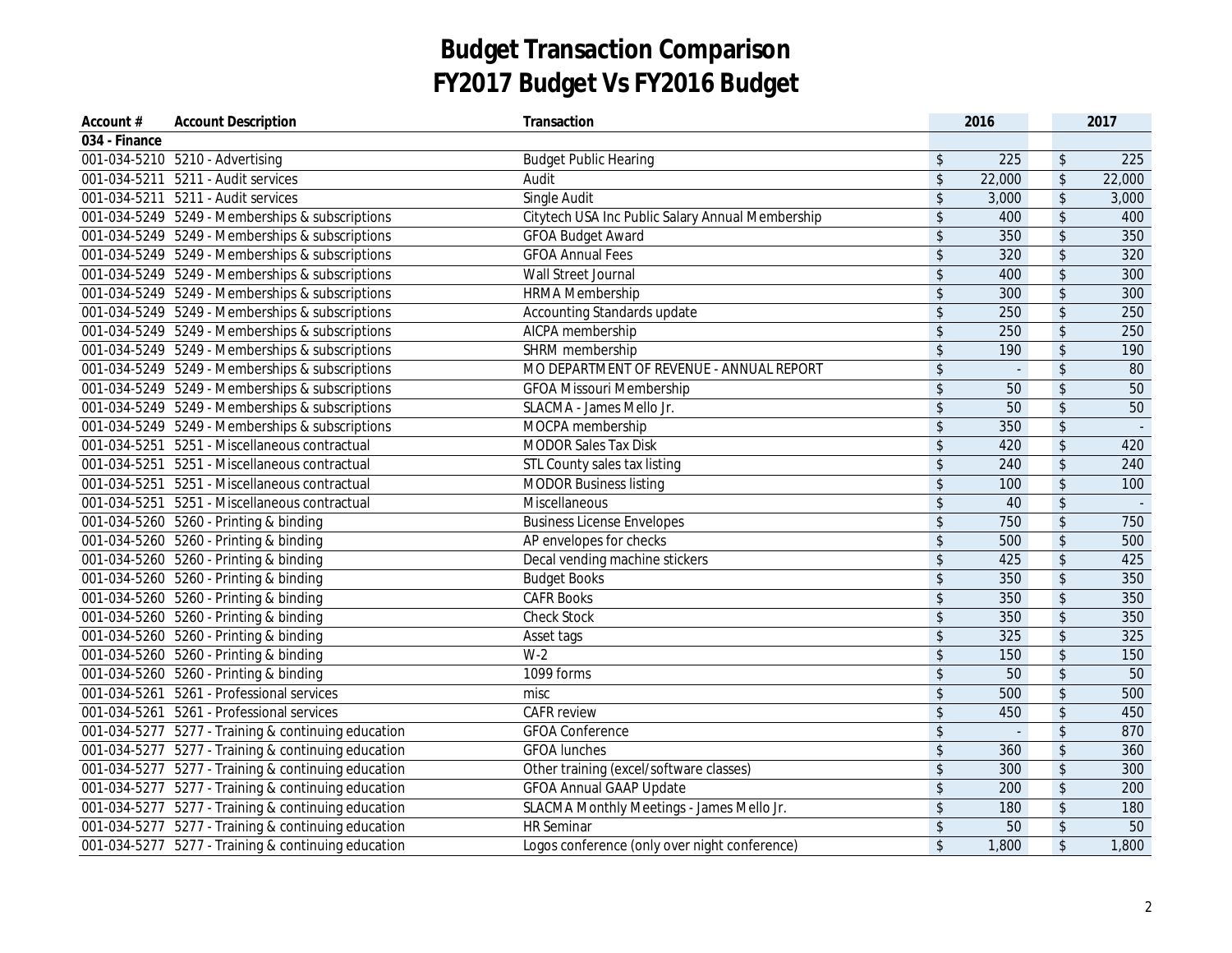| Account #              | <b>Account Description</b>                          | Transaction                                    |                            | 2016           |                            | 2017    |
|------------------------|-----------------------------------------------------|------------------------------------------------|----------------------------|----------------|----------------------------|---------|
|                        | 001-034-5277 5277 - Training & continuing education | MOCPA Gov Conference                           | $\sqrt[6]{2}$              | 250            | $\sqrt[6]{\frac{1}{2}}$    |         |
|                        | 001-034-5277 5277 - Training & continuing education | <b>Lunch Meetings</b>                          | $\sqrt[6]{\frac{1}{2}}$    | 150            | $\updownarrow$             |         |
|                        | 001-034-5313  5313 - Department supplies            | <b>Office Supplies</b>                         | $\sqrt[6]{\frac{1}{2}}$    | 600            | \$                         | 1,000   |
|                        | 001-034-5313 5313 - Department supplies             | Miscellaneous                                  | $\sqrt{2}$                 | 300            | \$                         |         |
|                        | 001-034-5343  5343 - Uniforms                       | Shirts for Finance                             | $\sqrt[6]{\frac{1}{2}}$    | 300            | $\sqrt{2}$                 | 300     |
| 034 - Finance          |                                                     |                                                | $\overline{\mathcal{S}}$   | 37,625         | $\overline{\mathcal{S}}$   | 37,785  |
|                        |                                                     |                                                |                            |                |                            |         |
| 036 - Central Services |                                                     |                                                |                            |                |                            |         |
|                        | 001-036-5210 5210 - Advertising                     | West News Magazine                             | $\boldsymbol{\$}$          | 10,000         | $\boldsymbol{\mathsf{\$}}$ | 10,000  |
|                        | 001-036-5210 5210 - Advertising                     | MISC Community Marketing-Mailchimp/Facebook    | $\boldsymbol{\hat{\zeta}}$ | 8,200          | $\boldsymbol{\mathsf{\$}}$ | 6,500   |
|                        | 001-036-5210 5210 - Advertising                     | <b>Chamber Summer Concerts Sponsor</b>         | \$                         |                | $\boldsymbol{\mathsf{\$}}$ | 3,000   |
|                        | 001-036-5210 5210 - Advertising                     | Community Guide/Livability.com                 | $\sqrt[6]{\frac{1}{2}}$    | $\overline{a}$ | $\sqrt{2}$                 | 3,000   |
|                        | 001-036-5210 5210 - Advertising                     | Chamber Out & About                            | \$                         | 2,000          | \$                         | 2,000   |
|                        | 001-036-5210 5210 - Advertising                     | Pumpkin Run Sponsorship-Chamber of Commer      | $\sqrt[6]{\frac{1}{2}}$    | $\mathbf{r}$   | $\sqrt[6]{\frac{1}{2}}$    |         |
|                        | 001-036-5210 5210 - Advertising                     | candidate filing notices                       | $\sqrt[6]{\frac{1}{2}}$    | 1,000          | \$                         | 1,000   |
|                        | 001-036-5210 5210 - Advertising                     | Economic Development Summit Sponsor-Chamber    | \$                         |                | $\sqrt{2}$                 | 1,000   |
|                        | 001-036-5210 5210 - Advertising                     | Chamber App Sponsorship                        | $\sqrt[6]{\frac{1}{2}}$    | 3,000          | $\sqrt{2}$                 |         |
|                        | 001-036-5210 5210 - Advertising                     | <b>Community Guide</b>                         | $\sqrt[6]{\frac{1}{2}}$    | 2,000          | \$                         |         |
|                        | 001-036-5210 5210 - Advertising                     | Misc Bid Advertising                           | $\sqrt[6]{\frac{1}{2}}$    | 1,500          | $\sqrt{2}$                 |         |
|                        | 001-036-5210 5210 - Advertising                     | <b>Stages Annual Program</b>                   | $\sqrt[6]{\frac{1}{2}}$    | 1,500          | $\sqrt{2}$                 | $\sim$  |
|                        | 001-036-5210 5210 - Advertising                     | <b>Chamber Directory</b>                       | \$                         | 500            | $\sqrt[6]{\frac{1}{2}}$    |         |
|                        | 001-036-5210 5210 - Advertising                     | Civic Orchestra Program                        | \$                         | 300            | $\sqrt[6]{\frac{1}{2}}$    |         |
|                        | 001-036-5212 5212 - Boards & commissions program    | <b>Bi-Annual Volunteer Appreciation Dinner</b> | $\sqrt[6]{\frac{1}{2}}$    |                | $\sqrt[6]{\frac{1}{2}}$    | 11,500  |
|                        | 001-036-5212 5212 - Boards & commissions program    | Other                                          | $\boldsymbol{\hat{\zeta}}$ | 1,500          | $\sqrt[6]{\frac{1}{2}}$    | 1,000   |
|                        | 001-036-5212 5212 - Boards & commissions program    | Citizen of the Year Award & Reception          | $\sqrt{2}$                 | 500            | $\sqrt[6]{\frac{1}{2}}$    | 800     |
|                        | 001-036-5214 5214 - Community Contributions         | F&A committee directed \$3,000 contributions   | $\sqrt[6]{\frac{1}{2}}$    | 6,000          | $$\mathbb{S}$$             |         |
|                        | 001-036-5222 5222 - Education Reimb/Training        | Tuition Reimbursement Program                  | $\boldsymbol{\hat{\zeta}}$ |                | $\boldsymbol{\mathsf{\$}}$ | 20,000  |
|                        | 001-036-5224 5224 - Employee recruitment            | Employee Recruitment                           | $\sqrt[6]{\frac{1}{2}}$    | 10,000         | $\sqrt{2}$                 | 10,000  |
|                        | 001-036-5225 5225 - Employee relations              | <b>Employee Service Awards</b>                 | $\sqrt[6]{\frac{1}{2}}$    | 3,500          | $\sqrt{2}$                 | 3,500   |
|                        | 001-036-5225 5225 - Employee relations              | holiday awards luncheon                        | $\sqrt[6]{\frac{1}{2}}$    | 3,500          | $\sqrt{2}$                 | 3,500   |
|                        | 001-036-5225 5225 - Employee relations              | Flowers for Illness/Deaths                     | $\sqrt{2}$                 | 1,500          | $\boldsymbol{\mathsf{\$}}$ | 1,500   |
|                        | 001-036-5225 5225 - Employee relations              | employee recognition awards                    | \$                         | 1,250          | $\sqrt[6]{\frac{1}{2}}$    | 1,250   |
|                        | 001-036-5225 5225 - Employee relations              | employee appreciation barbecue                 | $\sqrt{2}$                 | 1,000          | $\sqrt[6]{\frac{1}{2}}$    | 1,000   |
|                        | 001-036-5225 5225 - Employee relations              | fall potluck luncheon                          | $\sqrt[6]{2}$              | 700            | $\sqrt{2}$                 | 700     |
|                        | 001-036-5225 5225 - Employee relations              | Chili cook-off                                 | $\sqrt[6]{\frac{1}{2}}$    | 200            | $\sqrt{2}$                 | 200     |
|                        | 001-036-5225  5225 - Employee relations             | <b>MISC</b>                                    | $\sqrt{2}$                 | 1,150          | $\sqrt[6]{\frac{1}{2}}$    |         |
|                        | 001-036-5240 5240 - Insurance                       | <b>Commercial Package</b>                      | $\sqrt[6]{\frac{1}{2}}$    | 209,000        | $\updownarrow$             | 214,000 |
|                        | 001-036-5240 5240 - Insurance                       | <b>General Liability</b>                       | $\sqrt[6]{}$               | 155,000        | $\sqrt[6]{\frac{1}{2}}$    | 150,000 |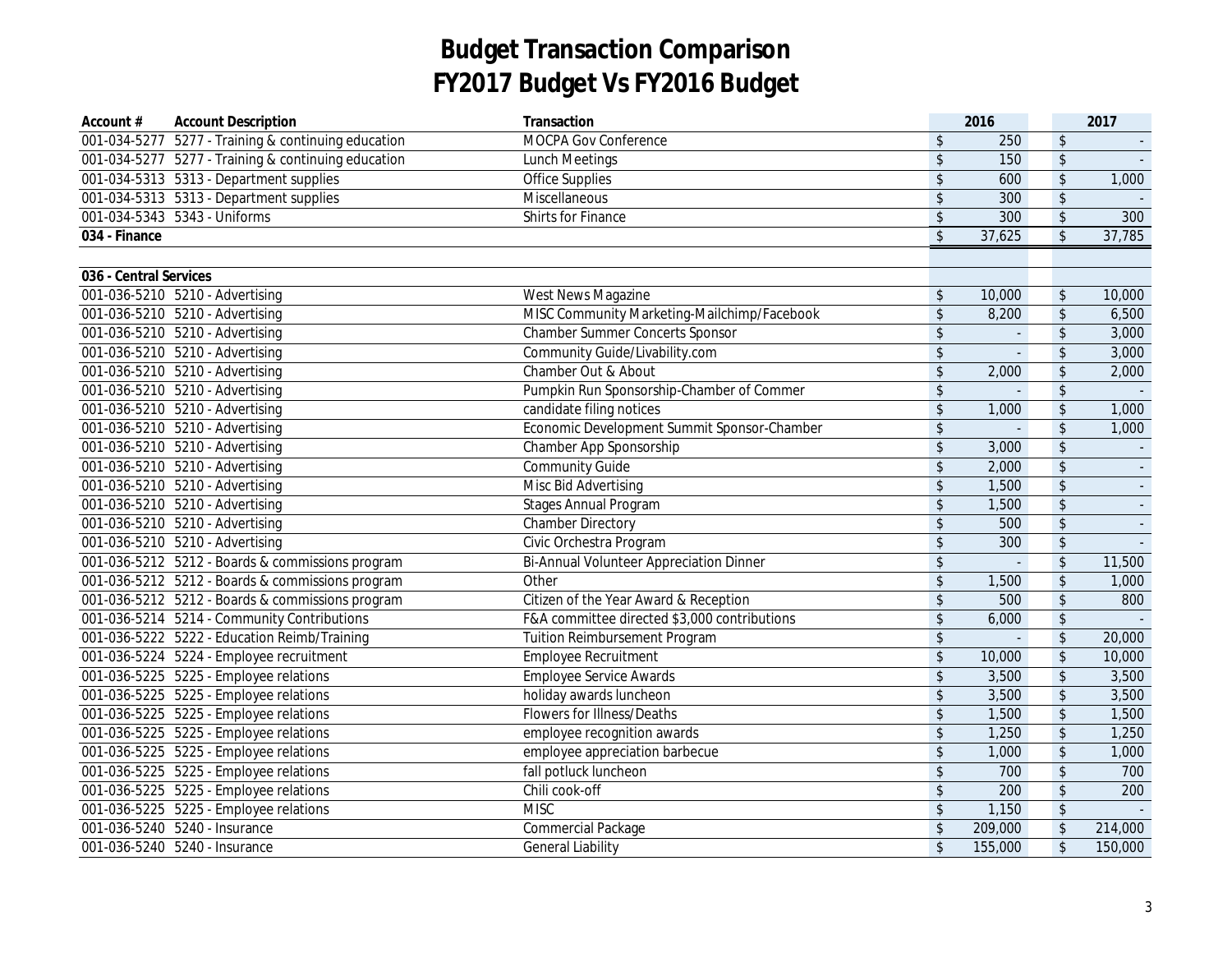| Account #    | <b>Account Description</b>                         | Transaction                                   |                         | 2016         |                         | 2017   |
|--------------|----------------------------------------------------|-----------------------------------------------|-------------------------|--------------|-------------------------|--------|
|              | 001-036-5240 5240 - Insurance                      | D&O Liability                                 | $\mathfrak{L}$          | 45,000       | \$                      | 43,000 |
|              | 001-036-5240 5240 - Insurance                      | <b>Additional Flood</b>                       | $\mathsf{\$}$           | 21,000       | $\sqrt[6]{\frac{1}{2}}$ | 22,000 |
|              | 001-036-5240 5240 - Insurance                      | Unemployment Insurance                        | \$                      | 21,000       | $\sqrt[6]{\frac{1}{2}}$ | 21,000 |
|              | 001-036-5240 5240 - Insurance                      | <b>Cyber Liability</b>                        | \$                      | $\Box$       | $\sqrt[6]{\frac{1}{2}}$ | 6,000  |
|              | 001-036-5240 5240 - Insurance                      | <b>SLAIT Deductible</b>                       | $\sqrt[6]{\frac{1}{2}}$ | 5,000        | $\sqrt[6]{\frac{1}{2}}$ | 5,000  |
|              | 001-036-5240 5240 - Insurance                      | <b>Fiduciary Liability</b>                    | \$                      | 4,000        | $\sqrt[6]{\frac{1}{2}}$ | 4,000  |
|              | 001-036-5240 5240 - Insurance                      | Public Employee Dishonesty Bond               | $\frac{1}{2}$           | 4,000        | $\sqrt[6]{\frac{1}{2}}$ | 3,000  |
|              | 001-036-5240 5240 - Insurance                      | Notary insurance                              | $\sqrt[6]{\frac{1}{2}}$ | 300          | $\sqrt[6]{\frac{1}{2}}$ | 1,000  |
|              | 001-036-5240 5240 - Insurance                      | Petroleum tank Insurance                      | $\sqrt[6]{\frac{1}{2}}$ | 200          | $\sqrt[6]{\frac{1}{2}}$ | 1,000  |
|              | 001-036-5240 5240 - Insurance                      | PARKS ALLOCATION                              | \$                      | (116, 100)   | $\sqrt[6]{\frac{1}{2}}$ |        |
|              | 001-036-5247 5247 - Maintenance & repair-equipment | Misc Office Equipment Repairs                 | $\sqrt[6]{\frac{1}{2}}$ | $\mathbf{r}$ | $\sqrt[6]{\frac{1}{2}}$ | 1,000  |
|              | 001-036-5247 5247 - Maintenance & repair-equipment | Punch/binding, fax, typewriters               | $\sqrt{2}$              | 990          | $\sqrt[6]{\frac{1}{2}}$ |        |
|              | 001-036-5247 5247 - Maintenance & repair-equipment | Postage machine annual maintenance            | $\frac{1}{2}$           | 790          | $\sqrt[6]{\frac{1}{2}}$ |        |
|              | 001-036-5247 5247 - Maintenance & repair-equipment | Folder/Inserter annual maintenance            | $\sqrt[6]{\frac{1}{2}}$ | 720          | $\sqrt[6]{\frac{1}{2}}$ |        |
|              | 001-036-5249 5249 - Memberships & subscriptions    | St. Louis County Municipal League             | \$                      | 7,200        | $\sqrt[6]{\frac{1}{2}}$ | 7,200  |
|              | 001-036-5249 5249 - Memberships & subscriptions    | Missouri Municipal League per capita dues     | $\sqrt[6]{2}$           | 5,300        | $\sqrt[6]{\frac{1}{2}}$ | 5,300  |
|              | 001-036-5249 5249 - Memberships & subscriptions    | St. Louis Regional Chamber of Commerce        | \$                      | 1,800        | $\sqrt[6]{\frac{1}{2}}$ | 1,800  |
|              | 001-036-5249 5249 - Memberships & subscriptions    | Chesterfield Chamber of Commerce              | \$                      | 250          | $\sqrt[6]{\frac{1}{2}}$ | 535    |
|              | 001-036-5249 5249 - Memberships & subscriptions    | Progress 64 West                              | \$                      | 150          | \$                      | 150    |
|              | 001-036-5249 5249 - Memberships & subscriptions    | Missouri Municipal League                     | $\sqrt{2}$              | 500          | $\sqrt[6]{\frac{1}{2}}$ |        |
|              | 001-036-5251 5251 - Miscellaneous contractual      | Doorack Lease                                 | $\sqrt{2}$              | 78,000       | $\sqrt[6]{\frac{1}{2}}$ | 78,000 |
|              | 001-036-5251 5251 - Miscellaneous contractual      | Codification                                  | $\sqrt{2}$              | $\omega$     | $\sqrt[6]{\frac{1}{2}}$ | 25,000 |
|              | 001-036-5251 5251 - Miscellaneous contractual      | Credit card and bank Fees                     | $\sqrt[6]{\frac{1}{2}}$ | 13,200       | $\sqrt[6]{\frac{1}{2}}$ | 13,200 |
|              | 001-036-5251 5251 - Miscellaneous contractual      | Doorack Property tax                          | $\sqrt[6]{\frac{1}{2}}$ | 8,300        | $\sqrt[6]{\frac{1}{2}}$ | 8,300  |
|              | 001-036-5251 5251 - Miscellaneous contractual      | Hazard Waste                                  | $\frac{1}{2}$           | 4,500        | $\sqrt[6]{\frac{1}{2}}$ | 4,500  |
| 001-036-5251 | 5251 - Miscellaneous contractual                   | General Code - Quarterly Code of Ord Updates  | $\sqrt[6]{\frac{1}{2}}$ | 5,300        | $\sqrt[6]{\frac{1}{2}}$ | 2,000  |
| 001-036-5251 | 5251 - Miscellaneous contractual                   | Shred It                                      | \$                      | 1,800        | $\sqrt[6]{\frac{1}{2}}$ | 1,800  |
| 001-036-5251 | 5251 - Miscellaneous contractual                   | General Code - Annual on-line maintenance fee | $\sqrt[6]{\frac{1}{2}}$ | 1,200        | $\sqrt[6]{\frac{1}{2}}$ | 1,200  |
| 001-036-5251 | 5251 - Miscellaneous contractual                   | courier service                               | $\sqrt[6]{\frac{1}{2}}$ | 500          | $\sqrt[6]{\frac{1}{2}}$ | 500    |
| 001-036-5251 | 5251 - Miscellaneous contractual                   | Other                                         | \$                      | 400          | $\sqrt[6]{\frac{1}{2}}$ | 400    |
| 001-036-5251 | 5251 - Miscellaneous contractual                   | Ameren Tenant Successor Report                | \$                      | 150          | $\sqrt[6]{\frac{1}{2}}$ |        |
| 001-036-5251 | 5251 - Miscellaneous contractual                   | Other Miscellaneous contractual               | $\sqrt[6]{\frac{1}{2}}$ | 11,650       | $\sqrt[6]{\frac{1}{2}}$ |        |
|              | 001-036-5252 5252 - Postage                        | USPS postage                                  | \$                      | 26,000       | $\sqrt[6]{\frac{1}{2}}$ | 26,000 |
|              | 001-036-5252 5252 - Postage                        | UPS & FedEx shipments                         | $\sqrt[6]{\frac{1}{2}}$ | 1,250        | $\sqrt[6]{\frac{1}{2}}$ | 1,250  |
|              | 001-036-5252 5252 - Postage                        | presort permit fee                            | $\sqrt[6]{\frac{1}{2}}$ | 250          | $\sqrt[6]{\frac{1}{2}}$ | 250    |
|              | 001-036-5260 5260 - Printing & binding             | <b>Business cards</b>                         | \$                      | 2,160        | $\sqrt[6]{\frac{1}{2}}$ | 1,800  |
|              | 001-036-5260 5260 - Printing & binding             | City vehicle stickers                         | \$                      | 300          | $\sqrt[6]{\frac{1}{2}}$ |        |
|              | 001-036-5261 5261 - Professional services          | Beneflex & HRA processing                     | \$                      | 15,600       | $\sqrt[6]{\frac{1}{2}}$ | 15,600 |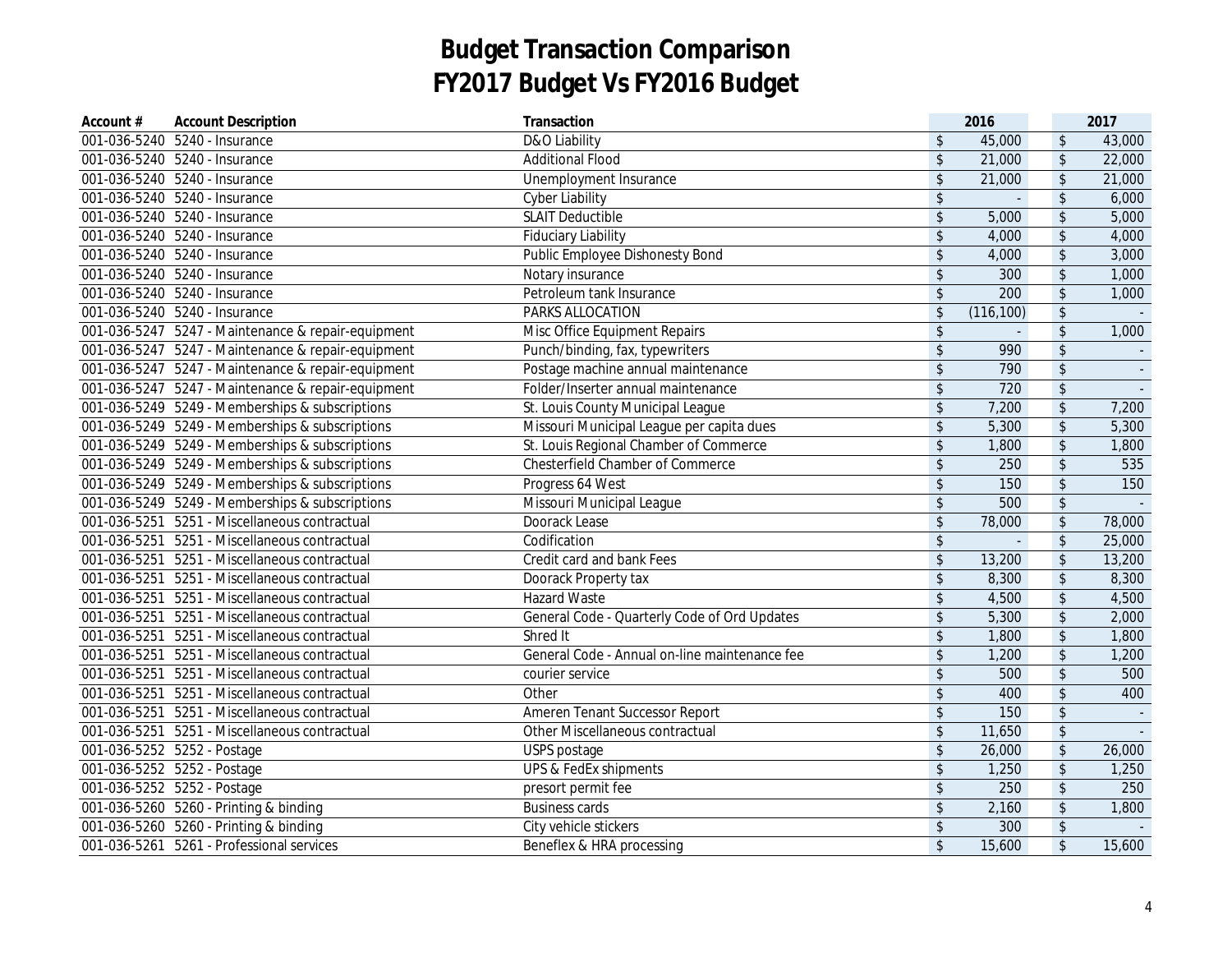| Account #              | <b>Account Description</b>                  | Transaction                                     |                         | 2016           |                         | 2017      |
|------------------------|---------------------------------------------|-------------------------------------------------|-------------------------|----------------|-------------------------|-----------|
|                        | 001-036-5261 5261 - Professional services   | Other                                           | \$                      | 6,160          | $\sqrt{2}$              | 6,160     |
|                        | 001-036-5261 5261 - Professional services   | <b>Retirement Plan Advisors</b>                 | $\sqrt[6]{\frac{1}{2}}$ | 4,400          | $\sqrt{2}$              | 5,200     |
|                        | 001-036-5261 5261 - Professional services   | <b>EAP Quarterly</b>                            | $\mathsf{\$}$           | 3,840          | $\sqrt{2}$              | 3,840     |
|                        | 001-036-5261 5261 - Professional services   | Drug testing                                    | $\sqrt[6]{\frac{1}{2}}$ | 2,000          | $\sqrt{2}$              | 2,000     |
|                        | 001-036-5261 5261 - Professional services   | Miscellaneous Professional Services             | \$                      | 3,000          | $\sqrt[6]{\frac{1}{2}}$ |           |
|                        | 001-036-5262  5262 - Public relations       | <b>Citizen Newsletter</b>                       | $\sqrt[6]{\frac{1}{2}}$ | 40,000         | $\sqrt[6]{\frac{1}{2}}$ | 40,000    |
|                        | 001-036-5262  5262 - Public relations       | <b>MISC</b>                                     | $\sqrt[6]{\frac{1}{2}}$ | 2,000          | $\sqrt[6]{\frac{1}{2}}$ | 2,000     |
|                        | 001-036-5264 5264 - Legal services          | <b>City Attorney</b>                            | $\mathfrak{L}$          | 240,000        | $\sqrt{2}$              | 170,000   |
|                        | 001-036-5264 5264 - Legal services          | Prosecutors (Engelmeyer & Pezzani)              | \$                      | 46,500         | $\updownarrow$          | 46,500    |
|                        | 001-036-5264 5264 - Legal services          | Other Legal Expenses                            | \$                      | 6,300          | $\boldsymbol{\$}$       | 20,000    |
|                        | 001-036-5264 5264 - Legal services          | <b>Economic Development Attorney</b>            | $\frac{1}{2}$           | 20,000         | $\sqrt[6]{\frac{1}{2}}$ | 13,000    |
|                        | 001-036-5264 5264 - Legal services          | Prosecutors - additional monthly                | \$                      | 7,200          | $\sqrt{2}$              | 9,000     |
|                        | 001-036-5264 5264 - Legal services          | Lobbyist for Sales Tax Issue                    | $\sqrt[6]{\frac{1}{2}}$ | 25,000         | $\sqrt{2}$              |           |
|                        | 001-036-5268 5268 - Rental equipment        | Copier Lease                                    | $\sqrt[6]{\frac{1}{2}}$ | 17,400         | $\sqrt{2}$              | 17,400    |
|                        | 001-036-5268 5268 - Rental equipment        | Mailing system annual lease                     | $\sqrt[6]{\frac{1}{2}}$ | 4,500          | $\sqrt{2}$              | 4,500     |
|                        | 001-036-5268 5268 - Rental equipment        | Folder/inserter annual lease                    | \$                      | 3,000          | $\sqrt{2}$              | 2,500     |
|                        | 001-036-5268 5268 - Rental equipment        | <b>MISC</b>                                     | \$                      | 1,100          | $\sqrt{2}$              | 1,100     |
|                        | 001-036-5276 5276 - Telephone               | Cell Phone Service & Hardware - Verizon         | $\sqrt[6]{\frac{1}{2}}$ | 31,200         | $\sqrt{2}$              | 45,600    |
|                        | 001-036-5276 5276 - Telephone               | Charter Business Phone & Internet               | \$                      | 31,200         | $\sqrt{2}$              | 30,000    |
|                        | 001-036-5276 5276 - Telephone               | Annual Phone Hardware & Maintenance             | $\frac{1}{2}$           | 6,600          | $\sqrt[6]{\frac{1}{2}}$ | 8,200     |
|                        | 001-036-5289 5289 - Wellness program        | Flu Shots                                       | \$                      | 2,300          | $\sqrt[6]{\frac{1}{2}}$ | 2,300     |
|                        | 001-036-5289 5289 - Wellness program        | Fruit My Cube                                   | \$                      | 2,000          | $\sqrt[6]{\frac{1}{2}}$ | 2,000     |
|                        | 001-036-5289 5289 - Wellness program        | <b>Health Fair</b>                              | $\sqrt[6]{\frac{1}{2}}$ | 1,000          | $\sqrt[6]{\frac{1}{2}}$ | 1,000     |
|                        | 001-036-5289 5289 - Wellness program        | Incentives-Giveaways                            | $\sqrt[6]{\frac{1}{2}}$ | 1,000          | $\sqrt{2}$              |           |
|                        | 001-036-5289 5289 - Wellness program        | <b>MISC</b>                                     | \$                      | 300            | $\sqrt{2}$              | 300       |
|                        | 001-036-5289 5289 - Wellness program        | <b>Health Club/Fitness Class Reimbursements</b> | $\sqrt[6]{\frac{1}{2}}$ | 250            | $\sqrt{2}$              | 250       |
|                        | 001-036-5325 5325 - Miscellaneous supplies  | kitchen supplies and meeting beverages          | $\sqrt{2}$              | 8,500          | $\sqrt{2}$              | 8,500     |
|                        | 001-036-5325 5325 - Miscellaneous supplies  | City of Chesterfield Envelopes and Letterhead   | $\sqrt[6]{\frac{1}{2}}$ | 2,500          | $\sqrt{2}$              | 2,500     |
|                        | 001-036-5325 5325 - Miscellaneous supplies  | <b>Flags for Facilities</b>                     | $\sqrt[6]{\frac{1}{2}}$ | 2,000          | $\sqrt{2}$              | 2,000     |
|                        | 001-036-5330  5330 - Office supplies        | Miscellaneous office supplies                   | $\sqrt[6]{}$            | 14,000         | $\sqrt{2}$              | 14,000    |
|                        | 001-036-5330  5330 - Office supplies        | Mailing system & folder/inserter supplies       | \$                      | 1,000          | $\sqrt[6]{}$            | 1,000     |
|                        | 001-036-5990 5990 - Operating transfers out | City Hall Debt Service                          | \$                      | 1,521,901      | $\sqrt[6]{\frac{1}{2}}$ | 1,571,763 |
|                        | 001-036-5990 5990 - Operating transfers out | DPW 1 - 2017 EMERALD ASH BORER (EAB) ACTIVITY   | $\frac{1}{2}$           | $\blacksquare$ | $\sqrt[6]{\frac{1}{2}}$ |           |
|                        | 001-036-5990 5990 - Operating transfers out | Debt Service fees                               | $\mathsf{\$}$           | 4,200          | $\sqrt{2}$              | 4,200     |
| 036 - Central Services |                                             |                                                 | $\mathsf{\$}$           | 2,659,811      | $\sqrt{2}$              | 2,784,048 |
|                        |                                             |                                                 |                         |                |                         |           |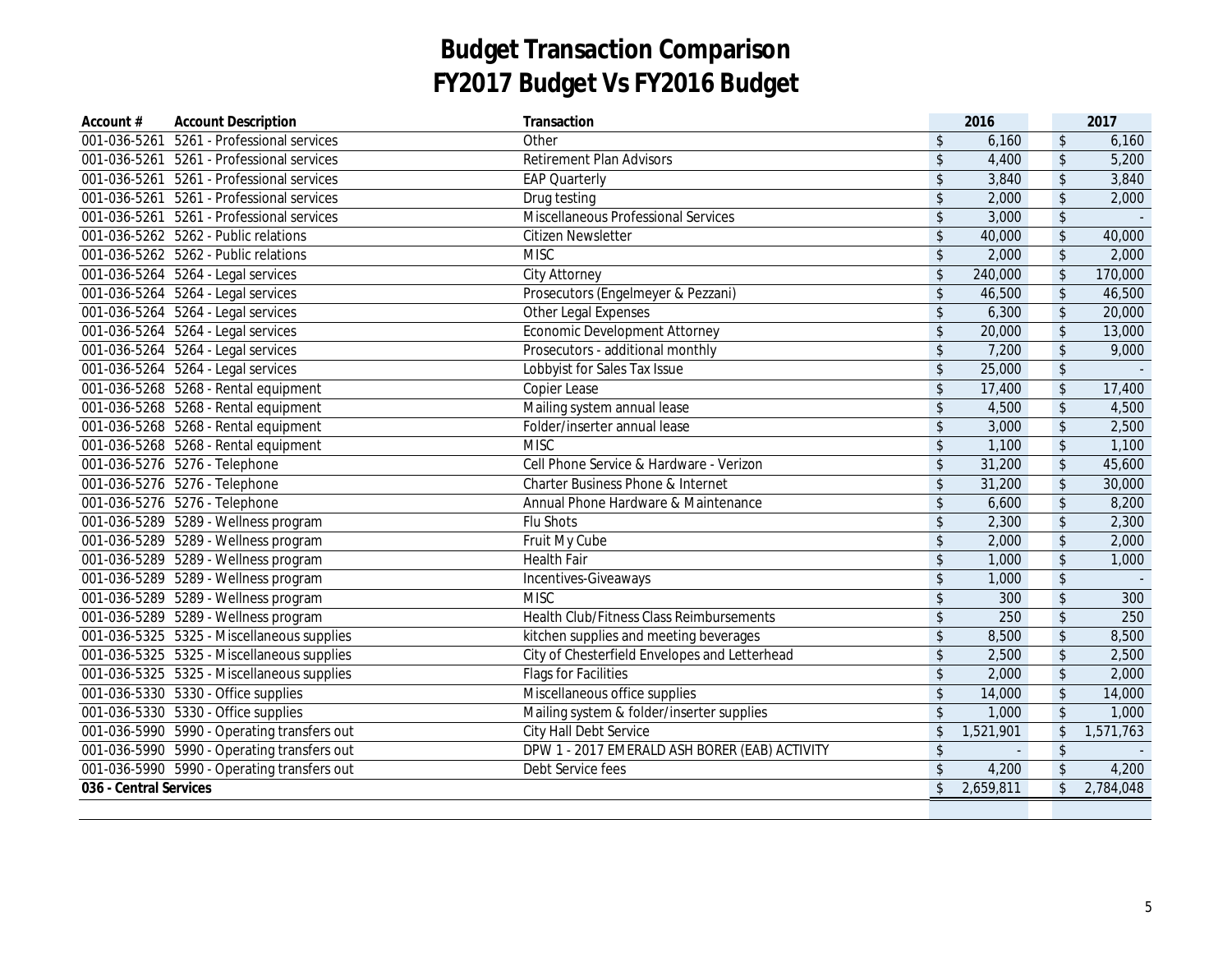| Account #    | <b>Account Description</b>                          | Transaction                                        |                            | 2016         |                            | 2017   |
|--------------|-----------------------------------------------------|----------------------------------------------------|----------------------------|--------------|----------------------------|--------|
|              | 037 - Information Technology                        |                                                    |                            |              |                            |        |
|              | 001-037-5221 5221 - Data processing                 | Microsoft Software Assurance                       | \$                         | 45,000       | \$                         | 45,000 |
|              | 001-037-5221 5221 - Data processing                 | <b>ESRI GIS Software Maintenance</b>               | \$                         | 16,000       | \$                         | 16,000 |
|              | 001-037-5221 5221 - Data processing                 | PD - Power DMS Software CALEA Subscription         | $\boldsymbol{\hat{\zeta}}$ | 7,500        | $\boldsymbol{\mathsf{\$}}$ | 7,500  |
| 001-037-5221 | 5221 - Data processing                              | <b>VMware Support</b>                              | $\boldsymbol{\hat{\zeta}}$ | 6,000        | $\sqrt{2}$                 | 6,500  |
| 001-037-5221 | 5221 - Data processing                              | <b>Firewall License Subscriptions</b>              | $\boldsymbol{\hat{\zeta}}$ | 6,000        | $\sqrt{2}$                 | 6,000  |
|              | 001-037-5221 5221 - Data processing                 | PD - Building Security Maintenance                 | $\frac{1}{2}$              | 6,000        | $\sqrt[6]{\frac{1}{2}}$    | 6,000  |
| 001-037-5221 | 5221 - Data processing                              | Misc. Software Licenses                            | \$                         | 5,000        | \$                         | 5,000  |
|              | 001-037-5221 5221 - Data processing                 | Veeam Backup License                               | \$                         | 6,000        | \$                         | 4,500  |
| 001-037-5221 | 5221 - Data processing                              | eMail Archiving Subscription                       | \$                         | 4,000        | \$                         | 4,000  |
| 001-037-5221 | 5221 - Data processing                              | PD - Misc. Software Licensing & Updates            | $\sqrt[6]{\frac{1}{2}}$    | 3,000        | $\sqrt{2}$                 | 3,000  |
|              | 001-037-5221 5221 - Data processing                 | PD - REJIS Software Licensing & Updates            | $\boldsymbol{\hat{\zeta}}$ | 3,000        | $\sqrt{2}$                 | 3,000  |
|              | 001-037-5221 5221 - Data processing                 | PD - Evidence Tracker Maintenance                  | \$                         | 2,500        | \$                         | 2,500  |
|              | 001-037-5221 5221 - Data processing                 | <b>SPAM Filter Subscription</b>                    | \$                         | 2,000        | \$                         | 2,000  |
|              | 001-037-5221 5221 - Data processing                 | PD - Guardian Tracker Maintenance/Software License | $\sqrt[6]{\frac{1}{2}}$    | 1,500        | \$                         | 1,800  |
| 001-037-5221 | 5221 - Data processing                              | Fax Server Maintenance                             | $\sqrt[6]{\frac{1}{2}}$    | 1,000        | $\boldsymbol{\mathsf{\$}}$ | 1,000  |
|              | 001-037-5221 5221 - Data processing                 | PD - Video Server Maintenance & Support            | $\overline{\mathcal{L}}$   | 7,000        | $\overline{\mathcal{L}}$   |        |
|              | 001-037-5247 5247 - Maintenance & repair-equipment  | Maintenance & repair-equipment                     | $\boldsymbol{\hat{\zeta}}$ | 15,000       | $\frac{1}{2}$              | 15,000 |
|              | 001-037-5249 5249 - Memberships & subscriptions     | Memberships & subscriptions                        | \$                         | 500          | $\frac{1}{2}$              | 500    |
|              | 001-037-5251 5251 - Miscellaneous contractual       | New World                                          | \$                         | 70,000       | $$\mathbb{S}$$             | 75,000 |
|              | 001-037-5251 5251 - Miscellaneous contractual       | <b>KRONOS</b>                                      | $\boldsymbol{\hat{\zeta}}$ | 10,000       | $\sqrt[6]{\frac{1}{2}}$    | 10,000 |
|              | 001-037-5251 5251 - Miscellaneous contractual       | Website Maintenance                                | $\sqrt[6]{\frac{1}{2}}$    | 10,000       | $\sqrt[6]{2}$              | 7,500  |
|              | 001-037-5251 5251 - Miscellaneous contractual       | <b>HP Servers Warranty</b>                         | \$                         | $\sim$       | \$                         | 5,000  |
|              | 001-037-5251 5251 - Miscellaneous contractual       | CompuVault Off-Site Tape Storage                   | $\boldsymbol{\hat{\zeta}}$ | 3,500        | $\sqrt[6]{\frac{1}{2}}$    | 3,500  |
|              | 001-037-5251 5251 - Miscellaneous contractual       | ListServ Webmail module                            | $\boldsymbol{\hat{\zeta}}$ | 4,000        | \$                         | 2,500  |
|              | 001-037-5251 5251 - Miscellaneous contractual       | HP SAN Server Warranty/Service Contract            | $\frac{1}{2}$              | 2,500        | \$                         |        |
|              | 001-037-5261 5261 - Professional services           | <b>ESRI GIS Support</b>                            | $\boldsymbol{\hat{\zeta}}$ | 3,500        | $\sqrt[6]{\frac{1}{2}}$    | 2,500  |
|              | 001-037-5261 5261 - Professional services           | Video Surveillance                                 | $\boldsymbol{\hat{\zeta}}$ | 3,500        | $\sqrt{2}$                 | 2,500  |
|              | 001-037-5277 5277 - Training & continuing education | <b>GIS Training</b>                                | \$                         | 5,000        | $\sqrt[6]{\frac{1}{2}}$    | 5,000  |
|              | 001-037-5277 5277 - Training & continuing education | Developer Training                                 | $\sqrt[6]{\frac{1}{2}}$    | 2,500        | $\sqrt[6]{\frac{1}{2}}$    | 2,500  |
|              | 001-037-5313  5313 - Department supplies            | Department supplies                                | \$                         | 3,000        | $\sqrt[6]{\frac{1}{2}}$    | 3,000  |
|              | 001-037-5350 5350 - Computer equip under \$5,000    | <b>Replacement Computers</b>                       | $\sqrt[6]{\frac{1}{2}}$    | 15,000       | $\sqrt[6]{\frac{1}{2}}$    | 20,000 |
|              | 001-037-5350 5350 - Computer equip under \$5,000    | Replacement Laptops                                | \$                         | 6,000        | \$                         |        |
|              | 001-037-5350 5350 - Computer equip under \$5,000    | Video Surveillance Equip for GovCenter/Police      | $\boldsymbol{\hat{\zeta}}$ | 10,000       | \$                         |        |
|              | 001-037-5410  5410 - Computer equipment             | Server Replacement                                 | $\boldsymbol{\hat{\zeta}}$ | $\mathbf{r}$ | \$                         | 33,000 |
|              | 001-037-5410  5410 - Computer equipment             | <b>SAN Replacement</b>                             | \$                         | 30,000       | \$                         |        |
|              | 001-037-5221 5221 - Data processing                 | AutoCAD Tech Support Seiler                        | \$                         |              | \$                         |        |
|              | 001-037-5221 5221 - Data processing                 | ET GeoBox Maintenance                              | $\sqrt[6]{\frac{1}{2}}$    | ÷.           | \$                         | $\sim$ |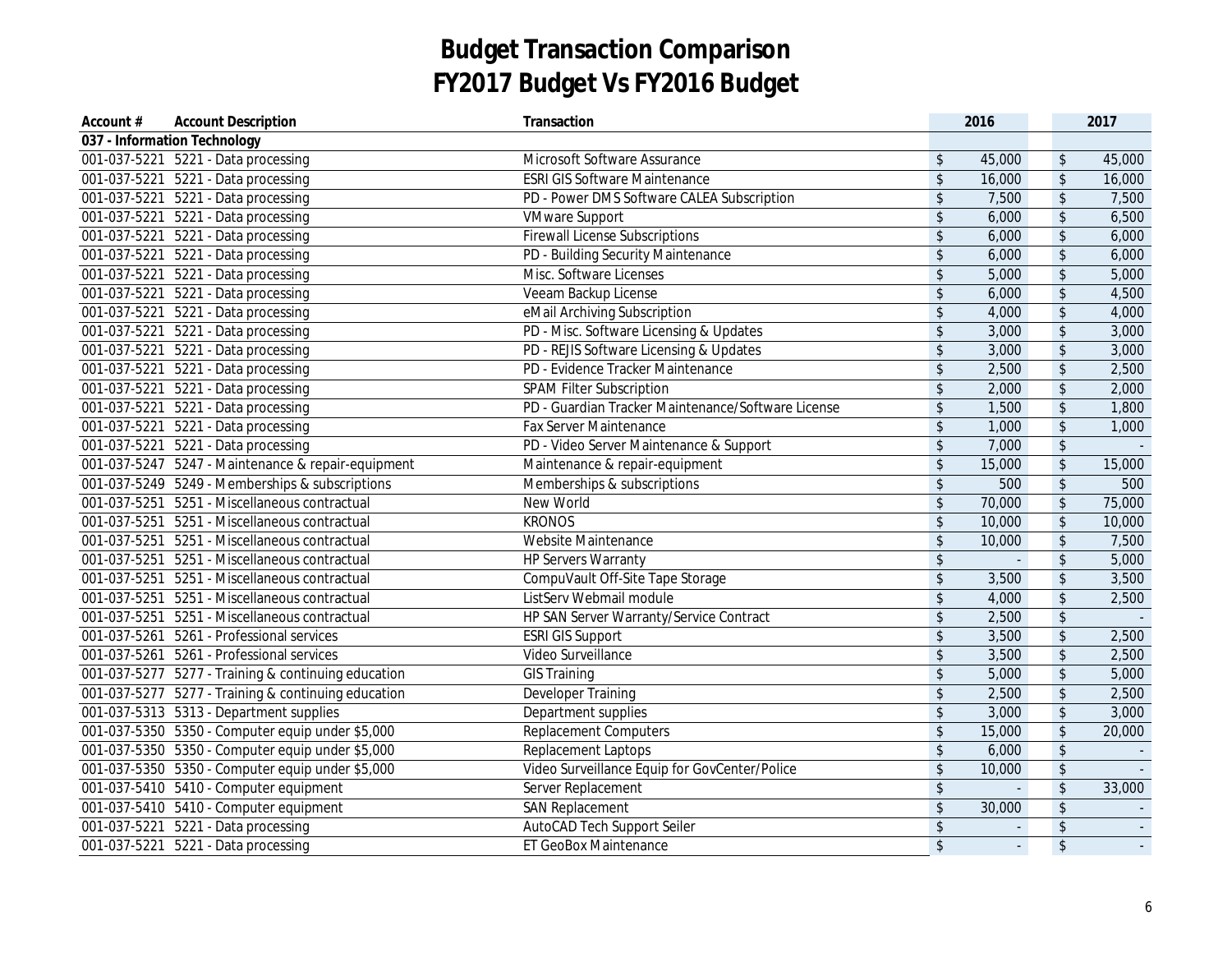| Account #                 | <b>Account Description</b>                          | Transaction                                               |                | 2016    |                | 2017    |
|---------------------------|-----------------------------------------------------|-----------------------------------------------------------|----------------|---------|----------------|---------|
| 001-037-5221              | 5221 - Data processing                              | Microsoft Visual Studio Maint (Mapping Section)           | \$.            |         | \$             |         |
| 001-037-5221              | 5221 - Data processing                              | <b>Microstation Bentley</b>                               |                |         | \$             |         |
| 001-037-5221              | 5221 - Data processing                              | R1 Trimble receiver/Yuma subscription                     |                |         | \$             |         |
| 001-037-5247              | 5247 - Maintenance & repair-equipment               | HP 1300 service contract                                  | \$             |         | \$             |         |
| 001-037-5247              | 5247 - Maintenance & repair-equipment               | Kip 7770 & Rotolite service contract                      |                |         | \$             |         |
| 001-037-5247              | 5247 - Maintenance & repair-equipment               | Microtek Maintenance Agreement for Microfilm              |                |         | $\mathsf{\$}$  |         |
| 001-037-5247              | 5247 - Maintenance & repair-equipment               | Misc maintenance and repairs                              |                |         | \$             |         |
| 001-037-5247              | 5247 - Maintenance & repair-equipment               | Plotter equipment and repairs (new large copier)          | \$             |         | \$             |         |
| 001-037-5247              | 5247 - Maintenance & repair-equipment               | Rotolite Quarterly Usage (for scanner/copier)             |                |         | \$             |         |
|                           | 001-037-5249 5249 - Memberships & subscriptions     | Mapping/GIS                                               |                |         | \$             |         |
| 001-037-5251              | 5251 - Miscellaneous contractual                    | Loredo Services                                           |                |         | $\mathfrak{L}$ |         |
| 001-037-5251              | 5251 - Miscellaneous contractual                    | StL Co Record Plat Data (mo expense to Mapping)           | \$             |         | \$             |         |
|                           | 001-037-5260 5260 - Printing & binding              | <b>GBC Laminate Film</b>                                  | $\mathfrak{L}$ |         | \$             |         |
|                           | 001-037-5260 5260 - Printing & binding              | Photo paper for Rotolite                                  |                |         | \$             |         |
| 001-037-5261              | 5261 - Professional services                        | Mapping/GIS needs                                         |                |         | $\mathsf{\$}$  |         |
|                           | 001-037-5277 5277 - Training & continuing education | Advanced Access (2 senior eng techs)                      |                |         | \$             |         |
| 001-037-5277              | 5277 - Training & continuing education              | ArcGIS (Sen Eng Techs)                                    |                |         | \$             |         |
|                           | 001-037-5313  5313 - Department supplies            | Mapping/GIS supplies                                      |                |         | $\mathfrak{L}$ |         |
| 001-037-5342 5342 - Tools |                                                     | NC350 traffic counter replacement                         |                |         | \$             |         |
| 001-037-5342 5342 - Tools |                                                     | Positions Maintenance Software (for Yumas)                |                |         | $\mathfrak{L}$ |         |
| 001-037-5342 5342 - Tools |                                                     | Traffic counter replacement parts (batteries, bolts, etc) | \$             |         | \$             |         |
|                           | 001-037-5343  5343 - Uniforms                       | Mapping/GIS                                               | \$             |         | \$             |         |
|                           | 001-037-5410  5410 - Computer equipment             | <b>SAN Fabric Upgrades</b>                                | \$             | 10,000  | \$             |         |
|                           | 037 - Information Technology                        |                                                           |                | 325,500 | \$             | 301,300 |
|                           |                                                     |                                                           |                |         |                |         |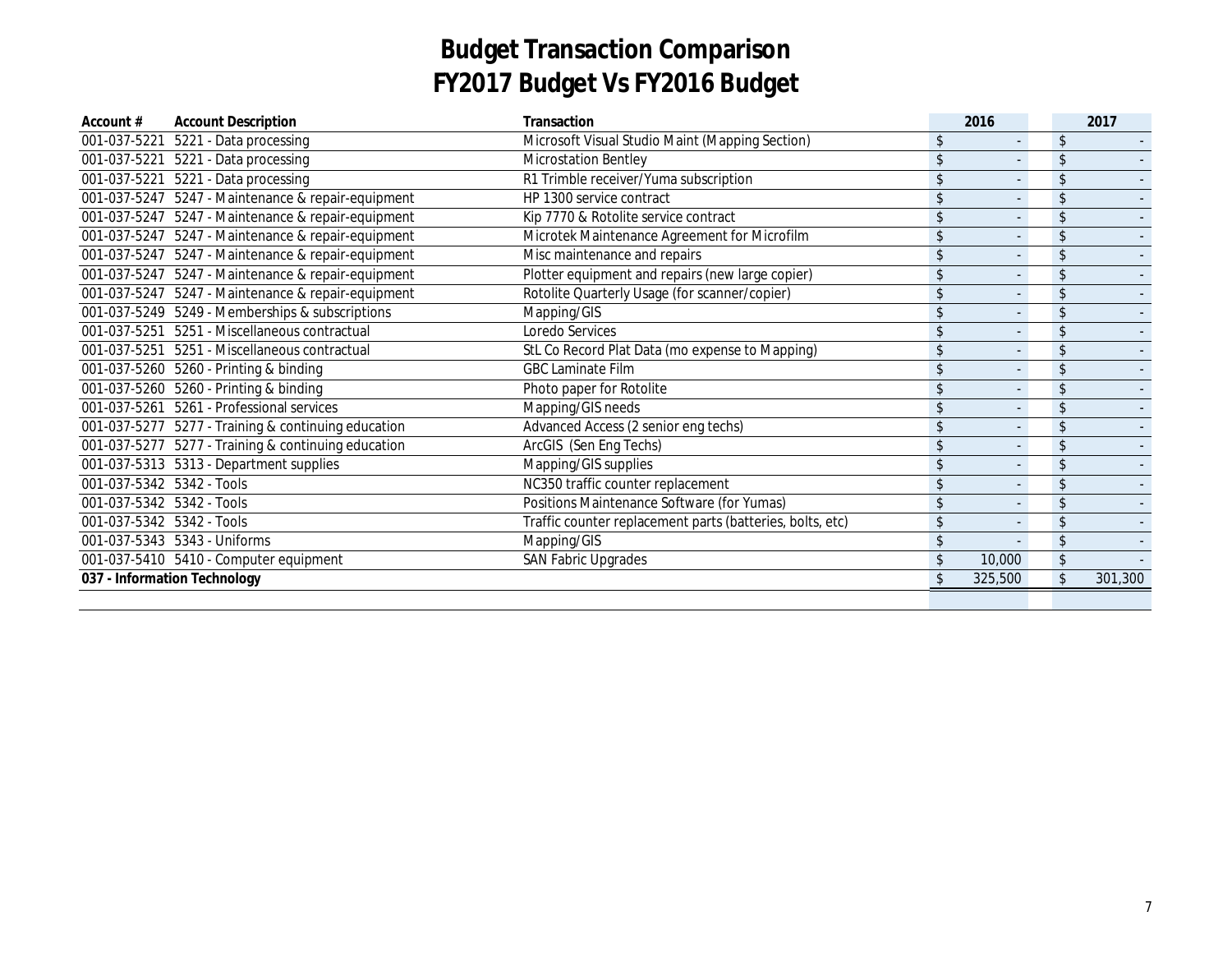| Account #             | <b>Account Description</b>                          | Transaction                                       |                            | 2016   |                         | 2017   |
|-----------------------|-----------------------------------------------------|---------------------------------------------------|----------------------------|--------|-------------------------|--------|
| 038 - Municipal Court |                                                     |                                                   |                            |        |                         |        |
|                       | 001-038-5221 5221 - Data processing                 | Journal Technologies                              | \$                         |        | $\boldsymbol{\$}$       | 5,000  |
|                       | 001-038-5221 5221 - Data processing                 | New Dawn Maint Agreement                          | $\frac{1}{2}$              | 5,000  | \$                      |        |
|                       | 001-038-5249 5249 - Memberships & subscriptions     | <b>MACA</b>                                       | $\boldsymbol{\hat{\zeta}}$ | 150    | $\sqrt[6]{\frac{1}{2}}$ | 225    |
|                       | 001-038-5249 5249 - Memberships & subscriptions     | <b>MSLACA</b>                                     | \$                         | 150    | $\frac{1}{2}$           | 120    |
|                       | 001-038-5251 5251 - Miscellaneous contractual       | <b>REJIS Contractual Fees</b>                     | $\boldsymbol{\hat{\zeta}}$ | 7,200  | $\sqrt[6]{\frac{1}{2}}$ | 6,600  |
|                       | 001-038-5260 5260 - Printing & binding              | Printing & binding                                | \$                         | 4,500  | $\frac{1}{2}$           | 4,500  |
|                       | 001-038-5261 5261 - Professional services           | <b>Judges Salary</b>                              | $\boldsymbol{\hat{\zeta}}$ | 33,756 | $\frac{1}{2}$           | 33,756 |
|                       | 001-038-5261 5261 - Professional services           | Add. Judges/PA                                    | $\sqrt[6]{\frac{1}{2}}$    | 3,500  | \$                      | 3,500  |
|                       | 001-038-5261 5261 - Professional services           | Mental Health Court                               | $\boldsymbol{\hat{\zeta}}$ | 3,000  | \$                      | 3,000  |
|                       | 001-038-5261 5261 - Professional services           | Jail Fees                                         | $\boldsymbol{\hat{\zeta}}$ | 7,500  | \$                      | 2,000  |
|                       | 001-038-5261 5261 - Professional services           | Data Destruction                                  | $\boldsymbol{\hat{\zeta}}$ | 700    | $\sqrt[6]{\frac{1}{2}}$ | 750    |
|                       | 001-038-5261 5261 - Professional services           | <b>Interpreter Services</b>                       | \$                         | 400    | \$                      | 400    |
|                       | 001-038-5277 5277 - Training & continuing education | <b>MACA Conference Spring</b>                     | $\boldsymbol{\hat{\zeta}}$ | 2,150  | $\frac{1}{2}$           | 2,150  |
|                       | 001-038-5277 5277 - Training & continuing education | <b>MACA Conference Fall</b>                       | \$                         | 385    | $\sqrt{2}$              | 450    |
|                       | 001-038-5277 5277 - Training & continuing education | <b>MSLACA Monthly meetings</b>                    | \$                         | 400    | \$                      | 400    |
|                       | 001-038-5277 5277 - Training & continuing education | MMACJA Conf                                       | \$                         | 812    | \$                      | $\sim$ |
|                       | 001-038-5277 5277 - Training & continuing education | MMACJA Board Mtng                                 | $\sqrt[6]{\frac{1}{2}}$    | 250    | \$                      |        |
|                       | 001-038-5313  5313 - Department supplies            | Department supplies                               | $\boldsymbol{\$}$          | 2,000  | $\boldsymbol{\$}$       | 2,000  |
| 038 - Municipal Court |                                                     |                                                   | $\sqrt[6]{\frac{1}{2}}$    | 71,853 | $\sqrt[6]{\frac{1}{2}}$ | 64,851 |
|                       |                                                     |                                                   |                            |        |                         |        |
| 041 - Police          |                                                     |                                                   |                            |        |                         |        |
|                       | 001-041-5221 5221 - Data processing                 | In-Car Computer Updates                           | \$                         | 1,500  | \$                      | 1,500  |
|                       | 001-041-5221 5221 - Data processing                 | Crash Data Recorder Updates                       | $\boldsymbol{\hat{\zeta}}$ | 1,000  | $\sqrt[6]{\frac{1}{2}}$ | 1,000  |
|                       | 001-041-5221 5221 - Data processing                 | Leads On Line                                     | \$                         | 800    | $\sqrt[6]{\frac{1}{2}}$ | 800    |
|                       | 001-041-5221 5221 - Data processing                 | AR Pro Reconstruction Software                    | $\boldsymbol{\mathsf{\$}}$ | 119    | $\boldsymbol{\$}$       | 120    |
|                       | 001-041-5244 5244 - Investigative expenses          | Reconyx Hyperfire License Plate Capture & Housing | $\frac{1}{2}$              |        | \$                      | 1,600  |
|                       | 001-041-5244 5244 - Investigative expenses          | <b>TLOxp Law Enforcement Premium</b>              | $\boldsymbol{\hat{\zeta}}$ | 1,320  | \$                      | 1,320  |
|                       | 001-041-5244 5244 - Investigative expenses          | Major Case Squad Activation                       | $\boldsymbol{\hat{\zeta}}$ | 500    | \$                      | 500    |
|                       | 001-041-5246 5246 - Maintenance & repair-building   | Police Facilities Maintenance                     | $\boldsymbol{\$}$          | 3,000  | $\boldsymbol{\$}$       | 2,000  |
|                       | 001-041-5247 5247 - Maintenance & repair-equipment  | Radar Repair / Certification                      | \$                         | 3,200  | \$                      | 3,300  |
|                       | 001-041-5247 5247 - Maintenance & repair-equipment  | <b>Taser Weapon Repair and Maintenance</b>        | $\boldsymbol{\hat{\zeta}}$ | 3,000  | \$                      | 2,000  |
|                       | 001-041-5247 5247 - Maintenance & repair-equipment  | Equipment Repair (Other)                          | \$                         | 2,500  | \$                      | 2,500  |
|                       | 001-041-5247 5247 - Maintenance & repair-equipment  | Weapon Repair                                     | $\sqrt[6]{\frac{1}{2}}$    | 1,000  | \$                      | 1,000  |
|                       | 001-041-5247 5247 - Maintenance & repair-equipment  | <b>Fire Extinguishers For Vehicles</b>            | $\boldsymbol{\hat{\zeta}}$ | 955    | $\,$                    | 955    |
|                       | 001-041-5248 5248 - Maintenance & repair vehicles   | Car Wash and Clean Up                             | $\boldsymbol{\hat{\zeta}}$ | 500    | \$                      | 500    |
|                       | 001-041-5249 5249 - Memberships & subscriptions     | <b>Professional Publications</b>                  | $\boldsymbol{\hat{\zeta}}$ | 400    | \$                      | 400    |
|                       | 001-041-5249 5249 - Memberships & subscriptions     | <b>FBI National Academy</b>                       | $\sqrt[6]{\frac{1}{2}}$    | 350    | \$                      | 300    |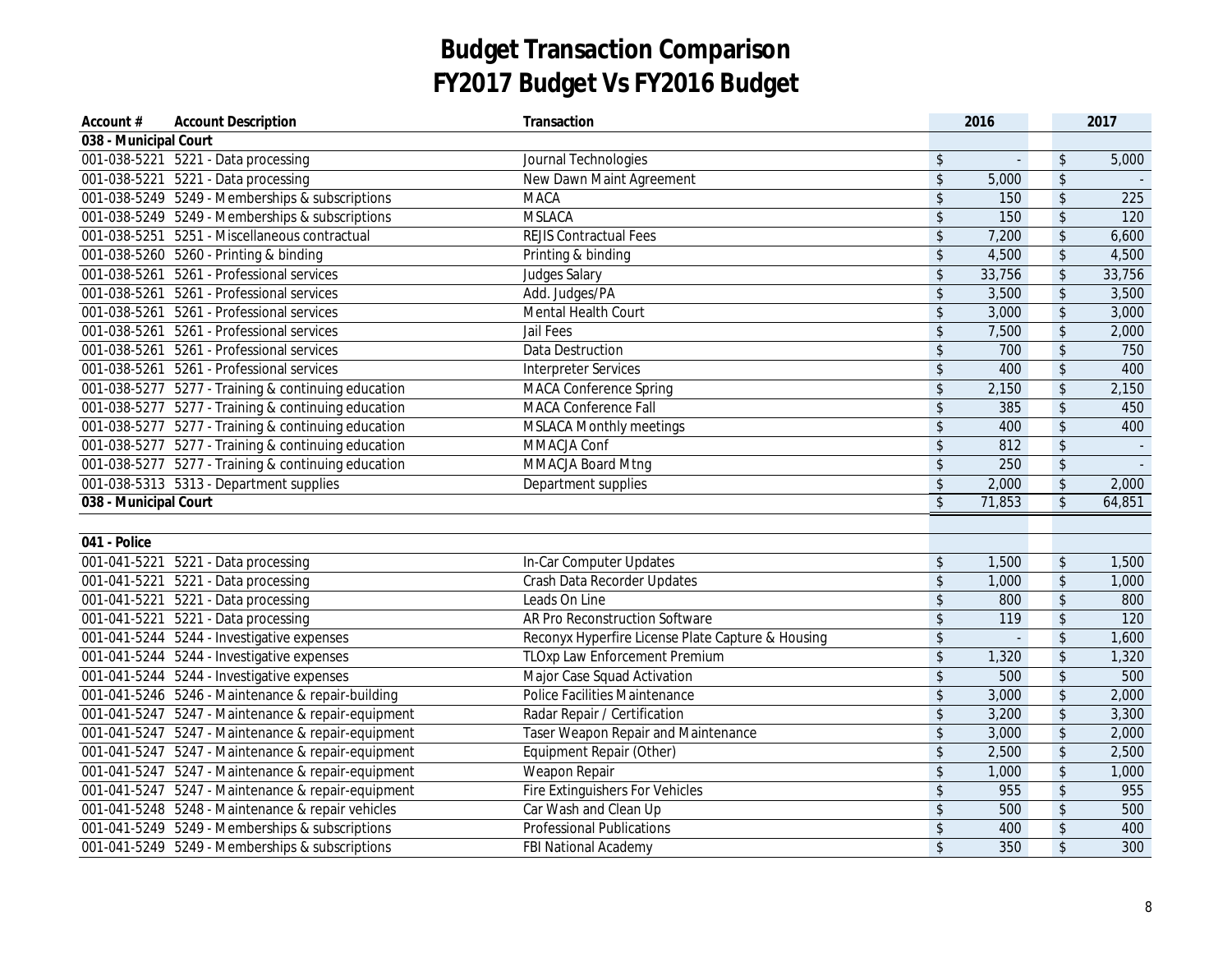| Account #    | <b>Account Description</b>                            | Transaction                                            |                            | 2016            |                            | 2017            |
|--------------|-------------------------------------------------------|--------------------------------------------------------|----------------------------|-----------------|----------------------------|-----------------|
|              | 001-041-5249 5249 - Memberships & subscriptions       | <b>Criminal Information Exchange</b>                   | \$                         | 250             | $\sqrt[6]{\frac{1}{2}}$    | 250             |
|              | 001-041-5249 5249 - Memberships & subscriptions       | Major Case Squad Membership                            | $\boldsymbol{\hat{\zeta}}$ | 250             | $\sqrt[6]{\frac{1}{2}}$    | 250             |
|              | 001-041-5249 5249 - Memberships & subscriptions       | Mid States Organization Crime Information Center       | $\sqrt[6]{\frac{1}{2}}$    | 250             | $\sqrt[6]{\frac{1}{2}}$    | 250             |
|              | 001-041-5249 5249 - Memberships & subscriptions       | Missouri Dare Officers Association                     | $\frac{1}{2}$              | 250             | \$                         | 250             |
|              | 001-041-5249 5249 - Memberships & subscriptions       | <b>Missouri Police Chiefs Association</b>              | $\sqrt[6]{\frac{1}{2}}$    | 200             | $\sqrt{2}$                 | 200             |
|              | 001-041-5249 5249 - Memberships & subscriptions       | Backstoppers                                           | $\frac{1}{2}$              | 150             | $\sqrt[6]{\frac{1}{2}}$    | 150             |
|              | 001-041-5249 5249 - Memberships & subscriptions       | Law Enforcement Scouting                               | $\sqrt[6]{\frac{1}{2}}$    | 100             | $\sqrt[6]{\frac{1}{2}}$    | 100             |
|              | 001-041-5249 5249 - Memberships & subscriptions       | Missouri Organized Retail Crime Membership             | $\sqrt[6]{\frac{1}{2}}$    | 100             | \$                         | 100             |
|              | 001-041-5249 5249 - Memberships & subscriptions       | Notary                                                 | $\sqrt[6]{\frac{1}{2}}$    | 100             | \$                         | 100             |
|              | 001-041-5249 5249 - Memberships & subscriptions       | St. Louis Area Police Chiefs (SLAPCA)                  | $\sqrt[6]{\frac{1}{2}}$    | 100             | \$                         | 100             |
|              | 001-041-5249 5249 - Memberships & subscriptions       | Law Enforcement Officials (LEO)                        | $\sqrt[6]{\frac{1}{2}}$    | 90              | \$                         | 90              |
|              | 001-041-5249 5249 - Memberships & subscriptions       | International Association of Property & Evidence       | $\boldsymbol{\mathsf{\$}}$ | 80              | $\,$                       | 80              |
|              | 001-041-5249 5249 - Memberships & subscriptions       | Missouri Crime Prevention Association                  | \$                         | $\overline{75}$ | $\sqrt{2}$                 | 75              |
|              | 001-041-5249 5249 - Memberships & subscriptions       | National Association of Accident Reconstructionist     | $\boldsymbol{\mathsf{\$}}$ | 50              | $\,$                       | 50              |
|              | 001-041-5249 5249 - Memberships & subscriptions       | National Association of Internal Affairs Investigators | $\boldsymbol{\mathsf{\$}}$ | 50              | $\sqrt{2}$                 | 50              |
|              | 001-041-5249 5249 - Memberships & subscriptions       | St. Louis Regional Traffic Safety                      | $\boldsymbol{\mathsf{\$}}$ | 50              | $\sqrt{2}$                 | 50              |
|              | 001-041-5249 5249 - Memberships & subscriptions       | <b>Gateway Crime Prevention Council</b>                | $\boldsymbol{\mathsf{\$}}$ | 40              | $\sqrt{2}$                 | 40              |
|              | 001-041-5249 5249 - Memberships & subscriptions       | Mo Association Traffic Enforcement                     | $\boldsymbol{\mathsf{\$}}$ | 40              | $\updownarrow$             | 40              |
|              | 001-041-5249 5249 - Memberships & subscriptions       | Chesterfield Chamber of Commerce                       | \$                         | $\overline{35}$ | $\,$                       | 35              |
|              | 001-041-5249 5249 - Memberships & subscriptions       | <b>MOLEAC</b>                                          | $\frac{1}{2}$              | $\overline{25}$ | $\sqrt[6]{\frac{1}{2}}$    | $\overline{25}$ |
|              | 001-041-5249 5249 - Memberships & subscriptions       | National Technical Investigators Association           | $\sqrt[6]{\frac{1}{2}}$    | 25              | $\sqrt[6]{\frac{1}{2}}$    | $\overline{25}$ |
|              | 001-041-5249 5249 - Memberships & subscriptions       | Missouri Peace Officers Association                    | $\frac{1}{2}$              | $\overline{15}$ | \$                         | $\overline{15}$ |
|              | 001-041-5249 5249 - Memberships & subscriptions       | Missouri Law Officer Book Updates                      | $\sqrt[6]{\frac{1}{2}}$    | 480             | $\,$                       | $\sim$          |
|              | 001-041-5249 5249 - Memberships & subscriptions       | Law Enforcement News                                   | \$                         | $\overline{30}$ | \$                         |                 |
|              | 001-041-5250  5250 - CAPY - Chest. Alliance Prot. Yth | <b>Funds for Youth Activities</b>                      | $\sqrt[6]{\frac{1}{2}}$    | 3,000           | $\updownarrow$             | 3,000           |
|              | 001-041-5251 5251 - Miscellaneous contractual         | St. Louis County Dispatch Services                     | $\sqrt[6]{\frac{1}{2}}$    | 265,891         | $\sqrt{2}$                 | 214,401         |
|              | 001-041-5251 5251 - Miscellaneous contractual         | Rejis                                                  | $\sqrt[6]{\frac{1}{2}}$    | 65,000          | $\boldsymbol{\mathsf{\$}}$ | 65,000          |
| 001-041-5251 | 5251 - Miscellaneous contractual                      | Vehicle Changeover                                     | $\sqrt[6]{\frac{1}{2}}$    | 18,400          | $\overline{\mathcal{L}}$   | 18,400          |
|              | 001-041-5251 5251 - Miscellaneous contractual         | Livescan Rejis Arrest Record Interface                 | $$\mathfrak{s}$$           | 300             | $\boldsymbol{\mathsf{\$}}$ | 300             |
|              | 001-041-5260 5260 - Printing & binding                | <b>Traffic Citations (MUTTS)</b>                       | $\boldsymbol{\hat{\zeta}}$ | 1,000           | $\updownarrow$             | 1,000           |
|              | 001-041-5260 5260 - Printing & binding                | Record Room Forms and Envelopes                        | $\boldsymbol{\hat{\zeta}}$ | 800             | \$                         | 800             |
| 001-041-5261 | 5261 - Professional services                          | Nuisance Abatement                                     | $\sqrt[6]{\frac{1}{2}}$    | 7,500           | $\sqrt[6]{\frac{1}{2}}$    | 5,000           |
| 001-041-5261 | 5261 - Professional services                          | <b>CALEA PAYMENT</b>                                   | \$                         | 4,200           | $\sqrt[6]{\frac{1}{2}}$    | 4,200           |
|              | 001-041-5261 5261 - Professional services             | Destruction Fees for Drug Burn                         | $\sqrt[6]{\frac{1}{2}}$    | 3,500           | $\boldsymbol{\mathsf{\$}}$ | 3,500           |
|              | 001-041-5268 5268 - Rental equipment                  | <b>DEA Task Force Vehicle</b>                          | $\frac{1}{2}$              | 7,500           | $\,$                       | 7,500           |
|              | 001-041-5268 5268 - Rental equipment                  | Portable Restroom For Range                            | \$                         | 900             | $\frac{1}{2}$              | 900             |
|              | 001-041-5268 5268 - Rental equipment                  | Identi-Kit                                             | $\frac{1}{2}$              | 500             | $\sqrt[6]{\frac{1}{2}}$    | 500             |
|              | 001-041-5273 5273 - Inmate Security Expense           | Live Scan Fingerprint Contract                         | $\sqrt[6]{\frac{1}{2}}$    | 3,500           | $\sqrt[6]{\frac{1}{2}}$    | 3,500           |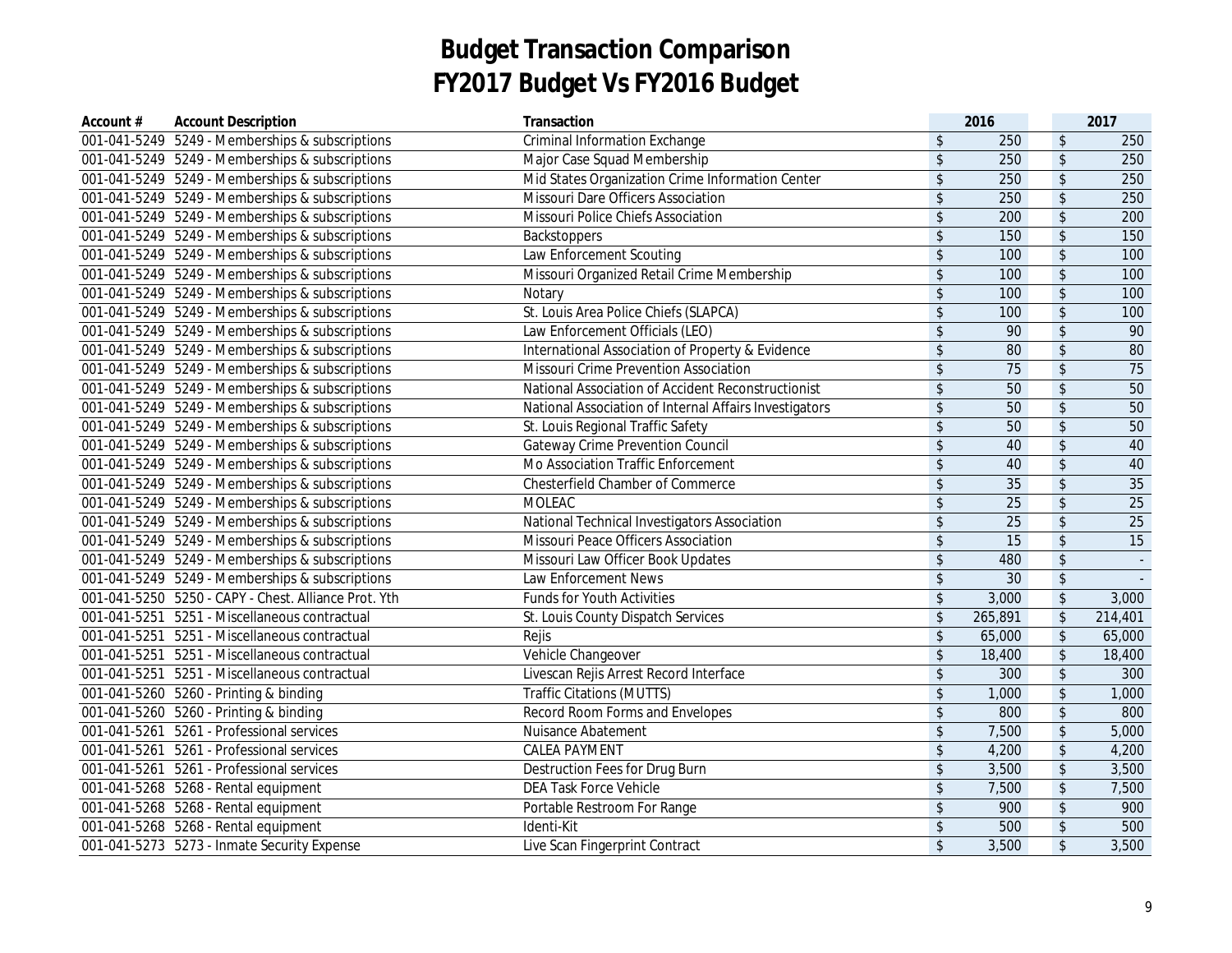| Account # | <b>Account Description</b>                          | Transaction                                                 |                            | 2016           |                         | 2017   |
|-----------|-----------------------------------------------------|-------------------------------------------------------------|----------------------------|----------------|-------------------------|--------|
|           | 001-041-5273  5273 - Inmate Security Expense        | <b>Medical Examinations</b>                                 | $\sqrt{2}$                 | 3,000          | $\sqrt[6]{}$            | 3,000  |
|           | 001-041-5273 5273 - Inmate Security Expense         | <b>Prisoner Blankets</b>                                    | $\mathsf{\$}$              | 3,000          | $\sqrt[6]{\frac{1}{2}}$ | 2,000  |
|           | 001-041-5273 5273 - Inmate Security Expense         | <b>Prisoner Meals</b>                                       | $\sqrt[6]{\frac{1}{2}}$    | 2,500          | $\sqrt[6]{\frac{1}{2}}$ | 2,500  |
|           | 001-041-5273 5273 - Inmate Security Expense         | Breathalyzer and Drug Testing Supplies                      | $\sqrt[6]{\frac{1}{2}}$    | 1,600          | $\sqrt[6]{\frac{1}{2}}$ | 1,600  |
|           | 001-041-5277 5277 - Training & continuing education | <b>County and Municipal Training</b>                        | $\sqrt[6]{\frac{1}{2}}$    | 15,200         | $\sqrt[6]{}$            | 15,200 |
|           | 001-041-5277 5277 - Training & continuing education | <b>Computer Based Legal Training PLS</b>                    | $\sqrt[6]{\frac{1}{2}}$    | 12,240         | $\sqrt[6]{\frac{1}{2}}$ | 12,240 |
|           | 001-041-5277 5277 - Training & continuing education | <b>Police Applicant Testing</b>                             | $\sqrt[6]{2}$              | 3,400          | $\sqrt[6]{}$            | 3,150  |
|           | 001-041-5277 5277 - Training & continuing education | CALEA                                                       | $\mathfrak{S}$             | 2,500          | $\sqrt[6]{}$            | 2,500  |
|           | 001-041-5277 5277 - Training & continuing education | CVSA Certification Training and Re-Certification            | $\sqrt[6]{2}$              | 1,550          | $\sqrt[6]{}$            | 1,550  |
|           | 001-041-5277 5277 - Training & continuing education | International Assoc of Chiefs of Police National Conference | $\sqrt[6]{2}$              | 1,500          | $\sqrt[6]{}$            | 1,500  |
|           | 001-041-5277 5277 - Training & continuing education | Citizen and Teen Academy                                    | $\sqrt{2}$                 | 635            | $\sqrt[6]{}$            | 635    |
|           | 001-041-5277 5277 - Training & continuing education | Major Case Squad Training                                   | $\sqrt{2}$                 | 600            | $\sqrt[6]{\frac{1}{2}}$ | 600    |
|           | 001-041-5277 5277 - Training & continuing education | Missouri Police Chiefs Association                          | $\sqrt[6]{2}$              | 600            | $\sqrt[6]{\frac{1}{2}}$ | 600    |
|           | 001-041-5277 5277 - Training & continuing education | <b>CPR Instructor Training</b>                              | $\sqrt{2}$                 | 500            | $\sqrt[6]{}$            | 500    |
|           | 001-041-5277 5277 - Training & continuing education | Missouri Police Clerks                                      | $\sqrt{2}$                 | 500            | $\sqrt[6]{}$            | 500    |
|           | 001-041-5277 5277 - Training & continuing education | Officer Recruitment                                         | $\sqrt[6]{2}$              | 500            | $\sqrt[6]{}$            | 500    |
|           | 001-041-5277 5277 - Training & continuing education | CJIS Conference                                             | $\sqrt[6]{\frac{1}{2}}$    | 450            | $\sqrt[6]{}$            | 450    |
|           | 001-041-5277 5277 - Training & continuing education | Professional Training                                       | $\boldsymbol{\mathsf{\$}}$ | 400            | $\sqrt[6]{\frac{1}{2}}$ | 400    |
|           | 001-041-5277 5277 - Training & continuing education | <b>DRE Training</b>                                         | $\sqrt[6]{2}$              | 500            | $\sqrt[6]{}$            | 375    |
|           | 001-041-5277 5277 - Training & continuing education | CPR Cards for Certification                                 | $\sqrt[6]{\frac{1}{2}}$    | 192            | $\sqrt[6]{\frac{1}{2}}$ | 192    |
|           | 001-041-5277 5277 - Training & continuing education | <b>Police Chaplains Association</b>                         | $\sqrt[6]{\frac{1}{2}}$    | 100            | $\sqrt[6]{\frac{1}{2}}$ | 100    |
|           | 001-041-5312 5312 - Crime prevention supplies       | Dare Program Supplies                                       | $\sqrt[6]{\frac{1}{2}}$    | 5,000          | $\sqrt[6]{\frac{1}{2}}$ | 4,000  |
|           | 001-041-5312 5312 - Crime prevention supplies       | Special Events Material and Child ID Kits                   | $\sqrt[6]{\frac{1}{2}}$    | 3,000          | $\sqrt[6]{}$            | 2,000  |
|           | 001-041-5312 5312 - Crime prevention supplies       | Crime Prevention Supplies and Presentations                 | $\sqrt[6]{\frac{1}{2}}$    | 2,000          | $\sqrt[6]{}$            | 2,500  |
|           | 001-041-5313  5313 - Department supplies            | Ammunition                                                  | $\sqrt[6]{\frac{1}{2}}$    | 15,989         | $\sqrt[6]{\frac{1}{2}}$ | 14,989 |
|           | 001-041-5313  5313 - Department supplies            | <b>Protective Vests</b>                                     | $\sqrt[6]{\frac{1}{2}}$    | 14,000         | $\sqrt[6]{}$            | 14,000 |
|           | 001-041-5313  5313 - Department supplies            | Taser Model X26P New Taser Systems                          | $\boldsymbol{\mathsf{\$}}$ | 10,250         | $\sqrt[6]{\frac{1}{2}}$ | 10,500 |
|           | 001-041-5313  5313 - Department supplies            | <b>LED Light Bars</b>                                       | $\sqrt[6]{\frac{1}{2}}$    | 5,976          | $\sqrt[6]{}$            | 5,976  |
|           | 001-041-5313  5313 - Department supplies            | New Sentina XL Prisoner Front Partition                     | $\sqrt[6]{\frac{1}{2}}$    | $\overline{a}$ | $\sqrt[6]{}$            | 4,851  |
|           | 001-041-5313  5313 - Department supplies            | <b>Taser Training Cartridges</b>                            | $\sqrt[6]{\frac{1}{2}}$    | 4,025          | $\sqrt[6]{}$            | 4,800  |
|           | 001-041-5313    5313 - Department supplies          | Misc Supplies Vehicle Equipment Changeover Tech Officer     | \$                         | 4,000          | $\sqrt[6]{\frac{1}{2}}$ | 4,000  |
|           | 001-041-5313  5313 - Department supplies            | Radar Unit For Vehicle                                      | $\sqrt{2}$                 | 3,100          | $\sqrt[6]{\frac{1}{2}}$ |        |
|           | 001-041-5313  5313 - Department supplies            | New Pro-Guard Prisoner Seats Ford                           | $\sqrt{2}$                 | ä,             | $\sqrt[6]{}$            | 3,060  |
|           | 001-041-5313  5313 - Department supplies            | New Conversion Kit Shotgun to AR-15 Mounts                  | $\sqrt{2}$                 | $\overline{a}$ | $\sqrt{2}$              | 2,550  |
|           | 001-041-5313  5313 - Department supplies            | <b>Simunition Supplies</b>                                  | $\sqrt[6]{\frac{1}{2}}$    | 2,500          | $\sqrt[6]{\frac{1}{2}}$ | 1,000  |
|           | 001-041-5313  5313 - Department supplies            | <b>Traffic Flares</b>                                       | $\sqrt[6]{\frac{1}{2}}$    | 2,000          | $\sqrt[6]{\frac{1}{2}}$ | 2,000  |
|           | 001-041-5313  5313 - Department supplies            | Vehicle Ticket Printer, Batteries, Charger, Dock            | $$\mathfrak{s}$$           | 1,958          | $\sqrt[6]{\frac{1}{2}}$ | 1,958  |
|           | 001-041-5313 5313 - Department supplies             | Lund Computer Swivel Mount                                  | $\sqrt{2}$                 | 2,982          | $\sqrt{2}$              | 1,900  |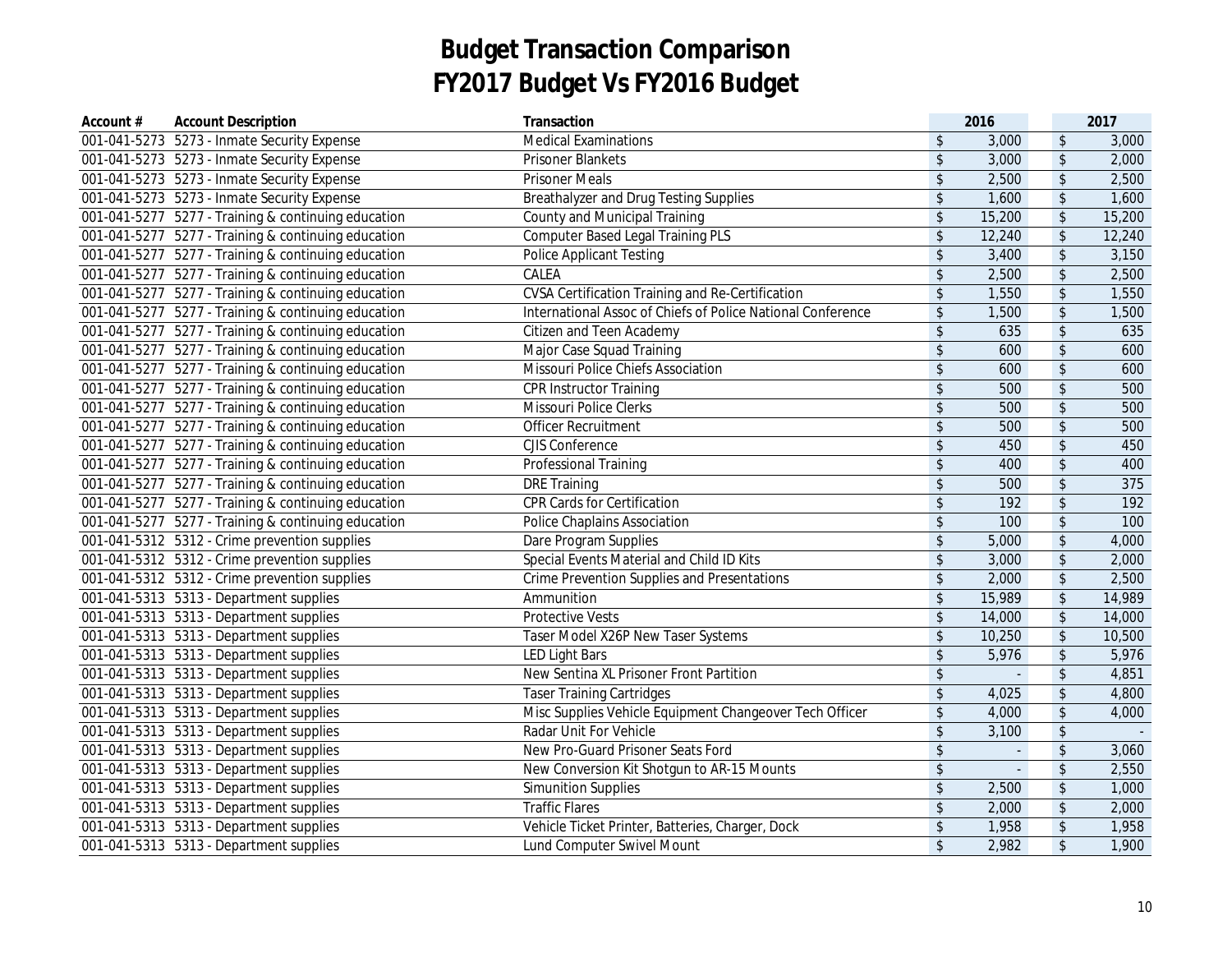| Account #    | <b>Account Description</b>                 | Transaction                                    |                            | 2016           |                            | 2017     |
|--------------|--------------------------------------------|------------------------------------------------|----------------------------|----------------|----------------------------|----------|
|              | 001-041-5313  5313 - Department supplies   | <b>Range Supplies</b>                          | \$                         | 1,800          | $\boldsymbol{\mathsf{\$}}$ | 1,800    |
|              | 001-041-5313  5313 - Department supplies   | New Push Bumper Ford Sedan                     | $\sqrt[6]{\frac{1}{2}}$    |                | $\sqrt[6]{\frac{1}{2}}$    | 1,800    |
|              | 001-041-5313  5313 - Department supplies   | Siren and Control Box                          | $\sqrt[6]{\frac{1}{2}}$    | 1,875          | $\updownarrow$             | 1,750    |
|              | 001-041-5313  5313 - Department supplies   | Office Chairs (15x150=2250)                    | $\sqrt[6]{\frac{1}{2}}$    | 1,500          | $$\mathbb{S}$$             | 1,500    |
|              | 001-041-5313  5313 - Department supplies   | New AR-15 Vertical Mounts Ford Sedan           | $\sqrt{2}$                 | $\Box$         | $\sqrt[6]{}$               | 1,365    |
|              | 001-041-5313  5313 - Department supplies   | <b>ASP Supplies</b>                            | $\,$                       | 1,000          | $\updownarrow$             | 500      |
|              | 001-041-5313  5313 - Department supplies   | New XT4 LED Dual Light for Push Bumper         | $\sqrt[6]{\frac{1}{2}}$    | ÷.             | $\sqrt[6]{\frac{1}{2}}$    | 927      |
|              | 001-041-5313  5313 - Department supplies   | New Setina Window Bars Rear Passenger Ford     | $\,$                       | L.             | $\sqrt[6]{\frac{1}{2}}$    | 834      |
|              | 001-041-5313  5313 - Department supplies   | <b>Taser Duty Cartridges</b>                   | $\,$                       | 700            | $\updownarrow$             | 725      |
|              | 001-041-5313  5313 - Department supplies   | <b>Taser DPM Power Source</b>                  | $\boldsymbol{\hat{\zeta}}$ | 550            | $\sqrt[6]{\frac{1}{2}}$    | 600      |
|              | 001-041-5313 5313 - Department supplies    | 4' and 16' Radar Antenna Cables                | $\frac{1}{2}$              | 500            | $\sqrt[6]{\frac{1}{2}}$    | 500      |
|              | 001-041-5313  5313 - Department supplies   | <b>DWI Checkpoint Supplies</b>                 | \$                         | 500            | $\sqrt[6]{\frac{1}{2}}$    | 500      |
|              | 001-041-5313  5313 - Department supplies   | Zebra Mobile Ticketing Paper                   | $\frac{1}{2}$              | 480            | $\sqrt[6]{\frac{1}{2}}$    | 480      |
|              | 001-041-5313  5313 - Department supplies   | New Car Code 3 Light Bar Conversion Kit        | $\boldsymbol{\hat{\zeta}}$ | $\mathbf{r}$   | \$                         | 450      |
|              | 001-041-5313  5313 - Department supplies   | Intoximeter FST Portable Breath Tester         | $\sqrt[6]{\frac{1}{2}}$    | 415            | $\sqrt[6]{\frac{1}{2}}$    | 385      |
|              | 001-041-5313  5313 - Department supplies   | <b>Taser Battery Replacement</b>               | \$                         | 340            | $\,$                       | 340      |
|              | 001-041-5313  5313 - Department supplies   | New Tail Light Flasher Control for Sedan       | $\overline{\mathcal{L}}$   | $\mathbf{r}$   | $\overline{\mathcal{L}}$   | 273      |
|              | 001-041-5313  5313 - Department supplies   | <b>Radar Unit Remotes</b>                      | $\sqrt[6]{\frac{1}{2}}$    | 218            | $\sqrt[6]{\frac{1}{2}}$    | 250      |
|              | 001-041-5313  5313 - Department supplies   | Pepper Spray                                   | $\sqrt[6]{\frac{1}{2}}$    | 242            | $\sqrt[6]{\frac{1}{2}}$    | 242      |
|              | 001-041-5313  5313 - Department supplies   | New SUV Push Bumper Extension                  | $\sqrt[6]{\frac{1}{2}}$    | $\Box$         | $\sqrt{2}$                 | 197      |
|              | 001-041-5313  5313 - Department supplies   | QuickMap 3D Total Station                      | $\sqrt[6]{\frac{1}{2}}$    | 5,214          | \$                         | $\omega$ |
|              | 001-041-5313  5313 - Department supplies   | Car Camera G3 Transmitter chargers             | $\,$                       | 2,802          | \$                         |          |
|              | 001-041-5313  5313 - Department supplies   | Laser Speed Monitoring Device                  | $\sqrt[6]{\frac{1}{2}}$    | 2,000          | \$                         | $\sim$   |
|              | 001-041-5313  5313 - Department supplies   | <b>Hand Held Radio Batteries</b>               | $\,$                       | 1,800          | $\updownarrow$             | $\sim$   |
|              | 001-041-5315  5315 - Safety town supplies  | Safety Town Supplies                           | \$                         | 5,295          | $\boldsymbol{\$}$          | 5,295    |
|              | 001-041-5315  5315 - Safety town supplies  | Replace Safety Town Vehicles                   | $\boldsymbol{\hat{\zeta}}$ | 390            | $\sqrt[6]{\frac{1}{2}}$    | 390      |
|              | 001-041-5321 5321 - Investigative supplies | <b>Traffic Accident Investigation Supplies</b> | $\boldsymbol{\hat{\zeta}}$ | 1,000          | $\sqrt[6]{\frac{1}{2}}$    | 500      |
|              | 001-041-5321 5321 - Investigative supplies | CD's DVD's and Video Tape                      | $\sqrt[6]{\frac{1}{2}}$    | 750            | $\updownarrow$             | 750      |
|              | 001-041-5321 5321 - Investigative supplies | <b>ID Crime Processing Supplies</b>            | $\sqrt[6]{\frac{1}{2}}$    | 750            | $\sqrt[6]{\frac{1}{2}}$    | 750      |
|              | 001-041-5325 5325 - Miscellaneous supplies | Surveillance Investigative Fund                | $\boldsymbol{\hat{\zeta}}$ | 1,500          | $\updownarrow$             | 1,000    |
|              | 001-041-5325 5325 - Miscellaneous supplies | Confidential Investigative Fund                | $\sqrt[6]{\frac{1}{2}}$    | 500            | $\sqrt[6]{\frac{1}{2}}$    | 500      |
|              | 001-041-5343  5343 - Uniforms              | New and Replacement Uniforms                   | $\,$                       | 57,000         | $$\mathbb{S}$$             | 57,000   |
|              | 001-041-5343  5343 - Uniforms              | Clothing Allowance for detective bureau        | $\sqrt[6]{\frac{1}{2}}$    | 8,100          | $\sqrt[6]{\frac{1}{2}}$    | 7,200    |
|              | 001-041-5440 5440 - Machinery & equipment  | Car Cameras for SEU Units                      | $\boldsymbol{\hat{\zeta}}$ | 6,300          | $\sqrt[6]{\frac{1}{2}}$    |          |
|              | 001-041-5460  5460 - Automobiles & trucks  | Fleet of 10 Police Vehicles                    | $\boldsymbol{\hat{\zeta}}$ |                | $\,$                       | 264,224  |
|              | 001-041-5460  5460 - Automobiles & trucks  | Radar Trailer                                  | $\sqrt[6]{\frac{1}{2}}$    | $\overline{a}$ | $\overline{\mathcal{L}}$   |          |
| 041 - Police |                                            |                                                | $\sqrt{2}$                 | 636,738        | $\overline{\mathcal{S}}$   | 833,324  |
|              |                                            |                                                |                            |                |                            |          |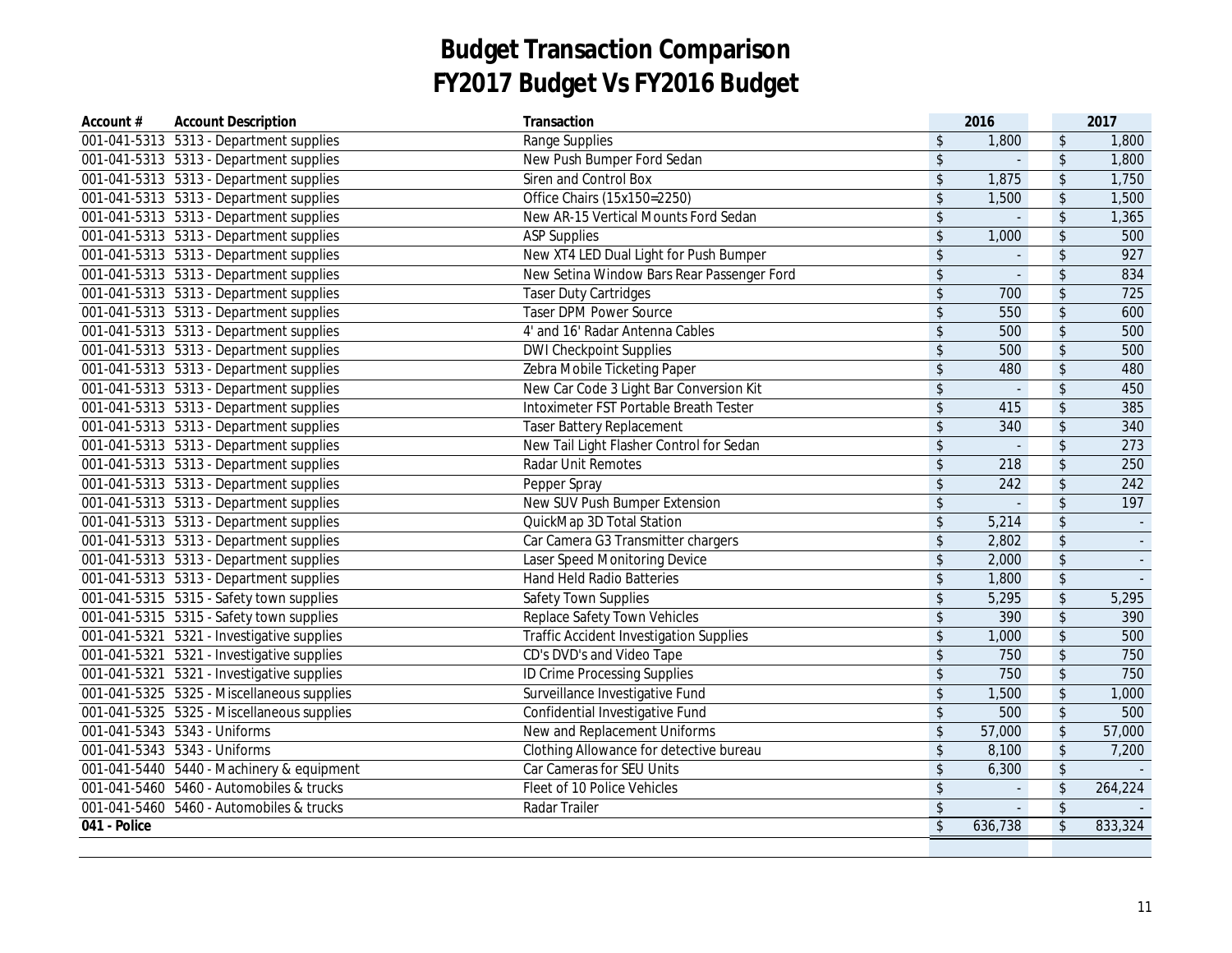| Account #                | <b>Account Description</b>                          | Transaction                                          |                            | 2016                     |                         | 2017   |
|--------------------------|-----------------------------------------------------|------------------------------------------------------|----------------------------|--------------------------|-------------------------|--------|
| 051 - City Administrator |                                                     |                                                      |                            |                          |                         |        |
|                          | 001-051-5210 5210 - Advertising                     | Misc Opportunities and Promo Items                   | \$                         | $\blacksquare$           | $\sqrt[6]{\frac{1}{2}}$ |        |
|                          | 001-051-5220 5220 - Economic development            | CDAC Meetings & Other ED Opportunities               | $\frac{1}{2}$              | $\blacksquare$           | \$                      |        |
|                          | 001-051-5220 5220 - Economic development            | <b>Economic Development Summit</b>                   | $\frac{1}{2}$              | $\blacksquare$           | $\sqrt{2}$              |        |
|                          | 001-051-5220 5220 - Economic development            | <b>Older Adult Events</b>                            | $\frac{1}{2}$              | $\overline{\phantom{a}}$ | \$                      |        |
|                          | 001-051-5223  5223 - Election expense               | <b>April General Municipal Election</b>              | $\frac{1}{2}$              | $\Box$                   | \$                      |        |
|                          | 001-051-5227 5227 - Environmental Expenditures      | Earth Day Expense to Chesterfield Mall               | $\boldsymbol{\mathsf{\$}}$ | $\mathbf{r}$             | \$                      |        |
|                          | 001-051-5227 5227 - Environmental Expenditures      | Other Earth Day Expenses, Rentals, Marketing         | $\boldsymbol{\hat{\zeta}}$ | $\blacksquare$           | \$                      |        |
|                          | 001-051-5249 5249 - Memberships & subscriptions     | <b>ASCE Renewal</b>                                  | $\frac{1}{2}$              | $\overline{\phantom{a}}$ | $\sqrt{2}$              | 275    |
|                          | 001-051-5249 5249 - Memberships & subscriptions     | Commercial Real Estate Women (CREW)                  | $\frac{1}{2}$              | $\Box$                   | $\frac{1}{2}$           |        |
|                          | 001-051-5249 5249 - Memberships & subscriptions     | <b>ICMA Dues</b>                                     | $\boldsymbol{\hat{\zeta}}$ | 1,400                    | $\sqrt[6]{}$            | 1,400  |
|                          | 001-051-5249 5249 - Memberships & subscriptions     | IIMC annual membership                               | \$                         | $\blacksquare$           | \$                      |        |
|                          | 001-051-5249 5249 - Memberships & subscriptions     | International Economic Development Council           | $\boldsymbol{\hat{\zeta}}$ | $\Box$                   | \$                      |        |
|                          | 001-051-5249 5249 - Memberships & subscriptions     | Int'l Council of Shopping Centers                    | $\sqrt[6]{\frac{1}{2}}$    | $\blacksquare$           | \$                      |        |
|                          | 001-051-5249 5249 - Memberships & subscriptions     | Leadership MO Alumni                                 | $\sqrt[6]{\frac{1}{2}}$    |                          | \$                      |        |
|                          | 001-051-5249 5249 - Memberships & subscriptions     | <b>MCMA Dues</b>                                     | $\sqrt[6]{\frac{1}{2}}$    | 75                       | $\sqrt{2}$              | 75     |
|                          | 001-051-5249 5249 - Memberships & subscriptions     | <b>MISC</b>                                          | $\sqrt[6]{\frac{1}{2}}$    | 250                      | \$                      | 250    |
|                          | 001-051-5249 5249 - Memberships & subscriptions     | Missouri Economic Development Council                | $\sqrt[6]{\frac{1}{2}}$    | L.                       | \$                      | $\sim$ |
|                          | 001-051-5249 5249 - Memberships & subscriptions     | MO Recycling Assn (MORA)                             | $\boldsymbol{\hat{\zeta}}$ | $\Box$                   | $\frac{1}{2}$           | $\sim$ |
|                          | 001-051-5249 5249 - Memberships & subscriptions     | MoCCFOA annual dues                                  | \$                         | $\blacksquare$           | $\frac{1}{2}$           |        |
|                          | 001-051-5249 5249 - Memberships & subscriptions     | MoCCFOA Eastern Division annual dues                 | $\sqrt[6]{\frac{1}{2}}$    | $\blacksquare$           | \$                      |        |
|                          | 001-051-5249 5249 - Memberships & subscriptions     | Notary fees                                          | \$                         | $\overline{\phantom{a}}$ | \$                      |        |
|                          | 001-051-5249 5249 - Memberships & subscriptions     | Post Dispatch                                        | \$                         | 290                      | \$                      | 290    |
|                          | 001-051-5249 5249 - Memberships & subscriptions     | <b>SLACMA Dues</b>                                   | $\sqrt[6]{\frac{1}{2}}$    | 50                       | $\sqrt[6]{\frac{1}{2}}$ | 50     |
|                          | 001-051-5249 5249 - Memberships & subscriptions     | St. Louis Business Journal                           | \$                         | $\mathbf{r}$             | \$                      | 110    |
|                          | 001-051-5249 5249 - Memberships & subscriptions     | <b>Value Retail News</b>                             | $\sqrt[6]{\frac{1}{2}}$    | $\blacksquare$           | \$                      |        |
|                          | 001-051-5251 5251 - Miscellaneous contractual       | Co Star Property Database & Demographics             | \$                         | L.                       | \$                      |        |
|                          | 001-051-5251 5251 - Miscellaneous contractual       | Microfilm 2015-2016 minutes, ordinances, resolutions | $$\mathfrak{s}$$           | $\Box$                   | $\sqrt{2}$              |        |
|                          | 001-051-5251 5251 - Miscellaneous contractual       | Miscellaneous contractual                            | $$\mathfrak{s}$$           | 500                      | \$                      |        |
|                          | 001-051-5251 5251 - Miscellaneous contractual       | Xceligent On-line Property Database for Web Site     | $\boldsymbol{\hat{\zeta}}$ | $\omega$                 | \$                      | $\sim$ |
|                          | 001-051-5260 5260 - Printing & binding              | Printing & binding                                   | $$\mathfrak{s}$$           | $\bar{a}$                | $\updownarrow$          |        |
|                          | 001-051-5277 5277 - Training & continuing education | Anniversary & New Employee Breakfasts                | $\boldsymbol{\hat{\zeta}}$ | 1,500                    | $\sqrt{2}$              | 1,500  |
|                          | 001-051-5277 5277 - Training & continuing education | <b>Annual Mayor Appreciation Meeting</b>             | $\sqrt[6]{\frac{1}{2}}$    | $\blacksquare$           | \$                      |        |
|                          | 001-051-5277 5277 - Training & continuing education | <b>Communications Training</b>                       | $\frac{1}{2}$              | $\overline{\phantom{a}}$ | \$                      |        |
|                          | 001-051-5277 5277 - Training & continuing education | <b>Employee Services Training</b>                    | $\frac{1}{2}$              | $\blacksquare$           | \$                      |        |
|                          | 001-051-5277 5277 - Training & continuing education | <b>Fall Conference</b>                               | $\sqrt[6]{\frac{1}{2}}$    | L.                       | \$                      | 350    |
|                          | 001-051-5277 5277 - Training & continuing education | ICMA Conference                                      | \$                         | 2,500                    | \$                      | 2,500  |
|                          | 001-051-5277 5277 - Training & continuing education | <b>IIMC Annual Conference</b>                        | $\sqrt[6]{\frac{1}{2}}$    | $\blacksquare$           | \$                      |        |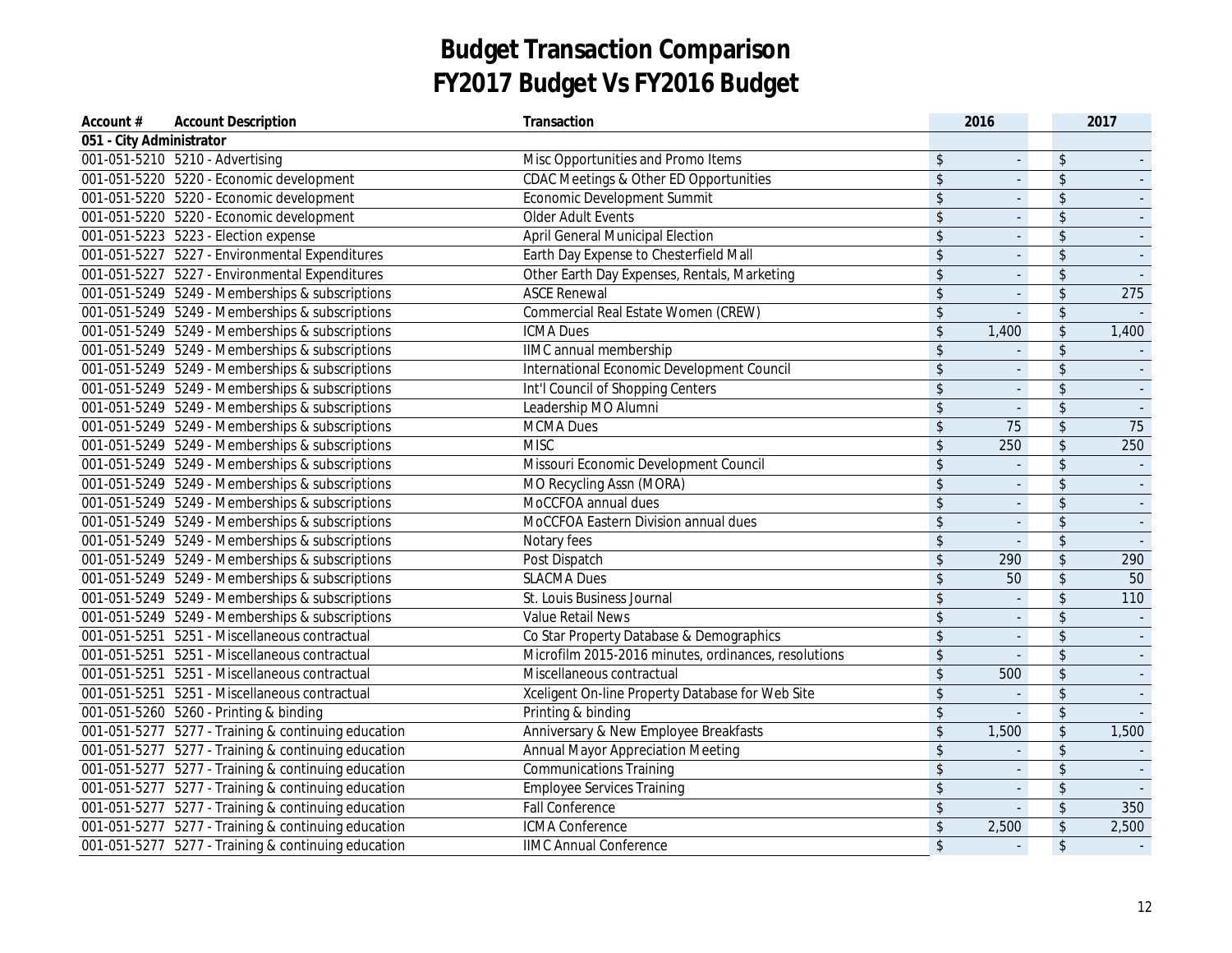| Account #                | <b>Account Description</b>                          | Transaction                                            |                            | 2016           |                            | 2017     |
|--------------------------|-----------------------------------------------------|--------------------------------------------------------|----------------------------|----------------|----------------------------|----------|
|                          | 001-051-5277 5277 - Training & continuing education | International Economic Development National Conference | \$                         | $\mathbf{r}$   | $\boldsymbol{\mathsf{\$}}$ |          |
|                          | 001-051-5277 5277 - Training & continuing education | Misc local meetings(Chamber, Progress 64, CREW)        | $\sqrt[6]{\frac{1}{2}}$    | $\mathbf{r}$   | $\sqrt[6]{}$               |          |
|                          | 001-051-5277 5277 - Training & continuing education | <b>MISC Meetings</b>                                   | $\sqrt[6]{\frac{1}{2}}$    | 1,500          | $\boldsymbol{\mathsf{\$}}$ | 2,054    |
|                          | 001-051-5277 5277 - Training & continuing education | Missouri Economic Development - Annual Conference      | $\boldsymbol{\hat{\zeta}}$ | $\Box$         | \$                         |          |
|                          | 001-051-5277 5277 - Training & continuing education | MoCCFOA Eastern Division meetings                      | $\boldsymbol{\hat{\zeta}}$ | $\Box$         | \$                         |          |
|                          | 001-051-5277 5277 - Training & continuing education | MOCCFOA Regional Conference                            | $\boldsymbol{\mathsf{\$}}$ | $\Box$         | \$                         | $\omega$ |
|                          | 001-051-5277 5277 - Training & continuing education | MOCCFOA Spring Institute                               | $\boldsymbol{\$}$          | $\overline{a}$ | \$                         |          |
|                          | 001-051-5277 5277 - Training & continuing education | Other meetings                                         | $\boldsymbol{\hat{\zeta}}$ | 554            | \$                         |          |
|                          | 001-051-5277 5277 - Training & continuing education | <b>SLACMA</b> meetings                                 | $\boldsymbol{\hat{\zeta}}$ | 96             | \$                         | 135      |
|                          | 001-051-5277 5277 - Training & continuing education | Spring Conference MCMA                                 | \$                         | 350            | \$                         | 350      |
|                          | 001-051-5277 5277 - Training & continuing education | Webinars                                               | $\boldsymbol{\hat{\zeta}}$ | $\mathbf{r}$   | \$                         |          |
|                          | 001-051-5313 5313 - Department supplies             | Department supplies                                    | $\boldsymbol{\hat{\zeta}}$ | 100            | $\frac{1}{2}$              | 100      |
|                          | 001-051-5313  5313 - Department supplies            | Miscellaneous                                          | \$                         | $\bar{a}$      | $\sqrt[6]{\frac{1}{2}}$    |          |
|                          | 001-051-5313  5313 - Department supplies            | <b>Missouri Revised Statutes</b>                       | $\sqrt[6]{\frac{1}{2}}$    |                | $\sqrt{2}$                 |          |
|                          | 001-051-5343  5343 - Uniforms                       | Employee shirts                                        | $\,$                       | 100            | $\updownarrow$             | 200      |
| 051 - City Administrator |                                                     |                                                        | $\overline{\$}$            | 9,265          | $\sqrt{2}$                 | 9,639    |
|                          |                                                     |                                                        |                            |                |                            |          |
|                          | 052 - ACA - Economic Development                    |                                                        |                            |                |                            |          |
|                          | 001-052-5210 5210 - Advertising                     | Misc Opportunities and Promo Items                     | \$                         | 8,000          | $\sqrt[6]{\frac{1}{2}}$    | 6,000    |
|                          | 001-052-5217 5217 - Fundamentals of Small Business  | <b>Fundamentals of Small Business</b>                  | \$                         | 2,000          | $\,$                       |          |
|                          | 001-052-5220 5220 - Economic development            | CDAC Meetings & Other ED Opportunities                 | $\mathsf{\$}$              | 5,000          | $\updownarrow$             | 2,000    |
|                          | 001-052-5220 5220 - Economic development            | Older Adult Events                                     | \$                         |                | $$\mathbb{S}$$             | 2,000    |
|                          | 001-052-5220 5220 - Economic development            | Economic Development Summit                            | $\frac{1}{2}$              | $\mathbf{r}$   | $\sqrt[6]{}$               | 1,000    |
|                          | 001-052-5227 5227 - Environmental Expenditures      | Other Earth Day Expenses, Rentals, Marketing           | $\,$                       | 7,000          | $\boldsymbol{\mathsf{\$}}$ | 7,000    |
|                          | 001-052-5227 5227 - Environmental Expenditures      | Earth Day Expense to Chesterfield Mall                 | \$                         | 3,000          | $\frac{1}{2}$              | 3,000    |
|                          | 001-052-5249 5249 - Memberships & subscriptions     | International Economic Development Council             | $\boldsymbol{\hat{\zeta}}$ | 385            | $\sqrt[6]{\frac{1}{2}}$    | 405      |
|                          | 001-052-5249 5249 - Memberships & subscriptions     | Commercial Real Estate Women (CREW)                    | $\sqrt[6]{\frac{1}{2}}$    | 275            | $\sqrt[6]{\frac{1}{2}}$    | 300      |
|                          | 001-052-5249 5249 - Memberships & subscriptions     | Missouri Economic Development Council                  | $\,$                       | 200            | \$                         | 200      |
|                          | 001-052-5249 5249 - Memberships & subscriptions     | Leadership MO Alumni                                   | $\,$                       | 150            | $\,$                       | 150      |
|                          | 001-052-5249 5249 - Memberships & subscriptions     | MO Recycling Assn (MORA)                               | $\boldsymbol{\mathsf{\$}}$ | 150            | $\updownarrow$             | 150      |
|                          | 001-052-5249 5249 - Memberships & subscriptions     | Int'l Council of Shopping Centers                      | \$                         | 100            | \$                         | 100      |
|                          | 001-052-5249 5249 - Memberships & subscriptions     | Value Retail News                                      | \$                         | 100            | $\frac{1}{2}$              | 100      |
|                          | 001-052-5249 5249 - Memberships & subscriptions     | Certified Economic Developer Renewal                   | $\sqrt[6]{\frac{1}{2}}$    | 440            | \$                         |          |
|                          | 001-052-5249 5249 - Memberships & subscriptions     | <b>Business Journal Subscription</b>                   | $\boldsymbol{\hat{\zeta}}$ | 200            | $\sqrt[6]{\frac{1}{2}}$    |          |
|                          | 001-052-5251 5251 - Miscellaneous contractual       | Xceligent On-line Property Database for Web Site       | $\sqrt[6]{\frac{1}{2}}$    | 2,700          | $\frac{1}{2}$              | 4,500    |
|                          | 001-052-5251 5251 - Miscellaneous contractual       | Co Star Property Database & Demographics               | $\boldsymbol{\mathsf{\$}}$ | 8,808          | $$\mathbb{S}$$             | 3,067    |
|                          | 001-052-5251 5251 - Miscellaneous contractual       | <b>MISC</b>                                            | $\,$                       | 392            | $$\mathbb{S}$$             |          |
|                          | 001-052-5260 5260 - Printing & binding              | Printing & binding                                     | $\sqrt{2}$                 | 2,000          | $\frac{1}{2}$              | 2,000    |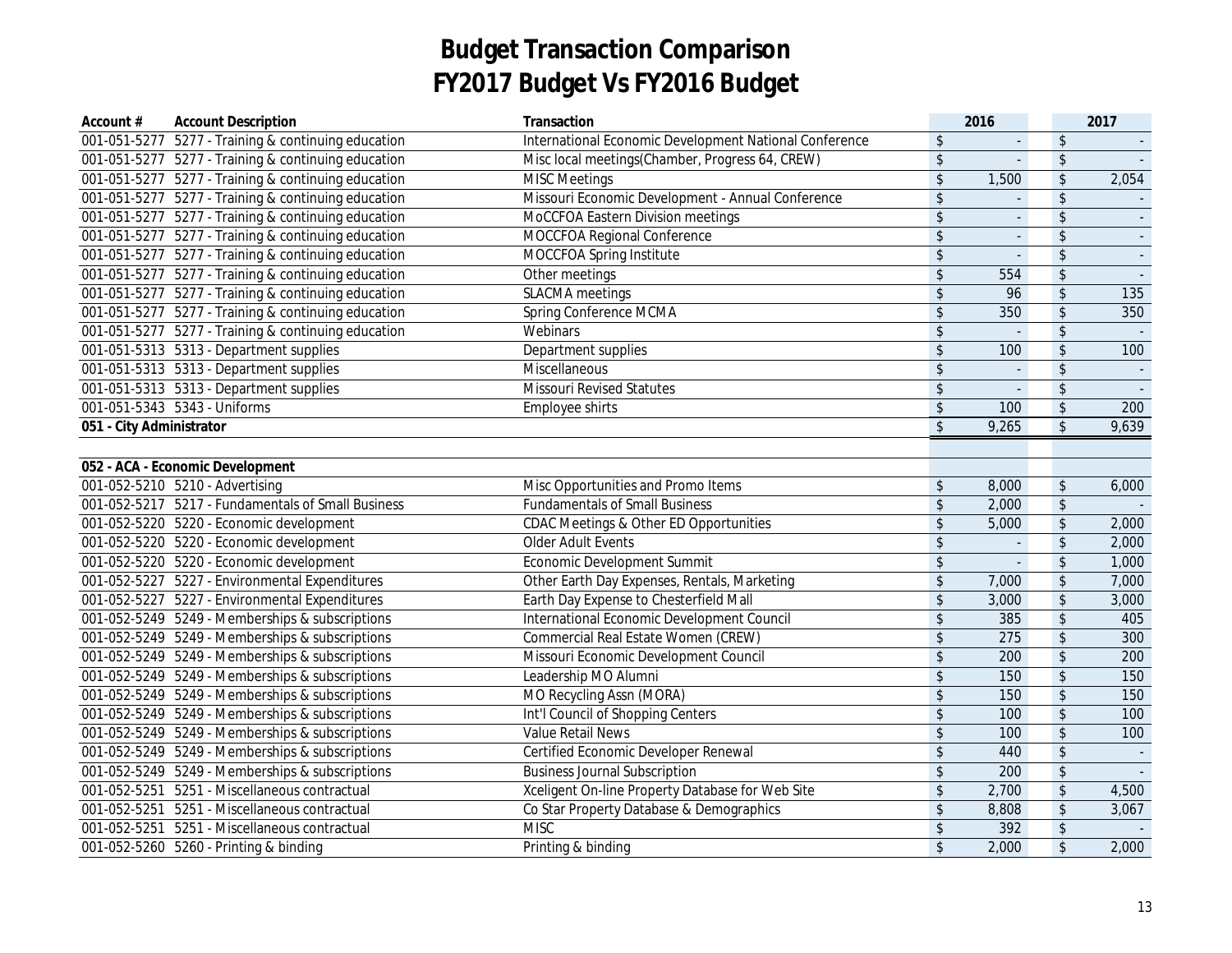| Account #      | <b>Account Description</b>                          | Transaction                                               |                            | 2016   |                            | 2017   |
|----------------|-----------------------------------------------------|-----------------------------------------------------------|----------------------------|--------|----------------------------|--------|
|                | 001-052-5277 5277 - Training & continuing education | International Economic Development National Conference    | $\sqrt[6]{\frac{1}{2}}$    | 2,500  | $\boldsymbol{\mathsf{\$}}$ | 2,000  |
|                | 001-052-5277 5277 - Training & continuing education | Misc local meetings(Chamber, Progress 64, CREW)           | $\sqrt[6]{\frac{1}{2}}$    | 2,500  | $\sqrt[6]{\frac{1}{2}}$    | 2,500  |
|                | 001-052-5277 5277 - Training & continuing education | <b>Communications Training</b>                            | \$                         | 1,500  | $\sqrt[6]{}$               | 1,500  |
|                | 001-052-5277 5277 - Training & continuing education | <b>Employee Services Training</b>                         | $\sqrt[6]{\frac{1}{2}}$    | 1,500  | $\sqrt{2}$                 | 1,500  |
|                | 001-052-5277 5277 - Training & continuing education | Webinars                                                  | $\sqrt{2}$                 | 1,200  | $\sqrt{2}$                 | 1,200  |
|                | 001-052-5277 5277 - Training & continuing education | Missouri Economic Development - Annual Conference         | $$\mathfrak{s}$$           | 550    | $\sqrt{2}$                 | 550    |
|                | 001-052-5277 5277 - Training & continuing education | Missouri Economic Development Fall Conf.                  | $\boldsymbol{\hat{\zeta}}$ | 250    | \$                         |        |
|                | 001-052-5313  5313 - Department supplies            | Department supplies                                       | $\sqrt[6]{\frac{1}{2}}$    | 500    | $\sqrt[6]{\frac{1}{2}}$    | 500    |
|                | 052 - ACA - Economic Development                    |                                                           | $\sqrt{2}$                 | 51,400 | $\overline{\mathcal{S}}$   | 41,722 |
|                |                                                     |                                                           |                            |        |                            |        |
| 061 - Planning |                                                     |                                                           |                            |        |                            |        |
|                | 001-061-5210 5210 - Advertising                     | Advertising                                               | \$                         | 11,000 | $\sqrt[6]{\frac{1}{2}}$    | 8,000  |
|                | 001-061-5221 5221 - Data processing                 | Microsoft Visual Studio Maint (Mapping Section)           | $\frac{1}{2}$              | 2,000  | $\sqrt{2}$                 | 2,000  |
|                | 001-061-5221 5221 - Data processing                 | <b>Microstation Bentley</b>                               | \$                         | 850    | $\frac{1}{2}$              | 850    |
|                | 001-061-5221 5221 - Data processing                 | AutoCAD Tech Support Seiler                               | $\sqrt[6]{\frac{1}{2}}$    | 550    | $\frac{1}{2}$              | 550    |
|                | 001-061-5221 5221 - Data processing                 | R1 Trimble receiver/Yuma subscription                     | $\sqrt[6]{\frac{1}{2}}$    | 200    | $\sqrt{2}$                 | 300    |
|                | 001-061-5221 5221 - Data processing                 | ET GeoBox Maintenance                                     | $\sqrt[6]{\frac{1}{2}}$    | 250    | $\sqrt{2}$                 | 250    |
|                | 001-061-5221 5221 - Data processing                 | Miscellaneous                                             | $\boldsymbol{\hat{\zeta}}$ | 4,000  | \$                         | in a   |
|                | 001-061-5232 5232 - Landmark Preservation           | Chesterfield Historic Register Plaque                     | $$\mathfrak{s}$$           | 300    | $\updownarrow$             | 300    |
|                | 001-061-5232 5232 - Landmark Preservation           | <b>CLG Training</b>                                       | \$                         | 500    | $\frac{1}{2}$              | 250    |
|                | 001-061-5232 5232 - Landmark Preservation           | Membership to National Trust                              | \$                         | 250    | $\sqrt[6]{\frac{1}{2}}$    |        |
|                | 001-061-5232 5232 - Landmark Preservation           | Membership to National Alliance for Historic Preservation | $\sqrt[6]{\frac{1}{2}}$    | 60     | $\sqrt[6]{\frac{1}{2}}$    | 60     |
|                | 001-061-5232 5232 - Landmark Preservation           | Membership to MO Alliance for Historic Preservation       | $\boldsymbol{\hat{\zeta}}$ | 50     | $\sqrt[6]{}$               | 50     |
|                | 001-061-5247 5247 - Maintenance & repair-equipment  | Microtek Maintenance Agreement for Microfilm              | $\boldsymbol{\mathsf{\$}}$ | 1,500  | $\boldsymbol{\mathsf{\$}}$ | 1,500  |
|                | 001-061-5247 5247 - Maintenance & repair-equipment  | Kip 7770 & Rotolite service contract                      | $\boldsymbol{\hat{\zeta}}$ |        | $\sqrt[6]{\frac{1}{2}}$    | 1,100  |
|                | 001-061-5247 5247 - Maintenance & repair-equipment  | Plotter equipment and repairs (new large copier)          | $\frac{1}{2}$              | 1,000  | $\sqrt{2}$                 | 1,000  |
|                | 001-061-5247 5247 - Maintenance & repair-equipment  | HP 1300 service contract                                  | $\boldsymbol{\hat{\zeta}}$ | $\Box$ | \$                         | 700    |
|                | 001-061-5247 5247 - Maintenance & repair-equipment  | Misc maintenance and repairs                              | $\sqrt[6]{\frac{1}{2}}$    | 500    | \$                         | 500    |
|                | 001-061-5247 5247 - Maintenance & repair-equipment  | Rotolite Quarterly Usage (for scanner/copier)             | $\sqrt[6]{\frac{1}{2}}$    | 400    | $\sqrt{2}$                 | 400    |
|                | 001-061-5249 5249 - Memberships & subscriptions     | APA, National & State (4 planners, PDS Director)          | $\boldsymbol{\mathsf{\$}}$ | 1,500  | $\updownarrow$             | 1,500  |
|                | 001-061-5249 5249 - Memberships & subscriptions     | <b>Planning Advisory Service</b>                          | $\boldsymbol{\hat{\zeta}}$ | 825    | \$                         | 825    |
|                | 001-061-5249 5249 - Memberships & subscriptions     | American Institute of Certified Planners (AICP)           | $\boldsymbol{\hat{\zeta}}$ | 400    | $\sqrt[6]{\frac{1}{2}}$    | 400    |
|                | 001-061-5249 5249 - Memberships & subscriptions     | Planning and Environmental Law Review                     | $\sqrt[6]{\frac{1}{2}}$    | 400    | \$                         | 400    |
|                | 001-061-5249 5249 - Memberships & subscriptions     | Institute of Transportation Engineers (Dept)              | $\boldsymbol{\hat{\zeta}}$ | 300    | \$                         | 300    |
|                | 001-061-5249 5249 - Memberships & subscriptions     | Mapping/GIS                                               | $\sqrt[6]{\frac{1}{2}}$    | 500    | \$                         | 150    |
|                | 001-061-5249 5249 - Memberships & subscriptions     | Research materials, books, cd's, etc                      | $\boldsymbol{\mathsf{\$}}$ | 250    | $\,$                       | 250    |
|                | 001-061-5249 5249 - Memberships & subscriptions     | ULI (Director-Dept)                                       | $\sqrt[6]{\frac{1}{2}}$    | 250    | \$                         |        |
|                | 001-061-5249 5249 - Memberships & subscriptions     | Plan Advisory Service Reports                             | $\sqrt[6]{\frac{1}{2}}$    | 200    | \$                         | 200    |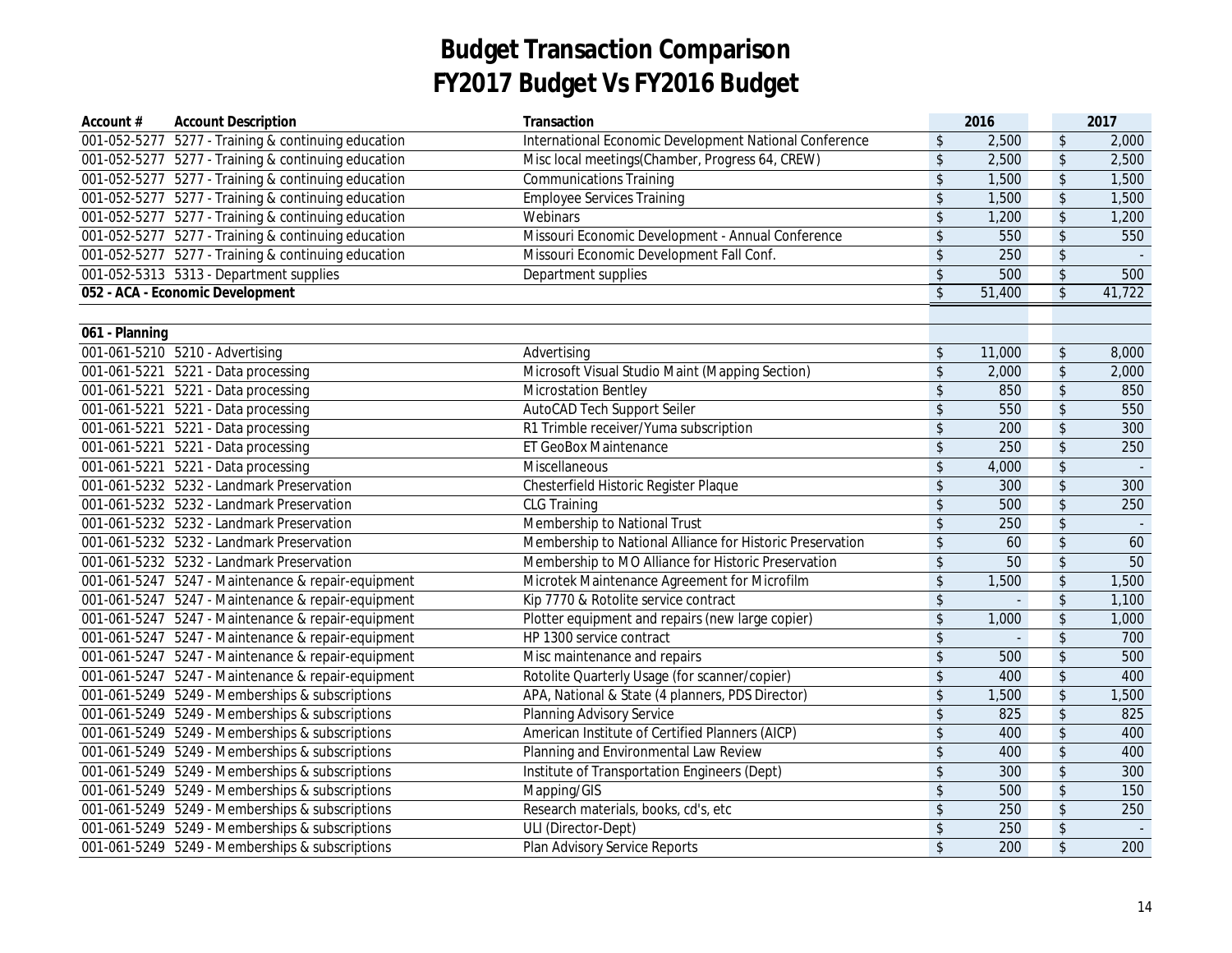| 001-061-5249 5249 - Memberships & subscriptions<br>$\frac{1}{2}$<br>200<br>$\sqrt[6]{}$<br>200<br>$\sqrt[6]{\frac{1}{2}}$<br>001-061-5249 5249 - Memberships & subscriptions<br>APA, Local (4 planners, PDS Director, Director of PS)<br>150<br>$\sqrt{2}$<br>150<br>International Code Council (PDS Director)<br>$\frac{1}{2}$<br>$\sqrt{2}$<br>001-061-5249 5249 - Memberships & subscriptions<br>100<br>100<br>$\sqrt{2}$<br>$\frac{1}{2}$<br>75<br>001-061-5249 5249 - Memberships & subscriptions<br><b>Zoning Practice</b><br>75<br>$\sqrt{2}$<br>$\sqrt{2}$<br>50<br>50<br>001-061-5249 5249 - Memberships & subscriptions<br>APWA, Local (PDS Director)<br>$\sqrt[6]{\frac{1}{2}}$<br>20<br>$\sqrt{2}$<br>20<br>001-061-5249 5249 - Memberships & subscriptions<br>TEAM (2 planners)<br>$\sqrt[6]{\frac{1}{2}}$<br>Microtek (scanning and archiving)<br>5,000<br>$\sqrt{2}$<br>5,500<br>001-061-5251 5251 - Miscellaneous contractual<br>001-061-5251 5251 - Miscellaneous contractual<br>Loredo Services<br>$\frac{1}{2}$<br>$\sqrt{2}$<br>1,200<br>1,200<br>$\sqrt[6]{\frac{1}{2}}$<br>Midwest Litigation BOA Transcripts<br>$\frac{1}{2}$<br>001-061-5251 5251 - Miscellaneous contractual<br>1,000<br>1,000<br>$\sqrt{2}$<br>\$<br>001-061-5251 5251 - Miscellaneous contractual<br>Midwest Litigation BOA stenographer<br>600<br>600<br>$\sqrt[6]{\frac{1}{2}}$<br>$\sqrt{2}$<br>StL Co Record Plat Data (mo expense to Mapping)<br>360<br>360<br>001-061-5251 5251 - Miscellaneous contractual<br>$\sqrt{2}$<br>$\sqrt[6]{\frac{1}{2}}$<br>001-061-5251 5251 - Miscellaneous contractual<br>APWA- Accreditation for PDS<br>10,000<br>$\frac{1}{2}$<br>2,500<br>$\sqrt[6]{\frac{1}{2}}$<br>001-061-5260 5260 - Printing & binding<br>Comprehensive Plan printing/binding<br>450<br>$\sqrt{2}$<br>$\sqrt{2}$<br>001-061-5260 5260 - Printing & binding<br>Photo paper for Rotolite<br>700<br>UDC printing/binding<br>$\sqrt{2}$<br>001-061-5260 5260 - Printing & binding<br>$\sqrt[6]{\frac{1}{2}}$<br>500<br>250<br><b>GBC Laminate Film</b><br>$\sqrt[6]{\frac{1}{2}}$<br>001-061-5260 5260 - Printing & binding<br>$\frac{1}{2}$<br>350<br>350<br>001-061-5260 5260 - Printing & binding<br>$\frac{1}{2}$<br>$\sqrt{2}$<br>250<br>Public hearing post cards<br>$\overline{a}$<br>PDS - development project consultant needs<br>001-061-5261 5261 - Professional services<br>\$<br>$\sqrt[6]{\frac{1}{2}}$<br>2,500<br>5,000<br><b>Comprehensive Plan Public Meetings</b><br>\$<br>$\sqrt{2}$<br>001-061-5261 5261 - Professional services<br>2,500<br>1,500<br>\$<br>$\sqrt{2}$<br>001-061-5261 5261 - Professional services<br>PC Training<br>1,500<br>1,000<br>\$<br>$\sqrt{2}$<br>001-061-5261 5261 - Professional services<br>Mapping/GIS needs<br>2,000<br>750<br>$\,$<br>$\sqrt[6]{\frac{1}{2}}$<br>001-061-5277 5277 - Training & continuing education<br>2,500<br>2,500<br>APA National Conference (Director)<br>$\sqrt[6]{\frac{1}{2}}$<br>$\sqrt[6]{\frac{1}{2}}$<br>001-061-5277 5277 - Training & continuing education<br>ArcGIS (Sen Eng Techs)<br>2,250<br>2,250<br>$\sqrt[6]{\frac{1}{2}}$<br>$\sqrt[6]{\frac{1}{2}}$<br>001-061-5277 5277 - Training & continuing education<br>Traffic/Model training and updates (w GBA)<br>1,000<br>$\sqrt[6]{\frac{1}{2}}$<br>$\sqrt{2}$<br>001-061-5277 5277 - Training & continuing education<br>APA State Conference (PDS Director)<br>750<br>750<br>Advanced Access (2 senior eng techs)<br>$\boldsymbol{\$}$<br>$\sqrt[6]{\frac{1}{2}}$<br>001-061-5277 5277 - Training & continuing education<br>750<br>750<br>$\sqrt[6]{\frac{1}{2}}$<br>$\sqrt[6]{\frac{1}{2}}$<br>Mapping/GIS misc trainings and meetings<br>750<br>001-061-5277 5277 - Training & continuing education<br>$\sim$ $\sim$<br>$\sqrt[6]{\frac{1}{2}}$<br>$\sqrt[6]{\frac{1}{2}}$<br>001-061-5277 5277 - Training & continuing education<br>APA continuing ed lunch conf (Planners, Director)<br>500<br>$\sim$<br>$\frac{1}{2}$<br>400<br>$\sqrt[6]{\frac{1}{2}}$<br>001-061-5277 5277 - Training & continuing education<br>Land Use Seminars, CE, P&Z Trainings (Dept)<br>400<br>$\sqrt[6]{\frac{1}{2}}$<br>$\sqrt[6]{\frac{1}{2}}$<br>50<br>001-061-5277 5277 - Training & continuing education<br>APA Spring Workshop (Planners, Director)<br>300<br>TEAM, local events (Planners, Director)<br>$\sqrt[6]{\frac{1}{2}}$<br>$\sqrt{2}$<br>250<br>250<br>001-061-5277 5277 - Training & continuing education<br>$\sqrt[6]{\frac{1}{2}}$<br>$\sqrt{2}$<br>001-061-5277 5277 - Training & continuing education<br>APWA local education lunches (Director)<br>2,500<br>120<br>$\sqrt[6]{\frac{1}{2}}$<br>$\sqrt{2}$<br>001-061-5313  5313 - Department supplies<br>Mapping/GIS supplies<br>1,200<br>1,200<br>$\sqrt[6]{\frac{1}{2}}$<br>001-061-5313  5313 - Department supplies<br>PDS supplies<br>\$<br>1,200<br>750<br>001-061-5342 5342 - Tools<br>$\sqrt[6]{\frac{1}{2}}$<br>$\sqrt{2}$<br>NC350 traffic counter replacement<br>9,600<br>÷,<br>$\sqrt{2}$<br>001-061-5342 5342 - Tools<br>Traffic counter replacement parts (batteries, bolts, etc)<br>$\frac{1}{2}$<br>300<br>300<br>Positions Maintenance Software (for Yumas)<br>$\sqrt{2}$<br>001-061-5342 5342 - Tools<br>$\frac{1}{2}$<br>200<br>200<br>$\sqrt{2}$<br>$\sqrt{2}$<br>001-061-5343  5343 - Uniforms<br>Planners/Admin<br>750<br>100 | Account $#$ | <b>Account Description</b> | Transaction                    | 2016 | 2017 |
|-----------------------------------------------------------------------------------------------------------------------------------------------------------------------------------------------------------------------------------------------------------------------------------------------------------------------------------------------------------------------------------------------------------------------------------------------------------------------------------------------------------------------------------------------------------------------------------------------------------------------------------------------------------------------------------------------------------------------------------------------------------------------------------------------------------------------------------------------------------------------------------------------------------------------------------------------------------------------------------------------------------------------------------------------------------------------------------------------------------------------------------------------------------------------------------------------------------------------------------------------------------------------------------------------------------------------------------------------------------------------------------------------------------------------------------------------------------------------------------------------------------------------------------------------------------------------------------------------------------------------------------------------------------------------------------------------------------------------------------------------------------------------------------------------------------------------------------------------------------------------------------------------------------------------------------------------------------------------------------------------------------------------------------------------------------------------------------------------------------------------------------------------------------------------------------------------------------------------------------------------------------------------------------------------------------------------------------------------------------------------------------------------------------------------------------------------------------------------------------------------------------------------------------------------------------------------------------------------------------------------------------------------------------------------------------------------------------------------------------------------------------------------------------------------------------------------------------------------------------------------------------------------------------------------------------------------------------------------------------------------------------------------------------------------------------------------------------------------------------------------------------------------------------------------------------------------------------------------------------------------------------------------------------------------------------------------------------------------------------------------------------------------------------------------------------------------------------------------------------------------------------------------------------------------------------------------------------------------------------------------------------------------------------------------------------------------------------------------------------------------------------------------------------------------------------------------------------------------------------------------------------------------------------------------------------------------------------------------------------------------------------------------------------------------------------------------------------------------------------------------------------------------------------------------------------------------------------------------------------------------------------------------------------------------------------------------------------------------------------------------------------------------------------------------------------------------------------------------------------------------------------------------------------------------------------------------------------------------------------------------------------------------------------------------------------------------------------------------------------------------------------------------------------------------------------------------------------------------------------------------------------------------------------------------------------------------------------------------------------------------------------------------------------------------------------------------------------------------------------------------------------------------------------------------------------------------------------------------------------------------------------------------------------------------------------------------------------------------------|-------------|----------------------------|--------------------------------|------|------|
|                                                                                                                                                                                                                                                                                                                                                                                                                                                                                                                                                                                                                                                                                                                                                                                                                                                                                                                                                                                                                                                                                                                                                                                                                                                                                                                                                                                                                                                                                                                                                                                                                                                                                                                                                                                                                                                                                                                                                                                                                                                                                                                                                                                                                                                                                                                                                                                                                                                                                                                                                                                                                                                                                                                                                                                                                                                                                                                                                                                                                                                                                                                                                                                                                                                                                                                                                                                                                                                                                                                                                                                                                                                                                                                                                                                                                                                                                                                                                                                                                                                                                                                                                                                                                                                                                                                                                                                                                                                                                                                                                                                                                                                                                                                                                                                                                                                                                                                                                                                                                                                                                                                                                                                                                                                                                                                                                     |             |                            | Zoning and Planning Law Report |      |      |
|                                                                                                                                                                                                                                                                                                                                                                                                                                                                                                                                                                                                                                                                                                                                                                                                                                                                                                                                                                                                                                                                                                                                                                                                                                                                                                                                                                                                                                                                                                                                                                                                                                                                                                                                                                                                                                                                                                                                                                                                                                                                                                                                                                                                                                                                                                                                                                                                                                                                                                                                                                                                                                                                                                                                                                                                                                                                                                                                                                                                                                                                                                                                                                                                                                                                                                                                                                                                                                                                                                                                                                                                                                                                                                                                                                                                                                                                                                                                                                                                                                                                                                                                                                                                                                                                                                                                                                                                                                                                                                                                                                                                                                                                                                                                                                                                                                                                                                                                                                                                                                                                                                                                                                                                                                                                                                                                                     |             |                            |                                |      |      |
|                                                                                                                                                                                                                                                                                                                                                                                                                                                                                                                                                                                                                                                                                                                                                                                                                                                                                                                                                                                                                                                                                                                                                                                                                                                                                                                                                                                                                                                                                                                                                                                                                                                                                                                                                                                                                                                                                                                                                                                                                                                                                                                                                                                                                                                                                                                                                                                                                                                                                                                                                                                                                                                                                                                                                                                                                                                                                                                                                                                                                                                                                                                                                                                                                                                                                                                                                                                                                                                                                                                                                                                                                                                                                                                                                                                                                                                                                                                                                                                                                                                                                                                                                                                                                                                                                                                                                                                                                                                                                                                                                                                                                                                                                                                                                                                                                                                                                                                                                                                                                                                                                                                                                                                                                                                                                                                                                     |             |                            |                                |      |      |
|                                                                                                                                                                                                                                                                                                                                                                                                                                                                                                                                                                                                                                                                                                                                                                                                                                                                                                                                                                                                                                                                                                                                                                                                                                                                                                                                                                                                                                                                                                                                                                                                                                                                                                                                                                                                                                                                                                                                                                                                                                                                                                                                                                                                                                                                                                                                                                                                                                                                                                                                                                                                                                                                                                                                                                                                                                                                                                                                                                                                                                                                                                                                                                                                                                                                                                                                                                                                                                                                                                                                                                                                                                                                                                                                                                                                                                                                                                                                                                                                                                                                                                                                                                                                                                                                                                                                                                                                                                                                                                                                                                                                                                                                                                                                                                                                                                                                                                                                                                                                                                                                                                                                                                                                                                                                                                                                                     |             |                            |                                |      |      |
|                                                                                                                                                                                                                                                                                                                                                                                                                                                                                                                                                                                                                                                                                                                                                                                                                                                                                                                                                                                                                                                                                                                                                                                                                                                                                                                                                                                                                                                                                                                                                                                                                                                                                                                                                                                                                                                                                                                                                                                                                                                                                                                                                                                                                                                                                                                                                                                                                                                                                                                                                                                                                                                                                                                                                                                                                                                                                                                                                                                                                                                                                                                                                                                                                                                                                                                                                                                                                                                                                                                                                                                                                                                                                                                                                                                                                                                                                                                                                                                                                                                                                                                                                                                                                                                                                                                                                                                                                                                                                                                                                                                                                                                                                                                                                                                                                                                                                                                                                                                                                                                                                                                                                                                                                                                                                                                                                     |             |                            |                                |      |      |
|                                                                                                                                                                                                                                                                                                                                                                                                                                                                                                                                                                                                                                                                                                                                                                                                                                                                                                                                                                                                                                                                                                                                                                                                                                                                                                                                                                                                                                                                                                                                                                                                                                                                                                                                                                                                                                                                                                                                                                                                                                                                                                                                                                                                                                                                                                                                                                                                                                                                                                                                                                                                                                                                                                                                                                                                                                                                                                                                                                                                                                                                                                                                                                                                                                                                                                                                                                                                                                                                                                                                                                                                                                                                                                                                                                                                                                                                                                                                                                                                                                                                                                                                                                                                                                                                                                                                                                                                                                                                                                                                                                                                                                                                                                                                                                                                                                                                                                                                                                                                                                                                                                                                                                                                                                                                                                                                                     |             |                            |                                |      |      |
|                                                                                                                                                                                                                                                                                                                                                                                                                                                                                                                                                                                                                                                                                                                                                                                                                                                                                                                                                                                                                                                                                                                                                                                                                                                                                                                                                                                                                                                                                                                                                                                                                                                                                                                                                                                                                                                                                                                                                                                                                                                                                                                                                                                                                                                                                                                                                                                                                                                                                                                                                                                                                                                                                                                                                                                                                                                                                                                                                                                                                                                                                                                                                                                                                                                                                                                                                                                                                                                                                                                                                                                                                                                                                                                                                                                                                                                                                                                                                                                                                                                                                                                                                                                                                                                                                                                                                                                                                                                                                                                                                                                                                                                                                                                                                                                                                                                                                                                                                                                                                                                                                                                                                                                                                                                                                                                                                     |             |                            |                                |      |      |
|                                                                                                                                                                                                                                                                                                                                                                                                                                                                                                                                                                                                                                                                                                                                                                                                                                                                                                                                                                                                                                                                                                                                                                                                                                                                                                                                                                                                                                                                                                                                                                                                                                                                                                                                                                                                                                                                                                                                                                                                                                                                                                                                                                                                                                                                                                                                                                                                                                                                                                                                                                                                                                                                                                                                                                                                                                                                                                                                                                                                                                                                                                                                                                                                                                                                                                                                                                                                                                                                                                                                                                                                                                                                                                                                                                                                                                                                                                                                                                                                                                                                                                                                                                                                                                                                                                                                                                                                                                                                                                                                                                                                                                                                                                                                                                                                                                                                                                                                                                                                                                                                                                                                                                                                                                                                                                                                                     |             |                            |                                |      |      |
|                                                                                                                                                                                                                                                                                                                                                                                                                                                                                                                                                                                                                                                                                                                                                                                                                                                                                                                                                                                                                                                                                                                                                                                                                                                                                                                                                                                                                                                                                                                                                                                                                                                                                                                                                                                                                                                                                                                                                                                                                                                                                                                                                                                                                                                                                                                                                                                                                                                                                                                                                                                                                                                                                                                                                                                                                                                                                                                                                                                                                                                                                                                                                                                                                                                                                                                                                                                                                                                                                                                                                                                                                                                                                                                                                                                                                                                                                                                                                                                                                                                                                                                                                                                                                                                                                                                                                                                                                                                                                                                                                                                                                                                                                                                                                                                                                                                                                                                                                                                                                                                                                                                                                                                                                                                                                                                                                     |             |                            |                                |      |      |
|                                                                                                                                                                                                                                                                                                                                                                                                                                                                                                                                                                                                                                                                                                                                                                                                                                                                                                                                                                                                                                                                                                                                                                                                                                                                                                                                                                                                                                                                                                                                                                                                                                                                                                                                                                                                                                                                                                                                                                                                                                                                                                                                                                                                                                                                                                                                                                                                                                                                                                                                                                                                                                                                                                                                                                                                                                                                                                                                                                                                                                                                                                                                                                                                                                                                                                                                                                                                                                                                                                                                                                                                                                                                                                                                                                                                                                                                                                                                                                                                                                                                                                                                                                                                                                                                                                                                                                                                                                                                                                                                                                                                                                                                                                                                                                                                                                                                                                                                                                                                                                                                                                                                                                                                                                                                                                                                                     |             |                            |                                |      |      |
|                                                                                                                                                                                                                                                                                                                                                                                                                                                                                                                                                                                                                                                                                                                                                                                                                                                                                                                                                                                                                                                                                                                                                                                                                                                                                                                                                                                                                                                                                                                                                                                                                                                                                                                                                                                                                                                                                                                                                                                                                                                                                                                                                                                                                                                                                                                                                                                                                                                                                                                                                                                                                                                                                                                                                                                                                                                                                                                                                                                                                                                                                                                                                                                                                                                                                                                                                                                                                                                                                                                                                                                                                                                                                                                                                                                                                                                                                                                                                                                                                                                                                                                                                                                                                                                                                                                                                                                                                                                                                                                                                                                                                                                                                                                                                                                                                                                                                                                                                                                                                                                                                                                                                                                                                                                                                                                                                     |             |                            |                                |      |      |
|                                                                                                                                                                                                                                                                                                                                                                                                                                                                                                                                                                                                                                                                                                                                                                                                                                                                                                                                                                                                                                                                                                                                                                                                                                                                                                                                                                                                                                                                                                                                                                                                                                                                                                                                                                                                                                                                                                                                                                                                                                                                                                                                                                                                                                                                                                                                                                                                                                                                                                                                                                                                                                                                                                                                                                                                                                                                                                                                                                                                                                                                                                                                                                                                                                                                                                                                                                                                                                                                                                                                                                                                                                                                                                                                                                                                                                                                                                                                                                                                                                                                                                                                                                                                                                                                                                                                                                                                                                                                                                                                                                                                                                                                                                                                                                                                                                                                                                                                                                                                                                                                                                                                                                                                                                                                                                                                                     |             |                            |                                |      |      |
|                                                                                                                                                                                                                                                                                                                                                                                                                                                                                                                                                                                                                                                                                                                                                                                                                                                                                                                                                                                                                                                                                                                                                                                                                                                                                                                                                                                                                                                                                                                                                                                                                                                                                                                                                                                                                                                                                                                                                                                                                                                                                                                                                                                                                                                                                                                                                                                                                                                                                                                                                                                                                                                                                                                                                                                                                                                                                                                                                                                                                                                                                                                                                                                                                                                                                                                                                                                                                                                                                                                                                                                                                                                                                                                                                                                                                                                                                                                                                                                                                                                                                                                                                                                                                                                                                                                                                                                                                                                                                                                                                                                                                                                                                                                                                                                                                                                                                                                                                                                                                                                                                                                                                                                                                                                                                                                                                     |             |                            |                                |      |      |
|                                                                                                                                                                                                                                                                                                                                                                                                                                                                                                                                                                                                                                                                                                                                                                                                                                                                                                                                                                                                                                                                                                                                                                                                                                                                                                                                                                                                                                                                                                                                                                                                                                                                                                                                                                                                                                                                                                                                                                                                                                                                                                                                                                                                                                                                                                                                                                                                                                                                                                                                                                                                                                                                                                                                                                                                                                                                                                                                                                                                                                                                                                                                                                                                                                                                                                                                                                                                                                                                                                                                                                                                                                                                                                                                                                                                                                                                                                                                                                                                                                                                                                                                                                                                                                                                                                                                                                                                                                                                                                                                                                                                                                                                                                                                                                                                                                                                                                                                                                                                                                                                                                                                                                                                                                                                                                                                                     |             |                            |                                |      |      |
|                                                                                                                                                                                                                                                                                                                                                                                                                                                                                                                                                                                                                                                                                                                                                                                                                                                                                                                                                                                                                                                                                                                                                                                                                                                                                                                                                                                                                                                                                                                                                                                                                                                                                                                                                                                                                                                                                                                                                                                                                                                                                                                                                                                                                                                                                                                                                                                                                                                                                                                                                                                                                                                                                                                                                                                                                                                                                                                                                                                                                                                                                                                                                                                                                                                                                                                                                                                                                                                                                                                                                                                                                                                                                                                                                                                                                                                                                                                                                                                                                                                                                                                                                                                                                                                                                                                                                                                                                                                                                                                                                                                                                                                                                                                                                                                                                                                                                                                                                                                                                                                                                                                                                                                                                                                                                                                                                     |             |                            |                                |      |      |
|                                                                                                                                                                                                                                                                                                                                                                                                                                                                                                                                                                                                                                                                                                                                                                                                                                                                                                                                                                                                                                                                                                                                                                                                                                                                                                                                                                                                                                                                                                                                                                                                                                                                                                                                                                                                                                                                                                                                                                                                                                                                                                                                                                                                                                                                                                                                                                                                                                                                                                                                                                                                                                                                                                                                                                                                                                                                                                                                                                                                                                                                                                                                                                                                                                                                                                                                                                                                                                                                                                                                                                                                                                                                                                                                                                                                                                                                                                                                                                                                                                                                                                                                                                                                                                                                                                                                                                                                                                                                                                                                                                                                                                                                                                                                                                                                                                                                                                                                                                                                                                                                                                                                                                                                                                                                                                                                                     |             |                            |                                |      |      |
|                                                                                                                                                                                                                                                                                                                                                                                                                                                                                                                                                                                                                                                                                                                                                                                                                                                                                                                                                                                                                                                                                                                                                                                                                                                                                                                                                                                                                                                                                                                                                                                                                                                                                                                                                                                                                                                                                                                                                                                                                                                                                                                                                                                                                                                                                                                                                                                                                                                                                                                                                                                                                                                                                                                                                                                                                                                                                                                                                                                                                                                                                                                                                                                                                                                                                                                                                                                                                                                                                                                                                                                                                                                                                                                                                                                                                                                                                                                                                                                                                                                                                                                                                                                                                                                                                                                                                                                                                                                                                                                                                                                                                                                                                                                                                                                                                                                                                                                                                                                                                                                                                                                                                                                                                                                                                                                                                     |             |                            |                                |      |      |
|                                                                                                                                                                                                                                                                                                                                                                                                                                                                                                                                                                                                                                                                                                                                                                                                                                                                                                                                                                                                                                                                                                                                                                                                                                                                                                                                                                                                                                                                                                                                                                                                                                                                                                                                                                                                                                                                                                                                                                                                                                                                                                                                                                                                                                                                                                                                                                                                                                                                                                                                                                                                                                                                                                                                                                                                                                                                                                                                                                                                                                                                                                                                                                                                                                                                                                                                                                                                                                                                                                                                                                                                                                                                                                                                                                                                                                                                                                                                                                                                                                                                                                                                                                                                                                                                                                                                                                                                                                                                                                                                                                                                                                                                                                                                                                                                                                                                                                                                                                                                                                                                                                                                                                                                                                                                                                                                                     |             |                            |                                |      |      |
|                                                                                                                                                                                                                                                                                                                                                                                                                                                                                                                                                                                                                                                                                                                                                                                                                                                                                                                                                                                                                                                                                                                                                                                                                                                                                                                                                                                                                                                                                                                                                                                                                                                                                                                                                                                                                                                                                                                                                                                                                                                                                                                                                                                                                                                                                                                                                                                                                                                                                                                                                                                                                                                                                                                                                                                                                                                                                                                                                                                                                                                                                                                                                                                                                                                                                                                                                                                                                                                                                                                                                                                                                                                                                                                                                                                                                                                                                                                                                                                                                                                                                                                                                                                                                                                                                                                                                                                                                                                                                                                                                                                                                                                                                                                                                                                                                                                                                                                                                                                                                                                                                                                                                                                                                                                                                                                                                     |             |                            |                                |      |      |
|                                                                                                                                                                                                                                                                                                                                                                                                                                                                                                                                                                                                                                                                                                                                                                                                                                                                                                                                                                                                                                                                                                                                                                                                                                                                                                                                                                                                                                                                                                                                                                                                                                                                                                                                                                                                                                                                                                                                                                                                                                                                                                                                                                                                                                                                                                                                                                                                                                                                                                                                                                                                                                                                                                                                                                                                                                                                                                                                                                                                                                                                                                                                                                                                                                                                                                                                                                                                                                                                                                                                                                                                                                                                                                                                                                                                                                                                                                                                                                                                                                                                                                                                                                                                                                                                                                                                                                                                                                                                                                                                                                                                                                                                                                                                                                                                                                                                                                                                                                                                                                                                                                                                                                                                                                                                                                                                                     |             |                            |                                |      |      |
|                                                                                                                                                                                                                                                                                                                                                                                                                                                                                                                                                                                                                                                                                                                                                                                                                                                                                                                                                                                                                                                                                                                                                                                                                                                                                                                                                                                                                                                                                                                                                                                                                                                                                                                                                                                                                                                                                                                                                                                                                                                                                                                                                                                                                                                                                                                                                                                                                                                                                                                                                                                                                                                                                                                                                                                                                                                                                                                                                                                                                                                                                                                                                                                                                                                                                                                                                                                                                                                                                                                                                                                                                                                                                                                                                                                                                                                                                                                                                                                                                                                                                                                                                                                                                                                                                                                                                                                                                                                                                                                                                                                                                                                                                                                                                                                                                                                                                                                                                                                                                                                                                                                                                                                                                                                                                                                                                     |             |                            |                                |      |      |
|                                                                                                                                                                                                                                                                                                                                                                                                                                                                                                                                                                                                                                                                                                                                                                                                                                                                                                                                                                                                                                                                                                                                                                                                                                                                                                                                                                                                                                                                                                                                                                                                                                                                                                                                                                                                                                                                                                                                                                                                                                                                                                                                                                                                                                                                                                                                                                                                                                                                                                                                                                                                                                                                                                                                                                                                                                                                                                                                                                                                                                                                                                                                                                                                                                                                                                                                                                                                                                                                                                                                                                                                                                                                                                                                                                                                                                                                                                                                                                                                                                                                                                                                                                                                                                                                                                                                                                                                                                                                                                                                                                                                                                                                                                                                                                                                                                                                                                                                                                                                                                                                                                                                                                                                                                                                                                                                                     |             |                            |                                |      |      |
|                                                                                                                                                                                                                                                                                                                                                                                                                                                                                                                                                                                                                                                                                                                                                                                                                                                                                                                                                                                                                                                                                                                                                                                                                                                                                                                                                                                                                                                                                                                                                                                                                                                                                                                                                                                                                                                                                                                                                                                                                                                                                                                                                                                                                                                                                                                                                                                                                                                                                                                                                                                                                                                                                                                                                                                                                                                                                                                                                                                                                                                                                                                                                                                                                                                                                                                                                                                                                                                                                                                                                                                                                                                                                                                                                                                                                                                                                                                                                                                                                                                                                                                                                                                                                                                                                                                                                                                                                                                                                                                                                                                                                                                                                                                                                                                                                                                                                                                                                                                                                                                                                                                                                                                                                                                                                                                                                     |             |                            |                                |      |      |
|                                                                                                                                                                                                                                                                                                                                                                                                                                                                                                                                                                                                                                                                                                                                                                                                                                                                                                                                                                                                                                                                                                                                                                                                                                                                                                                                                                                                                                                                                                                                                                                                                                                                                                                                                                                                                                                                                                                                                                                                                                                                                                                                                                                                                                                                                                                                                                                                                                                                                                                                                                                                                                                                                                                                                                                                                                                                                                                                                                                                                                                                                                                                                                                                                                                                                                                                                                                                                                                                                                                                                                                                                                                                                                                                                                                                                                                                                                                                                                                                                                                                                                                                                                                                                                                                                                                                                                                                                                                                                                                                                                                                                                                                                                                                                                                                                                                                                                                                                                                                                                                                                                                                                                                                                                                                                                                                                     |             |                            |                                |      |      |
|                                                                                                                                                                                                                                                                                                                                                                                                                                                                                                                                                                                                                                                                                                                                                                                                                                                                                                                                                                                                                                                                                                                                                                                                                                                                                                                                                                                                                                                                                                                                                                                                                                                                                                                                                                                                                                                                                                                                                                                                                                                                                                                                                                                                                                                                                                                                                                                                                                                                                                                                                                                                                                                                                                                                                                                                                                                                                                                                                                                                                                                                                                                                                                                                                                                                                                                                                                                                                                                                                                                                                                                                                                                                                                                                                                                                                                                                                                                                                                                                                                                                                                                                                                                                                                                                                                                                                                                                                                                                                                                                                                                                                                                                                                                                                                                                                                                                                                                                                                                                                                                                                                                                                                                                                                                                                                                                                     |             |                            |                                |      |      |
|                                                                                                                                                                                                                                                                                                                                                                                                                                                                                                                                                                                                                                                                                                                                                                                                                                                                                                                                                                                                                                                                                                                                                                                                                                                                                                                                                                                                                                                                                                                                                                                                                                                                                                                                                                                                                                                                                                                                                                                                                                                                                                                                                                                                                                                                                                                                                                                                                                                                                                                                                                                                                                                                                                                                                                                                                                                                                                                                                                                                                                                                                                                                                                                                                                                                                                                                                                                                                                                                                                                                                                                                                                                                                                                                                                                                                                                                                                                                                                                                                                                                                                                                                                                                                                                                                                                                                                                                                                                                                                                                                                                                                                                                                                                                                                                                                                                                                                                                                                                                                                                                                                                                                                                                                                                                                                                                                     |             |                            |                                |      |      |
|                                                                                                                                                                                                                                                                                                                                                                                                                                                                                                                                                                                                                                                                                                                                                                                                                                                                                                                                                                                                                                                                                                                                                                                                                                                                                                                                                                                                                                                                                                                                                                                                                                                                                                                                                                                                                                                                                                                                                                                                                                                                                                                                                                                                                                                                                                                                                                                                                                                                                                                                                                                                                                                                                                                                                                                                                                                                                                                                                                                                                                                                                                                                                                                                                                                                                                                                                                                                                                                                                                                                                                                                                                                                                                                                                                                                                                                                                                                                                                                                                                                                                                                                                                                                                                                                                                                                                                                                                                                                                                                                                                                                                                                                                                                                                                                                                                                                                                                                                                                                                                                                                                                                                                                                                                                                                                                                                     |             |                            |                                |      |      |
|                                                                                                                                                                                                                                                                                                                                                                                                                                                                                                                                                                                                                                                                                                                                                                                                                                                                                                                                                                                                                                                                                                                                                                                                                                                                                                                                                                                                                                                                                                                                                                                                                                                                                                                                                                                                                                                                                                                                                                                                                                                                                                                                                                                                                                                                                                                                                                                                                                                                                                                                                                                                                                                                                                                                                                                                                                                                                                                                                                                                                                                                                                                                                                                                                                                                                                                                                                                                                                                                                                                                                                                                                                                                                                                                                                                                                                                                                                                                                                                                                                                                                                                                                                                                                                                                                                                                                                                                                                                                                                                                                                                                                                                                                                                                                                                                                                                                                                                                                                                                                                                                                                                                                                                                                                                                                                                                                     |             |                            |                                |      |      |
|                                                                                                                                                                                                                                                                                                                                                                                                                                                                                                                                                                                                                                                                                                                                                                                                                                                                                                                                                                                                                                                                                                                                                                                                                                                                                                                                                                                                                                                                                                                                                                                                                                                                                                                                                                                                                                                                                                                                                                                                                                                                                                                                                                                                                                                                                                                                                                                                                                                                                                                                                                                                                                                                                                                                                                                                                                                                                                                                                                                                                                                                                                                                                                                                                                                                                                                                                                                                                                                                                                                                                                                                                                                                                                                                                                                                                                                                                                                                                                                                                                                                                                                                                                                                                                                                                                                                                                                                                                                                                                                                                                                                                                                                                                                                                                                                                                                                                                                                                                                                                                                                                                                                                                                                                                                                                                                                                     |             |                            |                                |      |      |
|                                                                                                                                                                                                                                                                                                                                                                                                                                                                                                                                                                                                                                                                                                                                                                                                                                                                                                                                                                                                                                                                                                                                                                                                                                                                                                                                                                                                                                                                                                                                                                                                                                                                                                                                                                                                                                                                                                                                                                                                                                                                                                                                                                                                                                                                                                                                                                                                                                                                                                                                                                                                                                                                                                                                                                                                                                                                                                                                                                                                                                                                                                                                                                                                                                                                                                                                                                                                                                                                                                                                                                                                                                                                                                                                                                                                                                                                                                                                                                                                                                                                                                                                                                                                                                                                                                                                                                                                                                                                                                                                                                                                                                                                                                                                                                                                                                                                                                                                                                                                                                                                                                                                                                                                                                                                                                                                                     |             |                            |                                |      |      |
|                                                                                                                                                                                                                                                                                                                                                                                                                                                                                                                                                                                                                                                                                                                                                                                                                                                                                                                                                                                                                                                                                                                                                                                                                                                                                                                                                                                                                                                                                                                                                                                                                                                                                                                                                                                                                                                                                                                                                                                                                                                                                                                                                                                                                                                                                                                                                                                                                                                                                                                                                                                                                                                                                                                                                                                                                                                                                                                                                                                                                                                                                                                                                                                                                                                                                                                                                                                                                                                                                                                                                                                                                                                                                                                                                                                                                                                                                                                                                                                                                                                                                                                                                                                                                                                                                                                                                                                                                                                                                                                                                                                                                                                                                                                                                                                                                                                                                                                                                                                                                                                                                                                                                                                                                                                                                                                                                     |             |                            |                                |      |      |
|                                                                                                                                                                                                                                                                                                                                                                                                                                                                                                                                                                                                                                                                                                                                                                                                                                                                                                                                                                                                                                                                                                                                                                                                                                                                                                                                                                                                                                                                                                                                                                                                                                                                                                                                                                                                                                                                                                                                                                                                                                                                                                                                                                                                                                                                                                                                                                                                                                                                                                                                                                                                                                                                                                                                                                                                                                                                                                                                                                                                                                                                                                                                                                                                                                                                                                                                                                                                                                                                                                                                                                                                                                                                                                                                                                                                                                                                                                                                                                                                                                                                                                                                                                                                                                                                                                                                                                                                                                                                                                                                                                                                                                                                                                                                                                                                                                                                                                                                                                                                                                                                                                                                                                                                                                                                                                                                                     |             |                            |                                |      |      |
|                                                                                                                                                                                                                                                                                                                                                                                                                                                                                                                                                                                                                                                                                                                                                                                                                                                                                                                                                                                                                                                                                                                                                                                                                                                                                                                                                                                                                                                                                                                                                                                                                                                                                                                                                                                                                                                                                                                                                                                                                                                                                                                                                                                                                                                                                                                                                                                                                                                                                                                                                                                                                                                                                                                                                                                                                                                                                                                                                                                                                                                                                                                                                                                                                                                                                                                                                                                                                                                                                                                                                                                                                                                                                                                                                                                                                                                                                                                                                                                                                                                                                                                                                                                                                                                                                                                                                                                                                                                                                                                                                                                                                                                                                                                                                                                                                                                                                                                                                                                                                                                                                                                                                                                                                                                                                                                                                     |             |                            |                                |      |      |
|                                                                                                                                                                                                                                                                                                                                                                                                                                                                                                                                                                                                                                                                                                                                                                                                                                                                                                                                                                                                                                                                                                                                                                                                                                                                                                                                                                                                                                                                                                                                                                                                                                                                                                                                                                                                                                                                                                                                                                                                                                                                                                                                                                                                                                                                                                                                                                                                                                                                                                                                                                                                                                                                                                                                                                                                                                                                                                                                                                                                                                                                                                                                                                                                                                                                                                                                                                                                                                                                                                                                                                                                                                                                                                                                                                                                                                                                                                                                                                                                                                                                                                                                                                                                                                                                                                                                                                                                                                                                                                                                                                                                                                                                                                                                                                                                                                                                                                                                                                                                                                                                                                                                                                                                                                                                                                                                                     |             |                            |                                |      |      |
|                                                                                                                                                                                                                                                                                                                                                                                                                                                                                                                                                                                                                                                                                                                                                                                                                                                                                                                                                                                                                                                                                                                                                                                                                                                                                                                                                                                                                                                                                                                                                                                                                                                                                                                                                                                                                                                                                                                                                                                                                                                                                                                                                                                                                                                                                                                                                                                                                                                                                                                                                                                                                                                                                                                                                                                                                                                                                                                                                                                                                                                                                                                                                                                                                                                                                                                                                                                                                                                                                                                                                                                                                                                                                                                                                                                                                                                                                                                                                                                                                                                                                                                                                                                                                                                                                                                                                                                                                                                                                                                                                                                                                                                                                                                                                                                                                                                                                                                                                                                                                                                                                                                                                                                                                                                                                                                                                     |             |                            |                                |      |      |
|                                                                                                                                                                                                                                                                                                                                                                                                                                                                                                                                                                                                                                                                                                                                                                                                                                                                                                                                                                                                                                                                                                                                                                                                                                                                                                                                                                                                                                                                                                                                                                                                                                                                                                                                                                                                                                                                                                                                                                                                                                                                                                                                                                                                                                                                                                                                                                                                                                                                                                                                                                                                                                                                                                                                                                                                                                                                                                                                                                                                                                                                                                                                                                                                                                                                                                                                                                                                                                                                                                                                                                                                                                                                                                                                                                                                                                                                                                                                                                                                                                                                                                                                                                                                                                                                                                                                                                                                                                                                                                                                                                                                                                                                                                                                                                                                                                                                                                                                                                                                                                                                                                                                                                                                                                                                                                                                                     |             |                            |                                |      |      |
|                                                                                                                                                                                                                                                                                                                                                                                                                                                                                                                                                                                                                                                                                                                                                                                                                                                                                                                                                                                                                                                                                                                                                                                                                                                                                                                                                                                                                                                                                                                                                                                                                                                                                                                                                                                                                                                                                                                                                                                                                                                                                                                                                                                                                                                                                                                                                                                                                                                                                                                                                                                                                                                                                                                                                                                                                                                                                                                                                                                                                                                                                                                                                                                                                                                                                                                                                                                                                                                                                                                                                                                                                                                                                                                                                                                                                                                                                                                                                                                                                                                                                                                                                                                                                                                                                                                                                                                                                                                                                                                                                                                                                                                                                                                                                                                                                                                                                                                                                                                                                                                                                                                                                                                                                                                                                                                                                     |             |                            |                                |      |      |
|                                                                                                                                                                                                                                                                                                                                                                                                                                                                                                                                                                                                                                                                                                                                                                                                                                                                                                                                                                                                                                                                                                                                                                                                                                                                                                                                                                                                                                                                                                                                                                                                                                                                                                                                                                                                                                                                                                                                                                                                                                                                                                                                                                                                                                                                                                                                                                                                                                                                                                                                                                                                                                                                                                                                                                                                                                                                                                                                                                                                                                                                                                                                                                                                                                                                                                                                                                                                                                                                                                                                                                                                                                                                                                                                                                                                                                                                                                                                                                                                                                                                                                                                                                                                                                                                                                                                                                                                                                                                                                                                                                                                                                                                                                                                                                                                                                                                                                                                                                                                                                                                                                                                                                                                                                                                                                                                                     |             |                            |                                |      |      |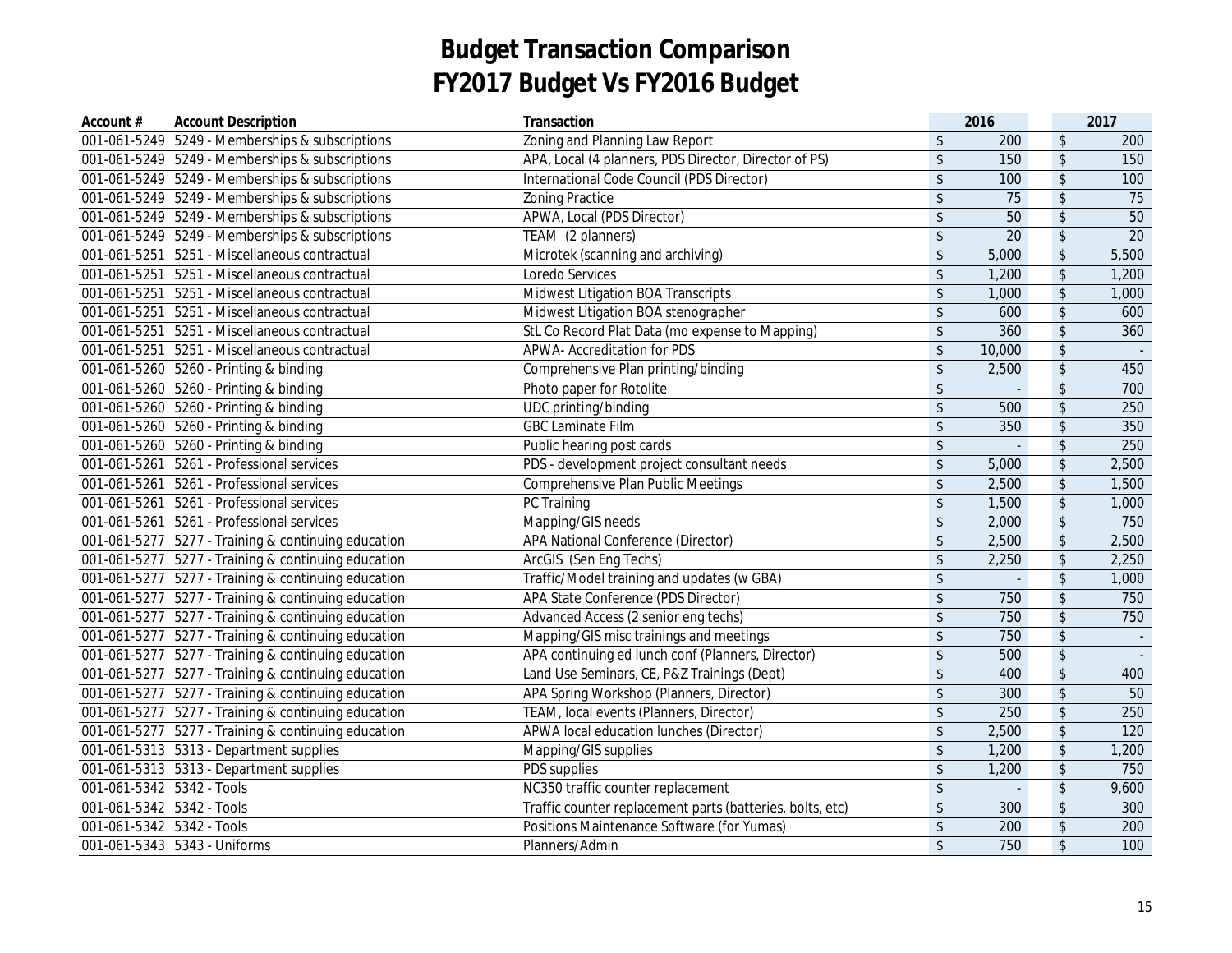| Account:            | <b>Account Description</b> | <sup>-</sup> ransaction | 2016   |      | 2017   |
|---------------------|----------------------------|-------------------------|--------|------|--------|
| 001-061-5343        | 5343 - Uniforms            | Mapping/GIS             | 500    |      | 500    |
| Planning<br>$061 -$ |                            |                         | 76.240 | - 14 | 59,560 |
|                     |                            |                         |        |      |        |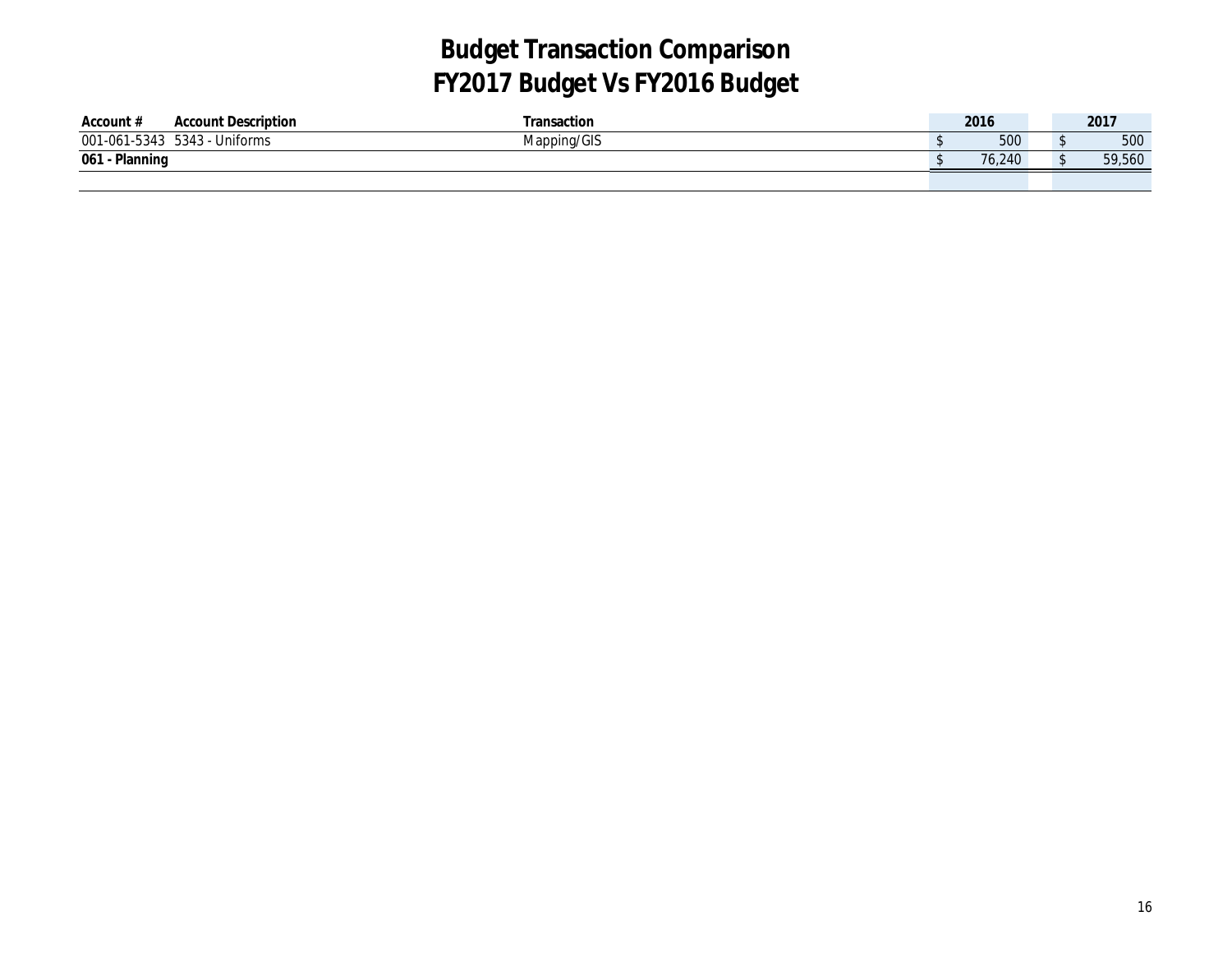| Account #         | <b>Account Description</b>                          | Transaction                                        |                            | 2016            |                            | 2017                     |
|-------------------|-----------------------------------------------------|----------------------------------------------------|----------------------------|-----------------|----------------------------|--------------------------|
| 071 - Engineering |                                                     |                                                    |                            |                 |                            |                          |
|                   | 001-071-5210 5210 - Advertising                     | Request For Bids in Business Journal               | $\frac{1}{2}$              | 5,400           | $\sqrt[6]{\frac{1}{2}}$    | 8,000                    |
|                   | 001-071-5210 5210 - Advertising                     | miscellaneous                                      | $\frac{1}{2}$              | 1,000           | $$\mathbb{S}$$             | 1,000                    |
|                   | 001-071-5210 5210 - Advertising                     | Public Notice in Post Dispatch                     | $\sqrt{2}$                 | 1,000           | $\updownarrow$             | 1,000                    |
|                   | 001-071-5210 5210 - Advertising                     | <b>Public Notices to Missouri Lawyers</b>          | $\boldsymbol{\hat{\zeta}}$ | 600             | $\sqrt{2}$                 | 520                      |
|                   | 001-071-5221 5221 - Data processing                 | VISSIM/VISSUM PTV America                          | $\sqrt[6]{\frac{1}{2}}$    | 4,800           | $\updownarrow$             | 4,800                    |
|                   | 001-071-5221 5221 - Data processing                 | <b>ICPR</b>                                        | $\sqrt[6]{\frac{1}{2}}$    | 2,400           | $\boldsymbol{\mathsf{\$}}$ | 2,400                    |
|                   | 001-071-5221 5221 - Data processing                 | miscellaneous                                      | \$                         | 1,000           | $\frac{1}{2}$              |                          |
|                   | 001-071-5247 5247 - Maintenance & repair-equipment  | Maintenance & repair-equipment                     | \$                         | 250             | $\sqrt[6]{\frac{1}{2}}$    | 750                      |
|                   | 001-071-5249 5249 - Memberships & subscriptions     | APWA Membership Renewal for 2016                   | \$                         | 1,400           | $\sqrt[6]{}$               | 1,400                    |
|                   | 001-071-5249 5249 - Memberships & subscriptions     | ASFPM Corporate Membership, MG, JE KS              | $\sqrt[6]{\frac{1}{2}}$    | 390             | \$                         | 390                      |
|                   | 001-071-5249 5249 - Memberships & subscriptions     | NSPE Renewal 2014 MOG                              | $\sqrt[6]{\frac{1}{2}}$    | 360             | \$                         | 360                      |
|                   | 001-071-5249 5249 - Memberships & subscriptions     | <b>ASCE Renewal for JAE</b>                        | $\sqrt[6]{\frac{1}{2}}$    | 550             | $\sqrt[6]{\frac{1}{2}}$    | 275                      |
|                   | 001-071-5249 5249 - Memberships & subscriptions     | ASCE Membership for ZW                             | $\sqrt[6]{\frac{1}{2}}$    | 275             | \$                         | 275                      |
|                   | 001-071-5249 5249 - Memberships & subscriptions     | Membership for TO                                  | $\sqrt[6]{\frac{1}{2}}$    | 200             | $\sqrt[6]{\frac{1}{2}}$    | 200                      |
|                   | 001-071-5249 5249 - Memberships & subscriptions     | Membership for CK                                  | $\sqrt{2}$                 | 200             | $\sqrt{2}$                 | 200                      |
|                   | 001-071-5249 5249 - Memberships & subscriptions     | Membership for KS                                  | $\sqrt{2}$                 | 200             | $\sqrt{2}$                 | 200                      |
|                   | 001-071-5249 5249 - Memberships & subscriptions     | St. Louis Business Journal MOG                     | $\sqrt[6]{\frac{1}{2}}$    | 110             | $\updownarrow$             | $\sim$ $\sim$            |
|                   | 001-071-5249 5249 - Memberships & subscriptions     | APWA Memb St. Louis Branch MG JE TO KS MW ZW CK MD | \$                         | 80              | $\updownarrow$             | 80                       |
|                   | 001-071-5249 5249 - Memberships & subscriptions     | MSFPM Annual Dues, MOG JAE KS                      | $\boldsymbol{\hat{\zeta}}$ | $\overline{75}$ | $$\mathbb{S}$$             | 75                       |
|                   | 001-071-5249 5249 - Memberships & subscriptions     | ITE 2014 Renewal MOG                               | $\sqrt[6]{\frac{1}{2}}$    | 310             | \$                         | $\overline{\phantom{a}}$ |
|                   | 001-071-5249 5249 - Memberships & subscriptions     | ACI Renewal for 2016                               | $\sqrt[6]{\frac{1}{2}}$    | 230             | $\frac{1}{2}$              |                          |
|                   | 001-071-5249 5249 - Memberships & subscriptions     | Engineer's Club Annual Dues MOG                    | $\sqrt[6]{\frac{1}{2}}$    | 190             | \$                         |                          |
|                   | 001-071-5249 5249 - Memberships & subscriptions     | <b>Consumer Reports Renewal MOG</b>                | $\boldsymbol{\hat{\zeta}}$ | 25              | $\sqrt[6]{\frac{1}{2}}$    |                          |
|                   | 001-071-5251 5251 - Miscellaneous contractual       | Vector Control                                     | $\boldsymbol{\hat{\zeta}}$ | 12,000          | $\sqrt[6]{\frac{1}{2}}$    | 14,000                   |
|                   | 001-071-5251 5251 - Miscellaneous contractual       | <b>Recording Fees</b>                              | $\sqrt[6]{\frac{1}{2}}$    | 8,000           | $\sqrt[6]{\frac{1}{2}}$    | 5,000                    |
|                   | 001-071-5251 5251 - Miscellaneous contractual       | Miscellaneous                                      | $\sqrt[6]{\frac{1}{2}}$    | 5,000           | $\sqrt[6]{\frac{1}{2}}$    | 2,500                    |
|                   | 001-071-5251 5251 - Miscellaneous contractual       | <b>Accreditation Expenses</b>                      | $\sqrt[6]{\frac{1}{2}}$    | 2,000           | $\sqrt{2}$                 |                          |
|                   | 001-071-5251 5251 - Miscellaneous contractual       | Missouri One Call                                  | $\sqrt[6]{\frac{1}{2}}$    | 960             | $\sqrt[6]{\frac{1}{2}}$    | 960                      |
|                   | 001-071-5261 5261 - Professional services           | Misc Engineering, Survey and Geotechnical Services | $\sqrt[6]{\frac{1}{2}}$    | 10,000          | $\sqrt{2}$                 | 5,000                    |
|                   | 001-071-5261 5261 - Professional services           | <b>Transportation Model Services</b>               | \$                         | 10,000          | $\sqrt[6]{\frac{1}{2}}$    | 10,000                   |
|                   | 001-071-5261 5261 - Professional services           | Development related design services as needed      | $\sqrt[6]{\frac{1}{2}}$    | 10,000          | $$\mathbb{S}$$             | 5,000                    |
|                   | 001-071-5277 5277 - Training & continuing education | National Conference                                | $\mathfrak{S}$             | 2,500           | $\sqrt{2}$                 | 2,500                    |
|                   | 001-071-5277 5277 - Training & continuing education | Civil Engineer Training                            | $\sqrt[6]{\frac{1}{2}}$    | 1,600           | $$\mathbb{S}$$             | 1,600                    |
|                   | 001-071-5277 5277 - Training & continuing education | Local Miscellaneous Training & Web based Training  | $\boldsymbol{\hat{\zeta}}$ | 1,000           | $$\mathbb{S}$$             | 1,000                    |
|                   | 001-071-5277 5277 - Training & continuing education | <b>APWA Branch Meetings</b>                        | $\boldsymbol{\hat{\zeta}}$ | 960             | $\sqrt[6]{\frac{1}{2}}$    | 960                      |
|                   | 001-071-5277 5277 - Training & continuing education | Floodplain Conference                              | $\boldsymbol{\hat{\zeta}}$ | 800             | $\sqrt[6]{\frac{1}{2}}$    | 800                      |
|                   | 001-071-5277 5277 - Training & continuing education | Inspector training (pavement, sewer, etc)          | \$                         | 600             | $\sqrt[6]{\frac{1}{2}}$    | 600                      |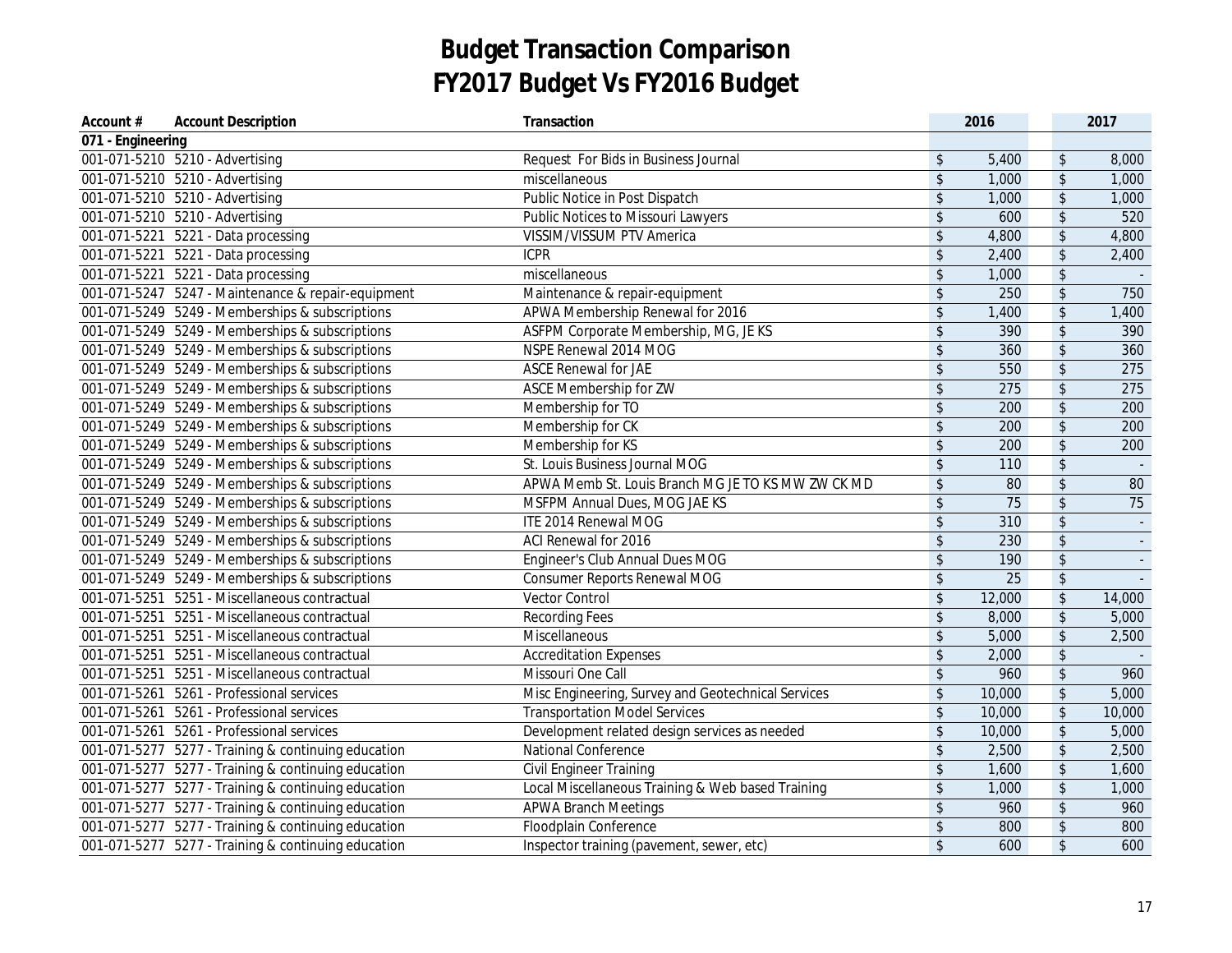| Account #                 | <b>Account Description</b>                          | Transaction                                               |                         | 2016         |                            | 2017    |
|---------------------------|-----------------------------------------------------|-----------------------------------------------------------|-------------------------|--------------|----------------------------|---------|
|                           | 001-071-5277 5277 - Training & continuing education | Pavement Seminar                                          | \$                      | 600          | $\sqrt{2}$                 | 600     |
|                           | 001-071-5277 5277 - Training & continuing education | Project Manager Training                                  | $\frac{1}{2}$           | 600          | $\sqrt[6]{\frac{1}{2}}$    | 600     |
|                           | 001-071-5313  5313 - Department supplies            | <b>General Office Supplies</b>                            | $\sqrt[6]{\frac{1}{2}}$ | 5,000        | $\sqrt[6]{\frac{1}{2}}$    | 4,000   |
|                           | 001-071-5313  5313 - Department supplies            | Miscellaneous engineering supplies                        | $\sqrt[6]{\frac{1}{2}}$ | 4,000        | $\sqrt{2}$                 | 1,000   |
|                           | 001-071-5313  5313 - Department supplies            | Construction Stakes, Flagging, Levels, Tapes, Vests       | $\sqrt[6]{\frac{1}{2}}$ | 1,500        | $\sqrt{2}$                 | 1,500   |
| 001-071-5342 5342 - Tools |                                                     | Tools                                                     | $\sqrt[6]{\frac{1}{2}}$ | 5,000        | $\sqrt{2}$                 | 1,000   |
|                           | 001-071-5343  5343 - Uniforms                       | Uniforms                                                  | \$                      | 2,200        | $\sqrt[6]{\frac{1}{2}}$    | 2,400   |
| 071 - Engineering         |                                                     |                                                           | $\sqrt{2}$              | 105,365      | $\sqrt{2}$                 | 82,945  |
|                           |                                                     |                                                           |                         |              |                            |         |
| 072 - Street Maintenance  |                                                     |                                                           |                         |              |                            |         |
|                           | 001-072-5221 5221 - Data processing                 | Data processing                                           | \$                      | 500          | $\boldsymbol{\mathsf{S}}$  |         |
|                           | 001-072-5241 5241 - Landscaping                     | Landscaping                                               | $\mathsf{\$}$           | 500          | $\overline{\mathcal{L}}$   |         |
|                           | 001-072-5242 5242 - Residential Street Tree Program | Residential Street Tree Program                           | $\sqrt[6]{\frac{1}{2}}$ | 60,000       | $\boldsymbol{\mathsf{\$}}$ | 60,000  |
|                           | 001-072-5249 5249 - Memberships & subscriptions     | American Concrete Institute - membership                  | $\sqrt[6]{\frac{1}{2}}$ | 240          | $\sqrt[6]{\frac{1}{2}}$    | 240     |
|                           | 001-072-5249 5249 - Memberships & subscriptions     | International Society of Arborist - membership            | $\sqrt[6]{\frac{1}{2}}$ | 240          | $\sqrt[6]{\frac{1}{2}}$    | 240     |
|                           | 001-072-5249 5249 - Memberships & subscriptions     | Forestry Tech ISA national and midwest chapter            | $\frac{1}{2}$           | $\mathbb{Z}$ | $\sqrt{2}$                 | 150     |
|                           | 001-072-5249 5249 - Memberships & subscriptions     | American Public Works - membership                        | $\sqrt[6]{\frac{1}{2}}$ | 20           | $\sqrt{2}$                 | 20      |
|                           | 001-072-5251 5251 - Miscellaneous contractual       | Tree and Stump Removal                                    | $\sqrt[6]{\frac{1}{2}}$ | 180,000      | $\sqrt{2}$                 | 175,000 |
|                           | 001-072-5251 5251 - Miscellaneous contractual       | <b>Street Striping</b>                                    | $\sqrt{2}$              | 40,000       | $\sqrt[6]{\frac{1}{2}}$    | 40,000  |
|                           | 001-072-5251 5251 - Miscellaneous contractual       | Misc. Contractual Services                                | \$                      | 30,000       | $\sqrt{2}$                 | 35,000  |
|                           | 001-072-5251 5251 - Miscellaneous contractual       | Landfill Tipping Fees                                     | $\sqrt{2}$              | 50,000       | $\sqrt{2}$                 | 30,000  |
|                           | 001-072-5251 5251 - Miscellaneous contractual       | <b>Street Sweeping</b>                                    | $\sqrt[6]{\frac{1}{2}}$ | 28,000       | $\sqrt[6]{\frac{1}{2}}$    | 28,000  |
|                           | 001-072-5251 5251 - Miscellaneous contractual       | <b>Contractual Hauling</b>                                | $\sqrt[6]{\frac{1}{2}}$ | 15,000       | $\boldsymbol{\mathsf{\$}}$ | 25,000  |
|                           | 001-072-5251 5251 - Miscellaneous contractual       | <b>Agilis Tracking Service</b>                            | $\sqrt{2}$              | 15,600       | $$\mathbb{S}$$             | 15,600  |
|                           | 001-072-5251 5251 - Miscellaneous contractual       | Misc. Construction testing services (asphalt & concrete)  | $\sqrt[6]{\frac{1}{2}}$ | 10,000       | $\sqrt{2}$                 | 8,000   |
|                           | 001-072-5251 5251 - Miscellaneous contractual       | <b>Bid Advertising</b>                                    | $\sqrt[6]{\frac{1}{2}}$ | 5,000        | $\sqrt{2}$                 | 2,000   |
|                           | 001-072-5251 5251 - Miscellaneous contractual       | <b>Hotel Rooms During Snow Operations</b>                 | $\sqrt[6]{\frac{1}{2}}$ | 1,500        | $\sqrt{2}$                 | 1,500   |
|                           | 001-072-5254 5254 - Snow removal reimbursement      | Snow removal reimbursement                                | $\sqrt[6]{\frac{1}{2}}$ | 160,000      | $\sqrt{2}$                 |         |
|                           | 001-072-5254 5254 - Snow removal reimbursement      | DPW 2 - SNOW REMOVAL RECOUPMENT PROGRAM FOR PRIVATE ST \$ |                         | L,           | $\sqrt[6]{\frac{1}{2}}$    |         |
|                           | 001-072-5268 5268 - Rental equipment                | Rental equipment                                          | $\mathfrak{S}$          | 10,000       | $\sqrt{2}$                 | 7,000   |
| 001-072-5275 5275 - Taxes |                                                     | Taxes                                                     | \$                      | 38,000       | $\sqrt{2}$                 | 24,000  |
|                           | 001-072-5276 5276 - Telephone                       | Telephone                                                 | $\mathsf{\$}$           | 3,500        | $\sqrt[6]{\frac{1}{2}}$    | 3,800   |
|                           | 001-072-5277 5277 - Training & continuing education | Annual Conference - PW Director - City Engineer           | \$                      | 2,200        | $\sqrt[6]{\frac{1}{2}}$    | 2,200   |
|                           | 001-072-5277 5277 - Training & continuing education | Confined Space and Trench Safety Training                 | $\sqrt[6]{\frac{1}{2}}$ | 2,000        | $\boldsymbol{\mathsf{\$}}$ | 2,000   |
|                           | 001-072-5277 5277 - Training & continuing education | <b>Traffic Control Safety Training</b>                    | $\sqrt[6]{\frac{1}{2}}$ | 525          | $\sqrt{2}$                 | 525     |
|                           | 001-072-5277 5277 - Training & continuing education | <b>APWA Fall Conference</b>                               | $\sqrt[6]{\frac{1}{2}}$ | 400          | $\sqrt[6]{\frac{1}{2}}$    | 400     |
|                           | 001-072-5277 5277 - Training & continuing education | <b>Street Repair Training Day</b>                         | $\sqrt[6]{\frac{1}{2}}$ | 400          | $\sqrt[6]{\frac{1}{2}}$    | 400     |
|                           | 001-072-5277 5277 - Training & continuing education | Winter Warm Up Snow Plow Training                         | \$                      | 400          | $\sqrt{2}$                 | 400     |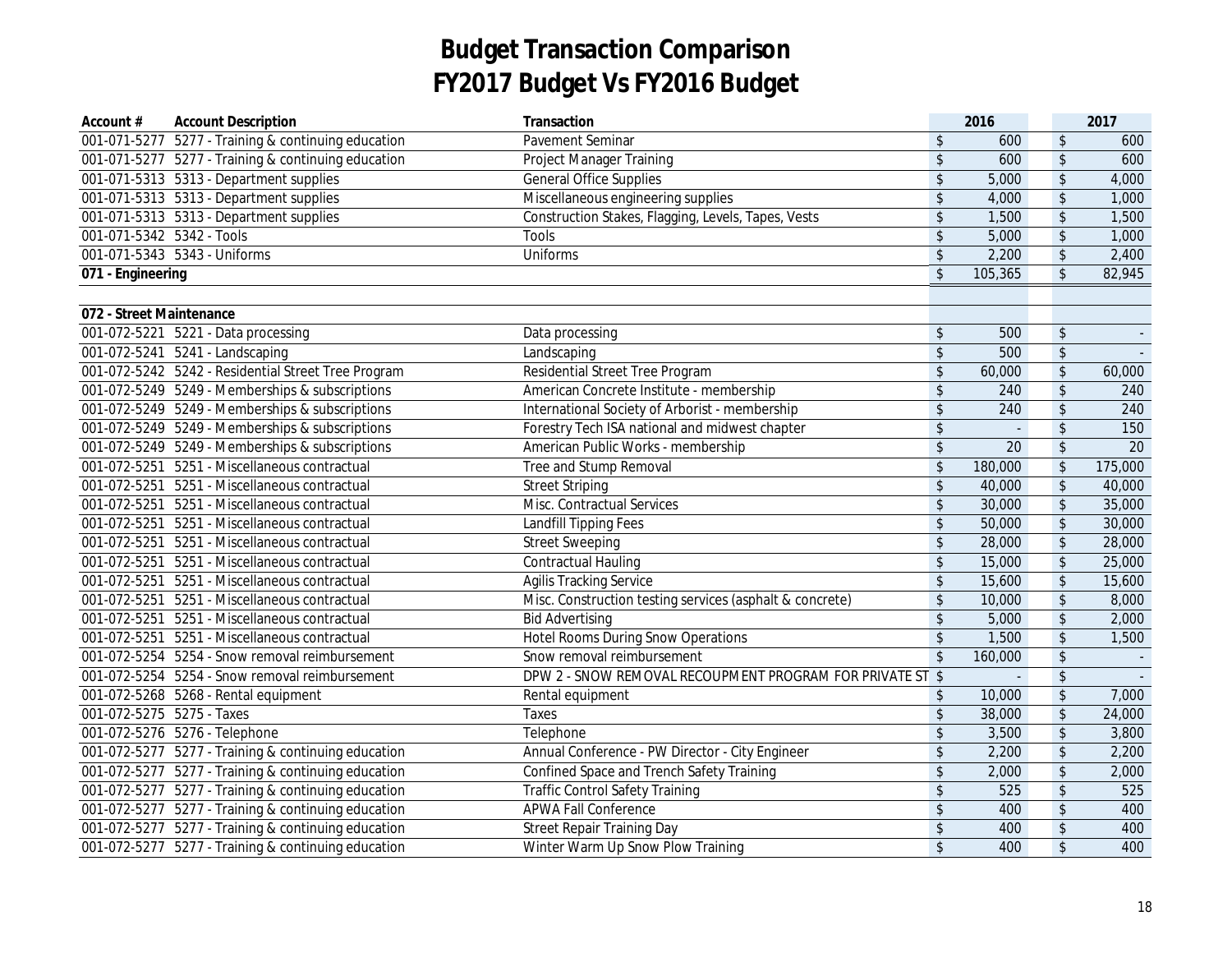| Account #                 | <b>Account Description</b>                          | Transaction                       | 2016            |                         | 2017      |
|---------------------------|-----------------------------------------------------|-----------------------------------|-----------------|-------------------------|-----------|
|                           | 001-072-5277 5277 - Training & continuing education | <b>APWA Local Meetings</b>        | \$<br>300       | \$                      | 300       |
|                           | 001-072-5277 5277 - Training & continuing education | Misc. Employee Training           | \$<br>300       | \$                      | 200       |
|                           | 001-072-5277 5277 - Training & continuing education | Forestry Tech training            | \$              | \$                      | 100       |
|                           | 001-072-5285  5285 - Utilities-electric             | Utilities-electric                | \$<br>30,000    | $\frac{1}{2}$           | 30,000    |
|                           | 001-072-5286  5286 - Utilities-gas                  | Utilities-gas                     | \$<br>16,000    | \$                      | 14,000    |
|                           | 001-072-5287  5287 - Utilities-water                | Utilities-water                   | \$<br>3,000     | \$                      | 3,200     |
|                           | 001-072-5288  5288 - Utilities-sewer                | Utilities-sewer                   | \$<br>2,500     | \$                      | 2,500     |
|                           | 001-072-5313  5313 - Department supplies            | Concrete                          | \$<br>120,000   | \$                      | 120,000   |
|                           | 001-072-5313  5313 - Department supplies            | Misc. Conc and Asphalt Supplies   | \$<br>$\bar{a}$ | \$                      | 25,000    |
|                           | 001-072-5313  5313 - Department supplies            | Rock                              | \$<br>30,000    | $\sqrt{2}$              | 30,000    |
|                           | 001-072-5313  5313 - Department supplies            | Supplies for Right of Way Repairs | \$<br>20,000    | \$                      | 30,000    |
|                           | 001-072-5313  5313 - Department supplies            | Asphalt                           | \$<br>25,000    | \$                      | 25,000    |
|                           | 001-072-5313  5313 - Department supplies            | Signs and Sign Materials          | \$<br>25,000    | \$                      | 25,000    |
|                           | 001-072-5313  5313 - Department supplies            | Misc. Materials and Supplies      | \$<br>25,000    | \$                      |           |
|                           | 001-072-5313  5313 - Department supplies            | <b>Asphalt Material</b>           | \$<br>20,000    | $\frac{1}{2}$           |           |
|                           | 001-072-5340 5340 - Salt & abrasives                | De-icing Salt                     | \$<br>221,250   | $\frac{1}{2}$           | 222,000   |
|                           | 001-072-5340 5340 - Salt & abrasives                | Salt Unloading and Delivery       | \$<br>38,750    | \$                      | 33,300    |
|                           | 001-072-5340 5340 - Salt & abrasives                | <b>Other De-icing Materials</b>   | \$<br>20,000    | \$                      | 20,000    |
| 001-072-5342 5342 - Tools |                                                     | <b>Tools</b>                      | \$<br>6,000     | \$                      | 5,500     |
|                           | 001-072-5343  5343 - Uniforms                       | Uniforms                          | \$<br>15,000    | \$                      | 12,500    |
|                           | 001-072-5440 5440 - Machinery & equipment           | <b>Crack Seal Machine</b>         | \$              | \$                      | 50,000    |
|                           | 001-072-5440 5440 - Machinery & equipment           | <b>Skid Steer</b>                 | \$<br>25,000    | $\frac{1}{2}$           | 26,000    |
|                           | 001-072-5440  5440 - Machinery & equipment          | Concrete Saw                      | \$              | \$                      | 22,000    |
|                           | 001-072-5440 5440 - Machinery & equipment           | Roller                            | \$              | \$                      | 20,000    |
|                           | 001-072-5440 5440 - Machinery & equipment           | Skid Steer Planer Attachment      | \$<br>14,400    | \$                      | 14,800    |
|                           | 001-072-5440 5440 - Machinery & equipment           | <b>Skid Steer Trailer</b>         | \$<br>8,500     | \$                      | 8,800     |
|                           | 001-072-5440 5440 - Machinery & equipment           | <b>Roller Trailer</b>             | \$              | \$                      | 5,000     |
|                           | 001-072-5440  5440 - Machinery & equipment          | <b>Concrete Screed</b>            | \$<br>12,000    | \$                      |           |
|                           | 001-072-5440  5440 - Machinery & equipment          | <b>Tack Distributor</b>           | \$<br>10,700    | $\sqrt[6]{\frac{1}{2}}$ |           |
| 072 - Street Maintenance  |                                                     |                                   | \$<br>1,342,725 | \$                      | 1,206,675 |
|                           |                                                     |                                   |                 |                         |           |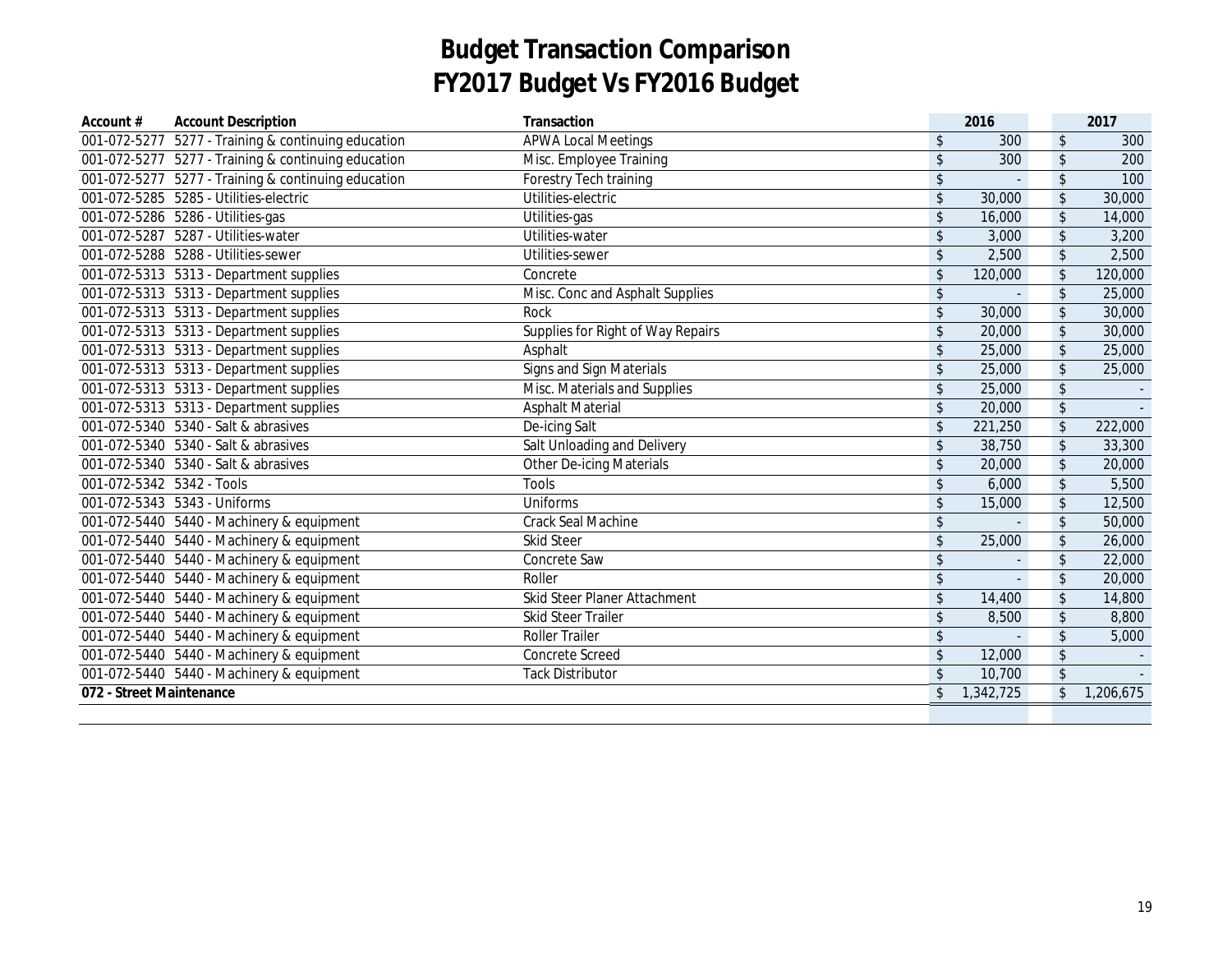| Account #                 | <b>Account Description</b>                          | Transaction                                             |               | 2016      |                            | 2017    |
|---------------------------|-----------------------------------------------------|---------------------------------------------------------|---------------|-----------|----------------------------|---------|
| 073 - Vehicle Maintenance |                                                     |                                                         |               |           |                            |         |
|                           | 001-073-5246 5246 - Maintenance & repair-building   | Maintenance & repair-building                           | \$            | (160,000) | $\updownarrow$             |         |
|                           | 001-073-5247 5247 - Maintenance & repair-equipment  | Maintenance & repair-equipment                          | \$            | 95,000    | \$                         | 95,000  |
|                           | 001-073-5248 5248 - Maintenance & repair vehicles   | Maintenance & repair vehicles                           | \$            | 120,000   | $\frac{1}{2}$              | 115,000 |
|                           | 001-073-5249 5249 - Memberships & subscriptions     | Roadbase Fleet Maintenance Program                      | \$            | 6,000     | $\updownarrow$             | 6,000   |
|                           | 001-073-5249 5249 - Memberships & subscriptions     | <b>GM Maintenance Subscription</b>                      | \$            | 3,200     | $\sqrt[6]{\frac{1}{2}}$    | 3,200   |
|                           | 001-073-5249 5249 - Memberships & subscriptions     | <b>Ford Maintenance Subscription</b>                    | \$            | 2,800     | $\sqrt[6]{\frac{1}{2}}$    | 2,800   |
|                           | 001-073-5249 5249 - Memberships & subscriptions     | Alldata subscription                                    | \$            | 1,600     | $\frac{1}{2}$              | 1,600   |
|                           | 001-073-5249 5249 - Memberships & subscriptions     | Navistar Service Maxx                                   | $\sqrt{2}$    | 1,000     | $\sqrt[6]{\frac{1}{2}}$    | 1,000   |
|                           | 001-073-5249 5249 - Memberships & subscriptions     | Navistar Service Subscription                           | \$            | 1,000     | $\frac{1}{2}$              | 1,000   |
|                           | 001-073-5249 5249 - Memberships & subscriptions     | <b>AEMP</b> memberships                                 | \$            | 700       | \$                         | 700     |
|                           | 001-073-5251 5251 - Miscellaneous contractual       | Miscellaneous contractual                               | \$            | 2,500     | \$                         | 2,000   |
|                           | 001-073-5268 5268 - Rental equipment                | Rental equipment                                        | \$            | 5,500     | \$                         | 5,000   |
|                           | 001-073-5277 5277 - Training & continuing education | <b>ASE Certification Exams</b>                          | \$            | 1,200     | $\sqrt[6]{\frac{1}{2}}$    | 1,200   |
|                           | 001-073-5277 5277 - Training & continuing education | <b>Fleet Program Training</b>                           | \$            | 1,200     | $\updownarrow$             | 1,200   |
|                           | 001-073-5313  5313 - Department supplies            | Department supplies                                     | \$            | 15,500    | $\boldsymbol{\mathsf{\$}}$ | 12,500  |
|                           | 001-073-5318  5318 - Gasoline & oil                 | Gasoline & oil                                          | \$            | 450,000   | $\sqrt[6]{\frac{1}{2}}$    | 380,000 |
| 001-073-5342 5342 - Tools |                                                     | <b>Tools</b>                                            | \$            | 10,000    | $\sqrt[6]{\frac{1}{2}}$    | 8,000   |
|                           | 001-073-5343  5343 - Uniforms                       | Uniforms                                                | \$            | 2,000     | $\sqrt[6]{\frac{1}{2}}$    | 2,000   |
|                           | 001-073-5440  5440 - Machinery & equipment          | Wheel balancer                                          | \$            |           | $\boldsymbol{\mathsf{\$}}$ | 18,000  |
|                           | 001-073-5460  5460 - Automobiles & trucks           | Replace E5 (2008 SUV)                                   | \$            |           | $\sqrt[6]{\frac{1}{2}}$    |         |
|                           | 001-073-5460  5460 - Automobiles & trucks           | Replace E2 (2009 Sedan)                                 | \$            |           | $\sqrt{2}$                 |         |
|                           | 001-073-5460  5460 - Automobiles & trucks           | Van for Facility maintenance replace BG-1 (replacement) | \$            | 38,000    | \$                         |         |
|                           | 001-073-5460  5460 - Automobiles & trucks           | Sedan CA-1 (replacement)                                | \$            | 25,000    | $\sqrt[6]{\frac{1}{2}}$    |         |
|                           | 001-073-5460  5460 - Automobiles & trucks           | SUV PW Director (replacement)                           | \$            | 24,000    | $\sqrt[6]{\frac{1}{2}}$    |         |
|                           | 001-073-5460  5460 - Automobiles & trucks           | Sedan PDS Director (replacement)                        | \$            | 19,000    | $\frac{1}{2}$              |         |
| 073 - Vehicle Maintenance |                                                     |                                                         | $\mathsf{\$}$ | 665,200   | $\mathsf{\$}$              | 656,200 |
|                           |                                                     |                                                         |               |           |                            |         |
| 075 - Street Lighting     |                                                     |                                                         |               |           |                            |         |
|                           | 001-075-5251 5251 - Miscellaneous contractual       | Miscellaneous contractual                               | \$            | 12,000    | $\frac{1}{2}$              | 12,000  |
|                           | 001-075-5274 5274 - Street lighting                 | <b>Street lighting</b>                                  | \$            | 20,000    | $\sqrt[6]{\frac{1}{2}}$    | 20,000  |
| 075 - Street Lighting     |                                                     |                                                         | $\sqrt{2}$    | 32,000    | $\sqrt[6]{\frac{1}{2}}$    | 32,000  |
|                           |                                                     |                                                         |               |           |                            |         |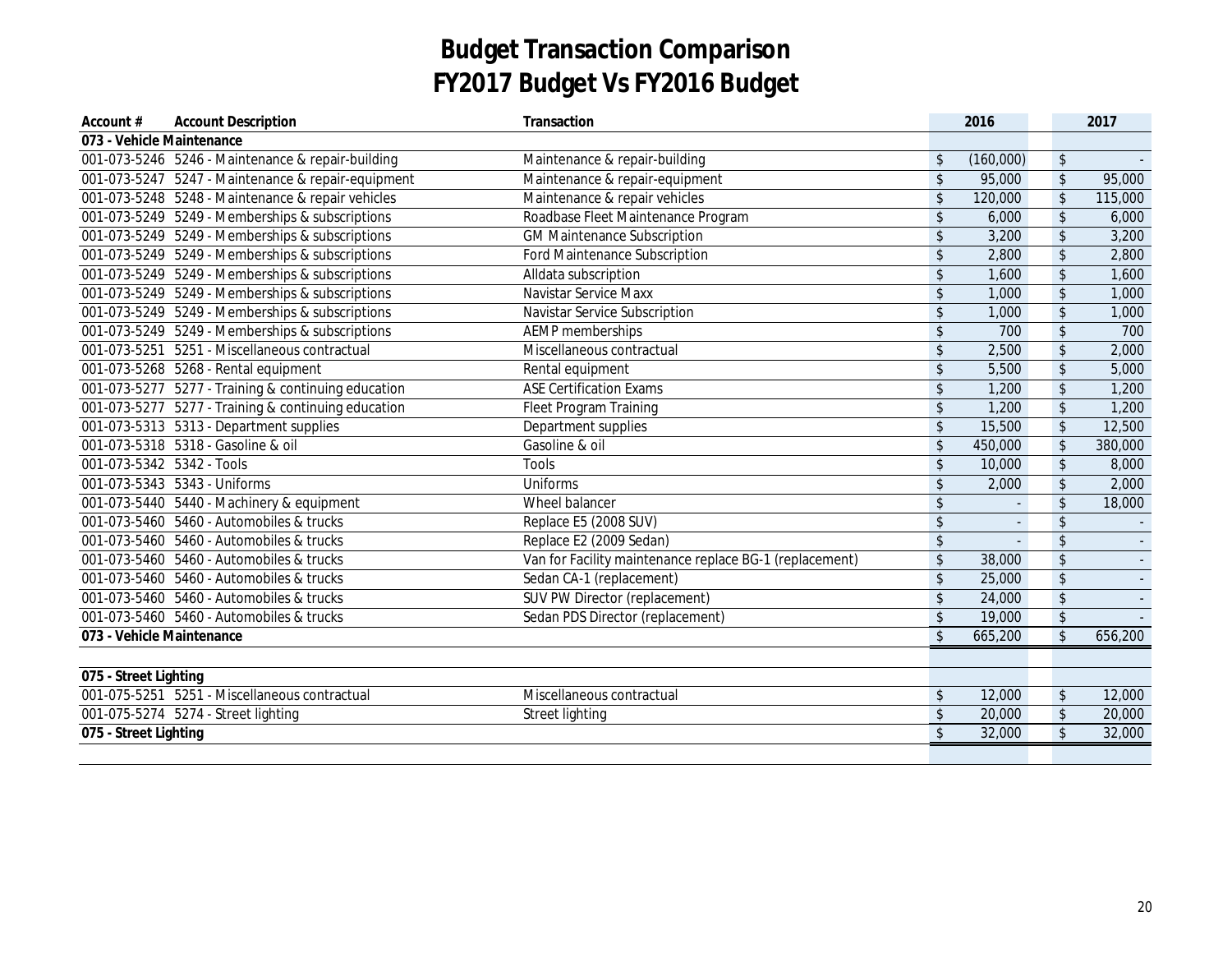| Account #                  | <b>Account Description</b>                          | Transaction                                   |                          | 2016    |                            | 2017    |
|----------------------------|-----------------------------------------------------|-----------------------------------------------|--------------------------|---------|----------------------------|---------|
| 076 - Facility Maintenance |                                                     |                                               |                          |         |                            |         |
|                            | 001-076-5246 5246 - Maintenance & repair-building   | Maintenance & repair-building                 | $\boldsymbol{\$}$        | 38,000  | \$                         | 38,000  |
|                            | 001-076-5247 5247 - Maintenance & repair-equipment  | Maintenance & repair-equipment                | \$                       | 33,000  | \$                         | 32,000  |
|                            | 001-076-5249 5249 - Memberships & subscriptions     | Memberships & subscriptions                   | \$                       | 200     | $\boldsymbol{\mathsf{\$}}$ | 200     |
| $\overline{001}$ -076-5251 | 5251 - Miscellaneous contractual                    | <b>HVAC Service</b>                           | \$                       | 18,000  | $\sqrt[6]{\frac{1}{2}}$    | 18,000  |
| 001-076-5251               | 5251 - Miscellaneous contractual                    | <b>Window Cleaning Services</b>               | \$                       | 7,100   | $\boldsymbol{\mathsf{\$}}$ | 7,100   |
|                            | 001-076-5251 5251 - Miscellaneous contractual       | Inspections                                   | \$                       | 7,000   | $\sqrt{2}$                 | 7,000   |
|                            | 001-076-5251 5251 - Miscellaneous contractual       | <b>Elevator Services and Inspections</b>      | \$                       | 6,100   | \$                         | 6,100   |
|                            | 001-076-5251 5251 - Miscellaneous contractual       | Carpets                                       | \$                       | 5,800   | \$                         | 5,800   |
|                            | 001-076-5251 5251 - Miscellaneous contractual       | Miscellaneous                                 | \$                       | 5,250   | \$                         | 4,250   |
|                            | 001-076-5251 5251 - Miscellaneous contractual       | Door entry mats @ City Hall                   | \$                       | 3,900   | $\sqrt{2}$                 | 3,900   |
|                            | 001-076-5251 5251 - Miscellaneous contractual       | <b>Exterminator City Hall</b>                 | \$                       | 1,600   | \$                         | 1,600   |
|                            | 001-076-5251 5251 - Miscellaneous contractual       | Door entry mats @ PAMF                        | \$                       | 1,300   | $\sqrt[6]{\frac{1}{2}}$    | 1,300   |
|                            | 001-076-5251 5251 - Miscellaneous contractual       | <b>Exterminator PMF</b>                       | \$                       | 1,200   | \$                         | 1,200   |
|                            | 001-076-5251 5251 - Miscellaneous contractual       | Door entry mats @ PWF                         | \$                       | 800     | \$                         | 800     |
|                            | 001-076-5251 5251 - Miscellaneous contractual       | <b>Exterminator PWF</b>                       | \$                       | 800     | $\sqrt[6]{\frac{1}{2}}$    | 800     |
|                            | 001-076-5251 5251 - Miscellaneous contractual       | <b>Alarm Monitoring Services</b>              | \$                       | 700     | $\sqrt{2}$                 | 700     |
|                            | 001-076-5251 5251 - Miscellaneous contractual       | Cleaning supply service (mops, pads & towels) | \$                       | 450     | $\sqrt[6]{\frac{1}{2}}$    | 450     |
|                            | 001-076-5268 5268 - Rental equipment                | Rental equipment                              | \$                       | 500     | $\sqrt[6]{\frac{1}{2}}$    | 500     |
|                            | 001-076-5277 5277 - Training & continuing education | Training & continuing education               | \$                       | 1,000   | $$\mathbb{S}$$             | 1,000   |
|                            | 001-076-5285  5285 - Utilities-electric             | Utilities-electric                            | \$                       | 149,000 | $\sqrt[6]{\frac{1}{2}}$    | 147,000 |
|                            | 001-076-5286  5286 - Utilities-gas                  | Utilities-gas                                 | \$                       | 52,000  | $\sqrt[6]{\frac{1}{2}}$    | 51,000  |
|                            | 001-076-5287  5287 - Utilities-water                | Utilities-water                               | \$                       | 18,000  | \$                         | 16,000  |
|                            | 001-076-5288  5288 - Utilities-sewer                | Utilities-sewer                               | \$                       | 6,100   | \$                         | 4,000   |
|                            | 001-076-5313  5313 - Department supplies            | Department supplies                           | \$                       | 49,000  | $\sqrt{2}$                 | 48,000  |
|                            | 001-076-5340 5340 - Salt & abrasives                | Salt & abrasives                              | \$                       | 1,000   | \$                         | 1,000   |
| 001-076-5342 5342 - Tools  |                                                     | <b>Automatic Scrubbers</b>                    | \$                       |         | $\boldsymbol{\mathsf{\$}}$ | 10,000  |
| 001-076-5342 5342 - Tools  |                                                     | <b>Tools</b>                                  | \$                       | 9,000   | $\boldsymbol{\mathsf{\$}}$ |         |
| 001-076-5342 5342 - Tools  |                                                     | Tools for van                                 | \$                       |         | \$                         | 2,000   |
|                            | 001-076-5343  5343 - Uniforms                       | Uniforms                                      | \$                       | 3,400   | $\boldsymbol{\mathsf{\$}}$ | 3,400   |
|                            | 001-076-5470 5470 - Improvements building & grounds | Painting of exterior of PWF                   | \$                       |         | $\boldsymbol{\mathsf{\$}}$ | 40,000  |
|                            | 001-076-5470 5470 - Improvements building & grounds | <b>HVAC Unit at PWF</b>                       | \$                       | 32,000  | \$                         |         |
|                            | 001-076-5470 5470 - Improvements building & grounds | Replace west gate opener                      | \$                       | 6,000   | \$                         |         |
| 076 - Facility Maintenance |                                                     |                                               | $\overline{\mathcal{L}}$ | 458,200 | $\sqrt{2}$                 | 453,100 |
|                            |                                                     |                                               |                          |         |                            |         |
| 084 - Parks and Recreation |                                                     |                                               |                          |         |                            |         |
|                            | 119-084-5210 5210 - Advertising                     | Charter cable ads                             | \$                       | 7,000   | \$                         | 7,000   |
|                            | 119-084-5210 5210 - Advertising                     | Radio Ads                                     | $\hat{S}$                | 7,000   | \$                         | 7,000   |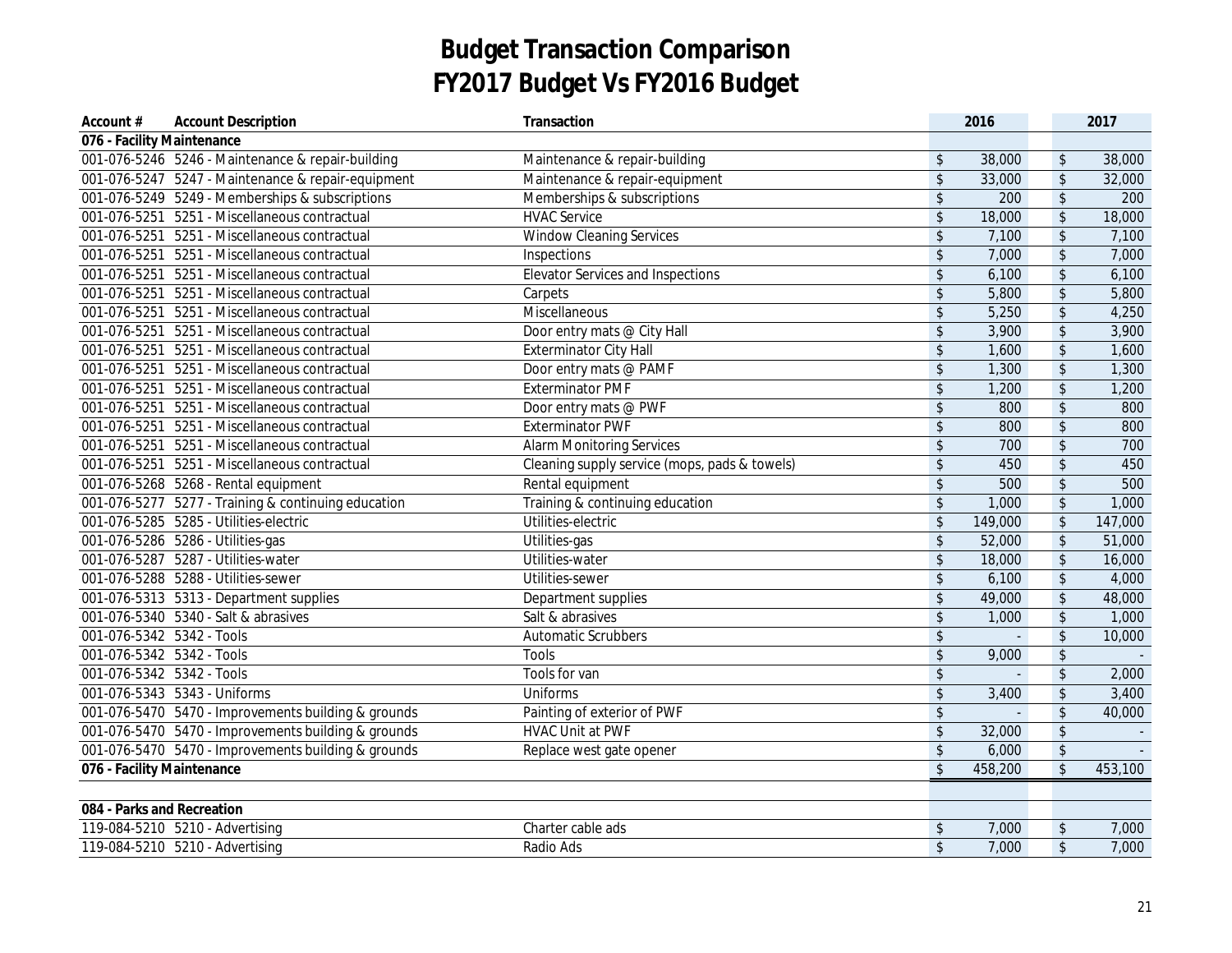| Account #    | <b>Account Description</b>                         | Transaction                            |                         | 2016           |                            | 2017    |
|--------------|----------------------------------------------------|----------------------------------------|-------------------------|----------------|----------------------------|---------|
|              | 119-084-5210 5210 - Advertising                    | Misc. advertising                      | $\frac{1}{2}$           | 5,000          | $\sqrt[6]{}$               | 5,000   |
|              | 119-084-5210 5210 - Advertising                    | St. Louis Magazine                     | \$                      | 4,000          | $\sqrt[6]{\frac{1}{2}}$    | 3,000   |
|              | 119-084-5210 5210 - Advertising                    | Out and About                          | $\sqrt[6]{\frac{1}{2}}$ | 2,400          | $\boldsymbol{\mathsf{\$}}$ | 2,400   |
|              | 119-084-5210  5210 - Advertising                   | <b>Town Planner</b>                    | $\sqrt[6]{\frac{1}{2}}$ | 2,100          | $\sqrt[6]{\frac{1}{2}}$    | 2,100   |
|              | 119-084-5210  5210 - Advertising                   | Stl Today                              | \$                      | 2,000          | \$                         | 2,000   |
|              | 119-084-5210 5210 - Advertising                    | Facebook                               | \$                      | 1,000          | $\boldsymbol{\mathsf{\$}}$ | 1,000   |
|              | 119-084-5210 5210 - Advertising                    | <b>River Front Times</b>               | \$                      | 1,000          | \$                         |         |
|              | 119-084-5210 5210 - Advertising                    | <b>Blues Ad</b>                        | \$                      | 450            | $\sqrt[6]{\frac{1}{2}}$    |         |
|              | 119-084-5210 5210 - Advertising                    | Chamber Expo                           | \$                      | 150            | $\sqrt[6]{\frac{1}{2}}$    | 150     |
|              | 119-084-5221 5221 - Data processing                | Rec Trac                               | \$                      | 4,440          | \$                         | 4,440   |
|              | 119-084-5221 5221 - Data processing                | Rec Trac Supplies                      | \$                      | 560            | \$                         | 560     |
|              | 119-084-5224 5224 - Employee recruitment           | Employee recruitment                   | $\sqrt[6]{\frac{1}{2}}$ | 2,000          | \$                         | 2,000   |
|              | 119-084-5246 5246 - Maintenance & repair-building  | Maintenance & repair-building          | $\sqrt[6]{\frac{1}{2}}$ | 85,000         | $\sqrt[6]{\frac{1}{2}}$    | 95,000  |
|              | 119-084-5247 5247 - Maintenance & repair-equipment | Maintenance & repair-equipment         | $\sqrt[6]{\frac{1}{2}}$ | 45,000         | \$                         | 65,000  |
|              | 119-084-5249 5249 - Memberships & subscriptions    | Memberships & subscriptions            | $\sqrt{2}$              | 2,600          | $\sqrt{2}$                 | 2,600   |
|              | 119-084-5251 5251 - Miscellaneous contractual      | Pool Management and Maintenance        | $\sqrt{2}$              | 325,000        | $\sqrt[6]{\frac{1}{2}}$    | 340,000 |
|              | 119-084-5251 5251 - Miscellaneous contractual      | Leisure Pool Painting                  | $\sqrt[6]{\frac{1}{2}}$ | $\omega$       | $\sqrt[6]{\frac{1}{2}}$    | 35,000  |
|              | 119-084-5251 5251 - Miscellaneous contractual      | Pool Maintenance / equipment-buildings | $\updownarrow$          | $\blacksquare$ | $\sqrt[6]{\frac{1}{2}}$    | 17,000  |
|              | 119-084-5251 5251 - Miscellaneous contractual      | <b>Ground Maintenance</b>              | \$                      | 25,000         | $\sqrt[6]{2}$              | 25,000  |
|              | 119-084-5251 5251 - Miscellaneous contractual      | Mulching                               | \$                      | 25,000         | \$                         | 24,000  |
|              | 119-084-5251 5251 - Miscellaneous contractual      | Tree & Bush Replacement                | \$                      | 25,000         | \$                         | 25,000  |
|              | 119-084-5251 5251 - Miscellaneous contractual      | <b>Trail Maintenance</b>               | \$                      | 20,000         | $\sqrt[6]{\frac{1}{2}}$    | 20,000  |
|              | 119-084-5251 5251 - Miscellaneous contractual      | Musco Light - Control Link             | \$                      |                | $\boldsymbol{\mathsf{\$}}$ | 18,000  |
|              | 119-084-5251 5251 - Miscellaneous contractual      | Slide Maintenance                      | \$                      |                | $\sqrt[6]{\frac{1}{2}}$    |         |
|              | 119-084-5251 5251 - Miscellaneous contractual      | Fencing                                | $\sqrt[6]{\frac{1}{2}}$ | 15,000         | $\sqrt[6]{\frac{1}{2}}$    | 13,000  |
|              | 119-084-5251 5251 - Miscellaneous contractual      | <b>Chamber of Commerce Fireworks</b>   | $\sqrt[6]{\frac{1}{2}}$ | 12,000         | \$                         |         |
| 119-084-5251 | 5251 - Miscellaneous contractual                   | Cintas                                 | \$                      | $\overline{a}$ | $\sqrt[6]{\frac{1}{2}}$    | 12,000  |
| 119-084-5251 | 5251 - Miscellaneous contractual                   | <b>Backflow Inspections</b>            | $\sqrt[6]{\frac{1}{2}}$ | 10,000         | $\sqrt[6]{\frac{1}{2}}$    | 10,000  |
|              | 119-084-5251 5251 - Miscellaneous contractual      | <b>Credit Card Fees</b>                | $\sqrt[6]{\frac{1}{2}}$ | 10,000         | \$                         | 10,000  |
|              | 119-084-5251 5251 - Miscellaneous contractual      | Parkway Tree/Bush Replacement          | \$                      |                | \$                         | 10,000  |
|              | 119-084-5251 5251 - Miscellaneous contractual      | Monitoring                             | $\sqrt[6]{\frac{1}{2}}$ | 6,000          | \$                         | 6,000   |
|              | 119-084-5251 5251 - Miscellaneous contractual      | Fire Extinguisher Service              | $\sqrt{2}$              | 3,000          | $\boldsymbol{\mathsf{\$}}$ | 3,000   |
|              | 119-084-5251 5251 - Miscellaneous contractual      | <b>Extermination Services</b>          | \$                      | 2,000          | \$                         | 3,000   |
|              | 119-084-5251 5251 - Miscellaneous contractual      | Art Sculpture Maintenance              | \$                      | 2,500          | $\sqrt[6]{\frac{1}{2}}$    | 2,500   |
|              | 119-084-5251 5251 - Miscellaneous contractual      | Tree Fertilization & Spraying          | $\sqrt[6]{\frac{1}{2}}$ | 2,500          | $\sqrt[6]{\frac{1}{2}}$    | 2,500   |
|              | 119-084-5251 5251 - Miscellaneous contractual      | Irrigation                             | \$                      | 1,500          | \$                         | 1,500   |
|              | 119-084-5251 5251 - Miscellaneous contractual      | Lake Stocking                          | $\sqrt{2}$              | 1,500          | $\boldsymbol{\mathsf{S}}$  | 1,500   |
|              | 119-084-5251 5251 - Miscellaneous contractual      | <b>Pump Station</b>                    | $\sqrt{2}$              | 1,500          | $\sqrt[6]{\frac{1}{2}}$    | 1,500   |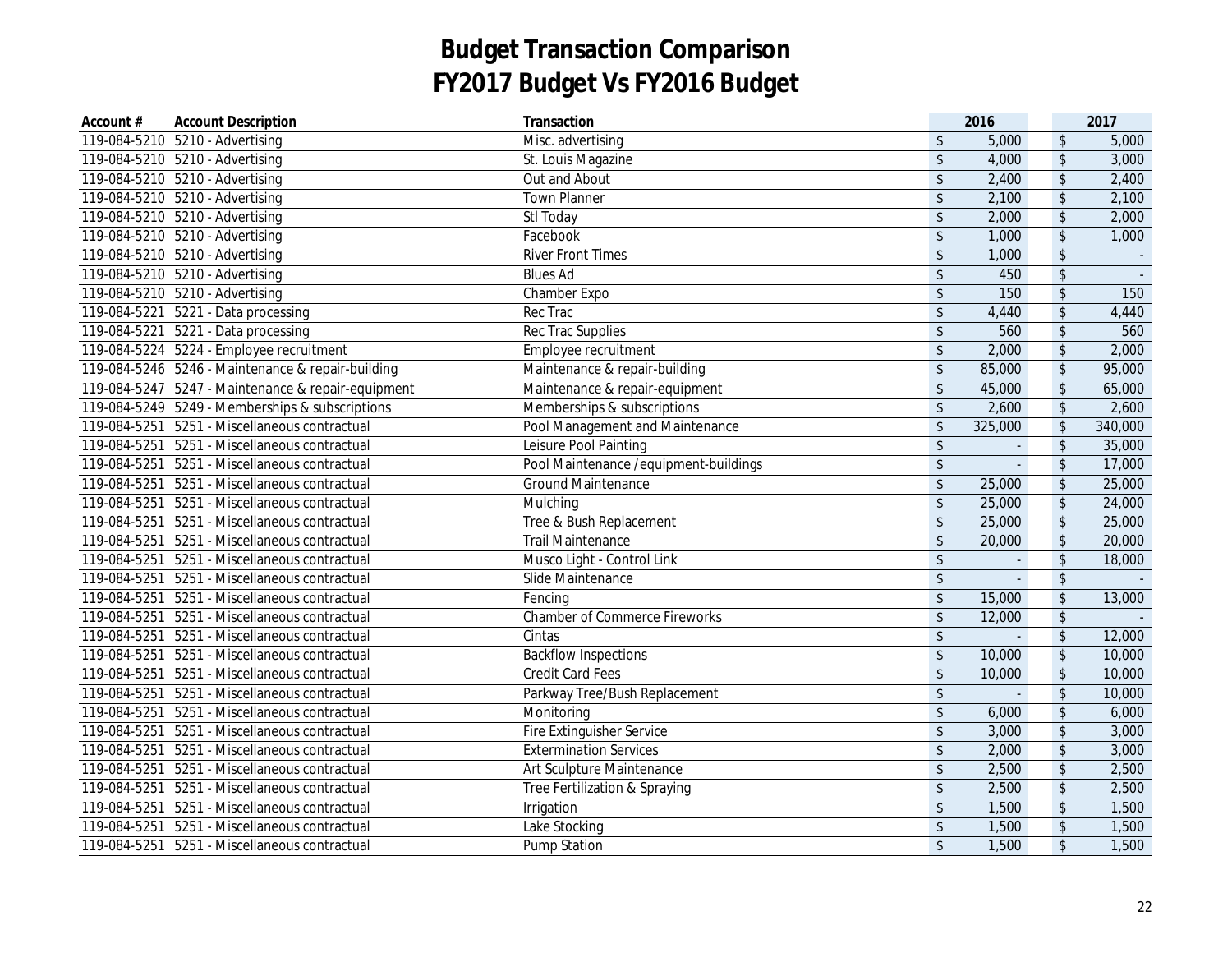| Account #    | <b>Account Description</b>                          | Transaction                                    |                            | 2016           |                            | 2017    |
|--------------|-----------------------------------------------------|------------------------------------------------|----------------------------|----------------|----------------------------|---------|
| 119-084-5251 | 5251 - Miscellaneous contractual                    | <b>Soil Testing</b>                            | $\mathfrak{L}$             | 1,000          | $\sqrt[6]{\frac{1}{2}}$    | 1,000   |
|              | 119-084-5251 5251 - Miscellaneous contractual       | <b>Insurance Allocation</b>                    | $\sqrt{2}$                 | 116,100        | $\sqrt{2}$                 |         |
|              | 119-084-5251 5251 - Miscellaneous contractual       | Duro Edge - 6 fields                           | $\sqrt{2}$                 | 50,000         | $\sqrt{2}$                 |         |
| 119-084-5251 | 5251 - Miscellaneous contractual                    | Irrigation Control Panel Upgrade               | $\sqrt[6]{2}$              | 24,000         | \$                         |         |
|              | 119-084-5251 5251 - Miscellaneous contractual       | Lazy River Pool Painting                       | $\sqrt[6]{\frac{1}{2}}$    | 22,000         | \$                         |         |
|              | 119-084-5251 5251 - Miscellaneous contractual       | Parkway Tree/Bush Replacement - Ash Trees      | $\sqrt[6]{2}$              | 20,000         | $\frac{1}{2}$              |         |
|              | 119-084-5251 5251 - Miscellaneous contractual       | SCS Unit Painting at Pool                      | $\sqrt[6]{\frac{1}{2}}$    | 15,500         | $\sqrt[6]{}$               |         |
|              | 119-084-5251 5251 - Miscellaneous contractual       | <b>Banners</b>                                 | $\sqrt[6]{\frac{1}{2}}$    | 5,000          | \$                         |         |
|              | 119-084-5260 5260 - Printing & binding              | Printing & binding                             | \$                         | 23,000         | $\frac{1}{2}$              | 20,000  |
|              | 119-084-5261 5261 - Professional services           | Master Plan                                    | $\sqrt[6]{\frac{1}{2}}$    | $\mathbf{r}$   | \$                         | 60,000  |
|              | 119-084-5261 5261 - Professional services           | MIsc (Random Drug Testing)                     | $\sqrt[6]{\frac{1}{2}}$    | 2,000          | $\sqrt[6]{\frac{1}{2}}$    |         |
|              | 119-084-5263 5263 - Subdivision beautification      | Riverbend Subdivision Entrance                 | $\sqrt[6]{\frac{1}{2}}$    | 1,500          | \$                         | 1,500   |
|              | 119-084-5268 5268 - Rental equipment                | Rental equipment                               | $\mathfrak{S}$             | 10,000         | $\sqrt[6]{}$               | 10,000  |
|              | 119-084-5271  5271 - Licenses/permits               | Licenses/permits                               | $\sqrt{2}$                 | 3,000          | $\sqrt{2}$                 | 3,000   |
|              | 119-084-5275 5275 - Taxes                           | Taxes                                          | $\sqrt[6]{\frac{1}{2}}$    | 48,000         | $\sqrt{2}$                 | 45,000  |
|              | 119-084-5276 5276 - Telephone                       | Telephone                                      | $\sqrt[6]{2}$              | 4,000          | $\sqrt{2}$                 | 4,000   |
|              | 119-084-5277 5277 - Training & continuing education | Accreditation                                  | $\sqrt[6]{\frac{1}{2}}$    | 10,000         | $\sqrt[6]{\frac{1}{2}}$    | 10,000  |
|              | 119-084-5277 5277 - Training & continuing education | <b>NRPA</b>                                    | \$                         | 3,500          | $\sqrt[6]{\frac{1}{2}}$    | 3,500   |
|              | 119-084-5277 5277 - Training & continuing education | <b>MPRA</b>                                    | \$                         | 1,800          | $\sqrt{2}$                 | 3,000   |
|              | 119-084-5277 5277 - Training & continuing education | Local workshops and meetings                   | \$                         | 2,000          | $\updownarrow$             | 2,000   |
|              | 119-084-5277 5277 - Training & continuing education | Certifications                                 | $\sqrt[6]{\frac{1}{2}}$    | 1,500          | $\sqrt{2}$                 | 1,500   |
|              | 119-084-5277 5277 - Training & continuing education | International Entertainment Buyers Association | $\boldsymbol{\hat{\zeta}}$ | $\blacksquare$ | $\sqrt{2}$                 | 1,400   |
|              | 119-084-5277 5277 - Training & continuing education | <b>MOTOC</b>                                   | $\frac{1}{2}$              | 650            | \$                         | 650     |
|              | 119-084-5277 5277 - Training & continuing education | Certified Pool operator                        | $\boldsymbol{\hat{\zeta}}$ | 600            | $\sqrt[6]{\frac{1}{2}}$    | 600     |
|              | 119-084-5277 5277 - Training & continuing education | <b>NPSI</b>                                    | $\boldsymbol{\hat{\zeta}}$ | 600            | \$                         | 600     |
|              | 119-084-5277 5277 - Training & continuing education | <b>MPRA Maint Seminars</b>                     | $\sqrt[6]{\frac{1}{2}}$    | 550            | $\sqrt{2}$                 | 550     |
|              | 119-084-5277 5277 - Training & continuing education | Gateway Green                                  | $\sqrt[6]{\frac{1}{2}}$    | 350            | $\sqrt{2}$                 | 350     |
|              | 119-084-5277 5277 - Training & continuing education | Pesticide Training                             | $\sqrt[6]{\frac{1}{2}}$    | 350            | $\sqrt{2}$                 | 350     |
|              | 119-084-5285  5285 - Utilities-electric             | Utilities-electric                             | $\sqrt[6]{\frac{1}{2}}$    | 245,000        | $\sqrt[6]{}$               | 255,000 |
|              | 119-084-5286  5286 - Utilities-gas                  | Utilities-gas                                  | $\sqrt[6]{\frac{1}{2}}$    | 600            | $\boldsymbol{\mathsf{\$}}$ | 650     |
|              | 119-084-5287    5287 - Utilities-water              | Utilities-water                                | \$                         | 120,000        | $\sqrt[6]{\frac{1}{2}}$    | 135,000 |
|              | 119-084-5288  5288 - Utilities-sewer                | Utilities-sewer                                | $\sqrt[6]{\frac{1}{2}}$    | 35,000         | $\sqrt{2}$                 | 45,000  |
|              | 119-084-5299    5299 - Special Projects             | <b>Stages</b>                                  | $\sqrt[6]{\frac{1}{2}}$    | 75,000         | $\sqrt[6]{}$               |         |
|              | 119-084-5299    5299 - Special Projects             | Civic Orchestra                                | $\sqrt{2}$                 | 25,000         | $\updownarrow$             | 15,000  |
|              | 119-084-5299 5299 - Special Projects                | Entertainment Plaza - D/E                      | \$                         | $\mathbf{r}$   | $\sqrt[6]{\frac{1}{2}}$    | 25,000  |
|              | 119-084-5299 5299 - Special Projects                | <b>Chamber Concerts</b>                        | \$                         | 3,000          | \$                         | 3,000   |
|              | 119-084-5313  5313 - Department supplies            | Seed/Sod                                       | $\sqrt[6]{2}$              | 60,000         | $\sqrt[6]{\frac{1}{2}}$    | 60,000  |
|              | 119-084-5313  5313 - Department supplies            | Fertilizer                                     | \$                         | 57,000         | $\sqrt[6]{\frac{1}{2}}$    | 57,000  |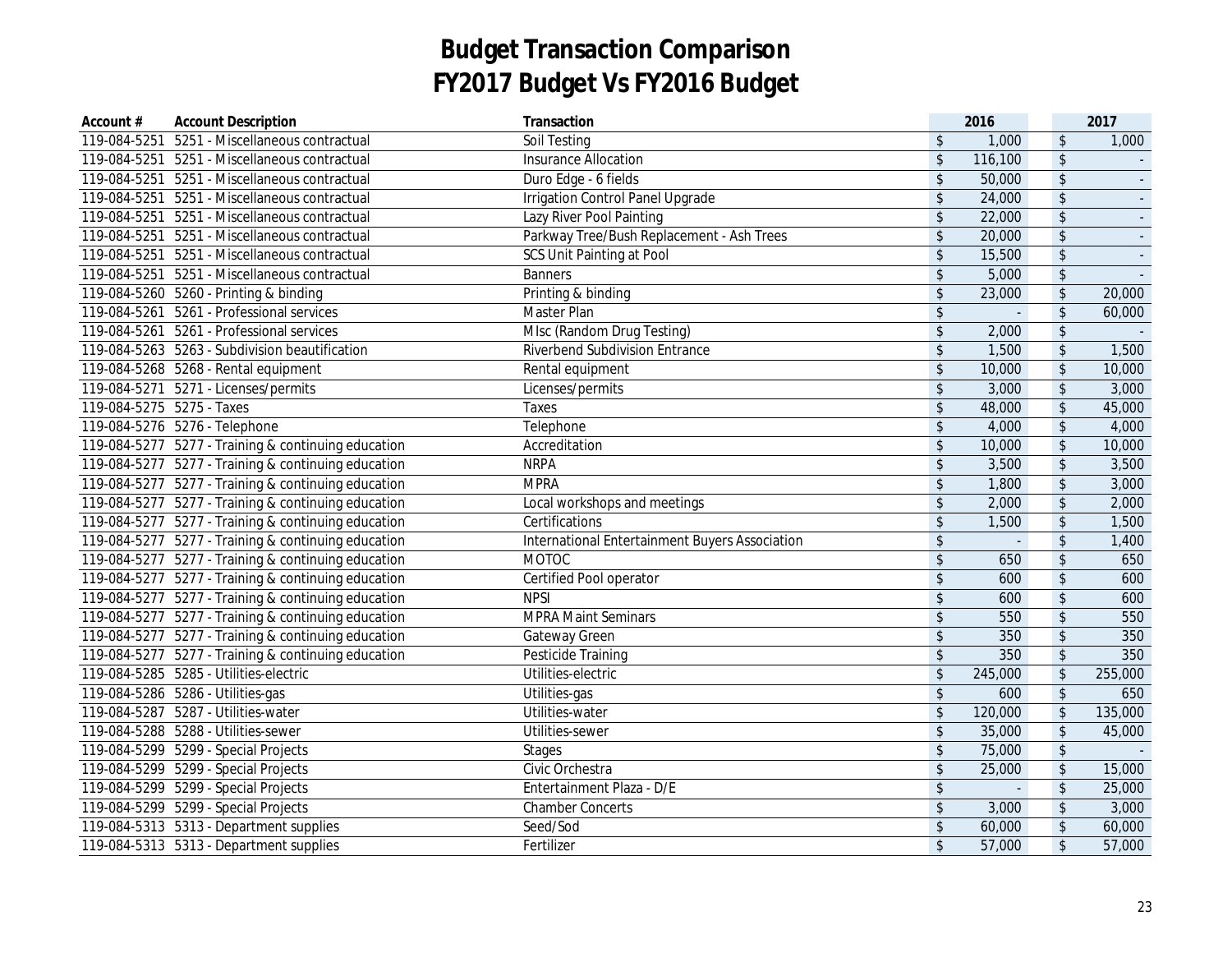| 119-084-5313  5313 - Department supplies<br>Chemicals<br>$\sqrt[6]{\frac{1}{2}}$                      |                                     |          |
|-------------------------------------------------------------------------------------------------------|-------------------------------------|----------|
|                                                                                                       | $\sqrt[6]{\frac{1}{2}}$<br>45,000   | 45,000   |
| 119-084-5313  5313 - Department supplies<br>$\sqrt[6]{\frac{1}{2}}$<br><b>Park Amenities</b>          | $\sqrt[6]{\frac{1}{2}}$<br>40,000   | 45,000   |
| 119-084-5313  5313 - Department supplies<br>$\sqrt[6]{\frac{1}{2}}$<br><b>Plant Material</b>          | $\sqrt[6]{\frac{1}{2}}$<br>35,000   | 35,000   |
| 119-084-5313  5313 - Department supplies<br>$\sqrt[6]{2}$<br>Irrigation                               | $\sqrt[6]{\frac{1}{2}}$<br>30,000   | 33,000   |
| 119-084-5313  5313 - Department supplies<br>Janitorial<br>$\sqrt[6]{\frac{1}{2}}$                     | $\sqrt[6]{\frac{1}{2}}$<br>30,000   | 30,000   |
| 119-084-5313  5313 - Department supplies<br>Hardware<br>\$                                            | $\sqrt[6]{\frac{1}{2}}$<br>22,000   | 25,000   |
| 119-084-5313  5313 - Department supplies<br>$\sqrt[6]{\frac{1}{2}}$<br>Mulch - in house               | $\sqrt[6]{\frac{1}{2}}$<br>20,000   | 18,000   |
| $\sqrt[6]{\frac{1}{2}}$<br>119-084-5313  5313 - Department supplies<br><b>Top Soil</b>                | $\sqrt[6]{\frac{1}{2}}$<br>18,000   | 18,000   |
| $\frac{1}{2}$<br>119-084-5313  5313 - Department supplies<br><b>Field Paint</b>                       | $\sqrt[6]{\frac{1}{2}}$<br>12,000   | 15,000   |
| $\sqrt{2}$<br>119-084-5313  5313 - Department supplies<br>Non-Cap Equipment                           | $\sqrt[6]{\frac{1}{2}}$<br>12,000   | 12,000   |
| 119-084-5313  5313 - Department supplies<br><b>Field Conditioner</b><br>\$                            | 14,000<br>$\sqrt[6]{\frac{1}{2}}$   | 10,000   |
| 119-084-5313  5313 - Department supplies<br>Rock-Concrete<br>$\sqrt[6]{\frac{1}{2}}$                  | $\sqrt[6]{\frac{1}{2}}$<br>10,000   | 10,000   |
| 119-084-5313  5313 - Department supplies<br>$\sqrt[6]{\frac{1}{2}}$<br>Signs                          | $\sqrt[6]{\frac{1}{2}}$<br>10,000   | 10,000   |
| 119-084-5313  5313 - Department supplies<br>Flags<br>$\sqrt[6]{\frac{1}{2}}$                          | $\boldsymbol{\mathsf{\$}}$<br>9,000 | 5,000    |
| 119-084-5313  5313 - Department supplies<br>Paint<br>$\sqrt[6]{\frac{1}{2}}$                          | $\sqrt{2}$<br>4,000                 | 6,000    |
| 119-084-5313  5313 - Department supplies<br><b>Field Chalk</b><br>$\boldsymbol{\hat{\zeta}}$          | $\sqrt{2}$<br>5,000                 | 5,000    |
| 119-084-5313  5313 - Department supplies<br>$\boldsymbol{\mathsf{\$}}$<br>Misc                        | $\updownarrow$<br>6,000             | 4,500    |
| 119-084-5313  5313 - Department supplies<br>First Aid<br>$\boldsymbol{\hat{\zeta}}$                   | $\sqrt[6]{\frac{1}{2}}$<br>4,000    | 4,000    |
| 119-084-5313  5313 - Department supplies<br>$\mathsf{\$}$<br>Safety Equipment                         | $\updownarrow$<br>4,000             | 4,000    |
| 119-084-5313 5313 - Department supplies<br>$\sqrt[6]{\frac{1}{2}}$<br>Kitchen                         | $\sqrt{2}$                          | 2,500    |
| $\sqrt{2}$<br>119-084-5313  5313 - Department supplies<br>Lumber                                      | $\sqrt{2}$<br>2,000                 | 2,000    |
| 119-084-5313  5313 - Department supplies<br>$\sqrt[6]{\frac{1}{2}}$<br>Chlorine                       | \$<br>1,500                         | 1,500    |
| $\sqrt[6]{\frac{1}{2}}$<br>119-084-5313    5313 - Department supplies<br>Dog Tags                     | 1,500<br>$\sqrt{2}$                 | 1,500    |
| $\sqrt{2}$<br>119-084-5313  5313 - Department supplies<br><b>Batteries</b>                            | $\sqrt[6]{\frac{1}{2}}$<br>1,000    | 1,000    |
| 119-084-5313  5313 - Department supplies<br>$\sqrt{2}$<br>Oil/Filters                                 | $\sqrt{2}$<br>500                   | 500      |
| 119-084-5313  5313 - Department supplies<br>$\sqrt[6]{\frac{1}{2}}$<br>Pest Control                   | 500<br>$\sqrt{2}$                   | 500      |
| $\sqrt[6]{}$<br>119-084-5313  5313 - Department supplies<br><b>Bike Racks</b>                         | $\sqrt{2}$<br>7,000                 | $\sim$   |
| 119-084-5313  5313 - Department supplies<br>$\sqrt[6]{\frac{1}{2}}$<br><b>Banners</b>                 | $\sqrt{2}$<br>3,000                 | $\omega$ |
| 119-084-5318 5318 - Gasoline & oil<br>$\sqrt[6]{\frac{1}{2}}$<br>Vehicle Maintenance / Gas Allocation | 160,000<br>$\sqrt[6]{\frac{1}{2}}$  |          |
| 119-084-5325 5325 - Miscellaneous supplies<br>4th of July<br>$\sqrt[6]{\frac{1}{2}}$                  | $\updownarrow$<br>75,000            | 71,000   |
| 119-084-5325 5325 - Miscellaneous supplies<br><b>Turkey Trot</b><br>$\sqrt[6]{\frac{1}{2}}$           | $\sqrt[6]{\frac{1}{2}}$<br>54,000   | 54,000   |
| 119-084-5325 5325 - Miscellaneous supplies<br>$\sqrt[6]{\frac{1}{2}}$<br>Swim Programs                | $\sqrt[6]{\frac{1}{2}}$<br>21,500   | 21,000   |
| $\sqrt{2}$<br>119-084-5325 5325 - Miscellaneous supplies<br><b>Adult Softball Leagues</b>             | $\sqrt[6]{\frac{1}{2}}$<br>15,000   | 15,000   |
| $\sqrt{2}$<br>119-084-5325 5325 - Miscellaneous supplies<br>Lacrosse Tournament                       | $\sqrt{2}$<br>$\mathbf{r}$          | 9,500    |
| 119-084-5325 5325 - Miscellaneous supplies<br>$\boldsymbol{\hat{\zeta}}$<br>3v3 Basketball tournament | $\sqrt{2}$<br>L.                    | 7,600    |
| 119-084-5325 5325 - Miscellaneous supplies<br>$\boldsymbol{\hat{\zeta}}$<br>Duathalon                 | $\sqrt{2}$<br>5,000                 | 5,000    |
| 119-084-5325 5325 - Miscellaneous supplies<br>$\boldsymbol{\hat{\zeta}}$<br>Swag                      | $\sqrt{2}$<br>5,000                 | 2,000    |
| 119-084-5325 5325 - Miscellaneous supplies<br>$\sqrt[6]{\frac{1}{2}}$<br>Sports Camp                  | $\sqrt{2}$<br>$\Box$                | 3,550    |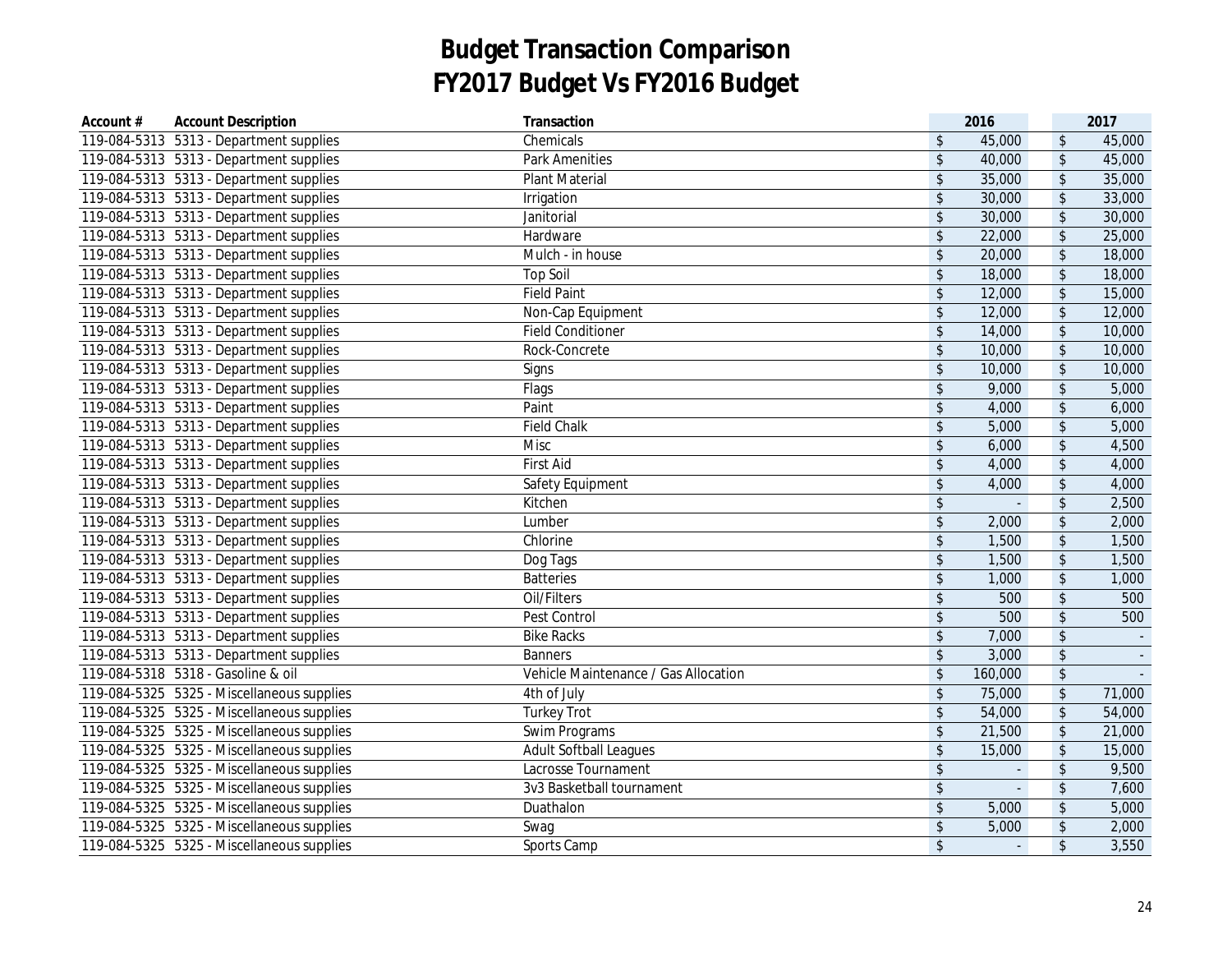| Account # | <b>Account Description</b>                 | Transaction                           |                            | 2016                     |                          | 2017   |
|-----------|--------------------------------------------|---------------------------------------|----------------------------|--------------------------|--------------------------|--------|
|           | 119-084-5325 5325 - Miscellaneous supplies | Misc.                                 | $\mathfrak{L}$             | 5,000                    | $\sqrt[6]{\frac{1}{2}}$  | 3,500  |
|           | 119-084-5325 5325 - Miscellaneous supplies | Marketing                             | $\mathsf{\$}$              | 5,000                    | $\sqrt[6]{\frac{1}{2}}$  | 3,000  |
|           | 119-084-5325 5325 - Miscellaneous supplies | <b>Environmental Programs</b>         | $\sqrt{2}$                 | 2,000                    | $\sqrt[6]{\frac{1}{2}}$  | 2,000  |
|           | 119-084-5325 5325 - Miscellaneous supplies | <b>Get Active</b>                     | $\sqrt[6]{\frac{1}{2}}$    | 2,000                    | $\sqrt{2}$               | 2,000  |
|           | 119-084-5325 5325 - Miscellaneous supplies | <b>Start Smart Baseball</b>           | $\sqrt{2}$                 | 2,000                    | $\sqrt[6]{\frac{1}{2}}$  | 2,000  |
|           | 119-084-5325 5325 - Miscellaneous supplies | Family Night at the Ball Fields       | $\boldsymbol{\hat{\zeta}}$ | $\Box$                   | $\sqrt[6]{\frac{1}{2}}$  | 2,000  |
|           | 119-084-5325 5325 - Miscellaneous supplies | Youth Tri-Athalon                     | \$                         |                          | $\sqrt[6]{\frac{1}{2}}$  | 2,000  |
|           | 119-084-5325 5325 - Miscellaneous supplies | <b>Senior Sizzlers</b>                | $\sqrt{2}$                 | 1,000                    | $\sqrt[6]{\frac{1}{2}}$  | 1,500  |
|           | 119-084-5325 5325 - Miscellaneous supplies | Play Day - Community                  | $\sqrt[6]{\frac{1}{2}}$    |                          | $\sqrt[6]{}$             | 1,500  |
|           | 119-084-5325 5325 - Miscellaneous supplies | Pitching Machine Tournament - Adults  | $\sqrt[6]{\frac{1}{2}}$    | $\overline{\phantom{a}}$ | $\sqrt{2}$               | 1,300  |
|           | 119-084-5325 5325 - Miscellaneous supplies | <b>Total Eclipse</b>                  | $\sqrt[6]{\frac{1}{2}}$    | $\mathbf{r}$             | $\sqrt{2}$               | 1,300  |
|           | 119-084-5325 5325 - Miscellaneous supplies | <b>Outdoor Recreation events</b>      | $\sqrt[6]{\frac{1}{2}}$    | $\mathbf{r}$             | $\sqrt{2}$               | 1,000  |
|           | 119-084-5325 5325 - Miscellaneous supplies | Yappy Hour                            | $\sqrt[6]{\frac{1}{2}}$    | 800                      | $\sqrt{2}$               | 800    |
|           | 119-084-5325 5325 - Miscellaneous supplies | Cardboard Boat Regatta/Family Fun Day | $\sqrt[6]{\frac{1}{2}}$    | $\overline{a}$           | $\sqrt{2}$               | 750    |
|           | 119-084-5325 5325 - Miscellaneous supplies | LOAP                                  | $\sqrt[6]{\frac{1}{2}}$    | 500                      | $\sqrt{2}$               | 500    |
|           | 119-084-5325 5325 - Miscellaneous supplies | Cross Fit                             | $\sqrt[6]{\frac{1}{2}}$    | $\omega$                 | $\sqrt{2}$               | 500    |
|           | 119-084-5325 5325 - Miscellaneous supplies | Youth Skills                          | $\sqrt[6]{\frac{1}{2}}$    | $\omega$                 | $\sqrt[6]{}$             | 500    |
|           | 119-084-5325 5325 - Miscellaneous supplies | <b>Bday Party CVAC</b>                | $\sqrt[6]{\frac{1}{2}}$    | 300                      | $\sqrt{2}$               | 300    |
|           | 119-084-5325 5325 - Miscellaneous supplies | <b>Fishing Derby</b>                  | \$                         | 500                      | $\sqrt{2}$               | 250    |
|           | 119-084-5325 5325 - Miscellaneous supplies | Tree Day                              | $\sqrt[6]{\frac{1}{2}}$    | 400                      | $\sqrt{2}$               |        |
|           | 119-084-5325 5325 - Miscellaneous supplies | Taste of Trucktober                   | $\sqrt{2}$                 | 10,000                   | $\sqrt{2}$               |        |
|           | 119-084-5325 5325 - Miscellaneous supplies | 1/2 marathon                          | $\sqrt{2}$                 | 3,700                    | $\sqrt{2}$               |        |
|           | 119-084-5325 5325 - Miscellaneous supplies | Movies Under the stars                | $\sqrt[6]{\frac{1}{2}}$    | 3,000                    | $\sqrt{2}$               |        |
|           | 119-084-5325 5325 - Miscellaneous supplies | Dive In Movie                         | $\boldsymbol{\hat{\zeta}}$ | 1,500                    | \$                       |        |
|           | 119-084-5325 5325 - Miscellaneous supplies | Drive In Movie                        | $\sqrt[6]{\frac{1}{2}}$    | 1,000                    | \$                       |        |
|           | 119-084-5325 5325 - Miscellaneous supplies | Fit Programs                          | $\sqrt[6]{\frac{1}{2}}$    | 1,000                    | $\sqrt{2}$               |        |
|           | 119-084-5325 5325 - Miscellaneous supplies | Tour de Wellness                      | $\sqrt[6]{\frac{1}{2}}$    | 1,000                    | \$                       |        |
|           | 119-084-5325 5325 - Miscellaneous supplies | Start smart soccer                    | $\sqrt[6]{\frac{1}{2}}$    | 850                      | $\sqrt{2}$               |        |
|           | 119-084-5325 5325 - Miscellaneous supplies | Great American Camp out               | $\boldsymbol{\mathsf{\$}}$ | 750                      | $\sqrt{2}$               |        |
|           | 119-084-5325 5325 - Miscellaneous supplies | Cardboard Boat Regatta                | $\boldsymbol{\hat{\zeta}}$ | 500                      | \$                       | $\sim$ |
|           | 119-084-5325 5325 - Miscellaneous supplies | Recreational Kayaking Class           | \$                         | 500                      | $\sqrt[6]{\frac{1}{2}}$  |        |
|           | 119-084-5326  5326 - Arts & Entertainment  | 5 Ticketed Shows                      | $\sqrt[6]{\frac{1}{2}}$    | $\overline{\phantom{a}}$ | $\sqrt[6]{\frac{1}{2}}$  | 82,000 |
|           | 119-084-5326  5326 - Arts & Entertainment  | Music And Art Festival                | $\sqrt{2}$                 | $\Box$                   | $\sqrt[6]{}$             | 50,000 |
|           | 119-084-5326 5326 - Arts & Entertainment   | 6 Free Summer Concerts                | $\sqrt{2}$                 | ÷.                       | $\overline{\mathcal{L}}$ | 32,400 |
|           | 119-084-5326 5326 - Arts & Entertainment   | <b>Public Art Competition</b>         | $\boldsymbol{\hat{\zeta}}$ | 20,000                   | $\updownarrow$           | 13,500 |
|           | 119-084-5326 5326 - Arts & Entertainment   | Kentucky Derby                        | \$                         |                          | $\sqrt[6]{\frac{1}{2}}$  | 6,500  |
|           | 119-084-5326 5326 - Arts & Entertainment   | Orchestra Series                      | $\sqrt[6]{\frac{1}{2}}$    | 7,350                    | $\sqrt{2}$               | 5,000  |
|           | 119-084-5326 5326 - Arts & Entertainment   | Jazz Fest                             | \$                         | 3,000                    | $\sqrt{2}$               | 5,000  |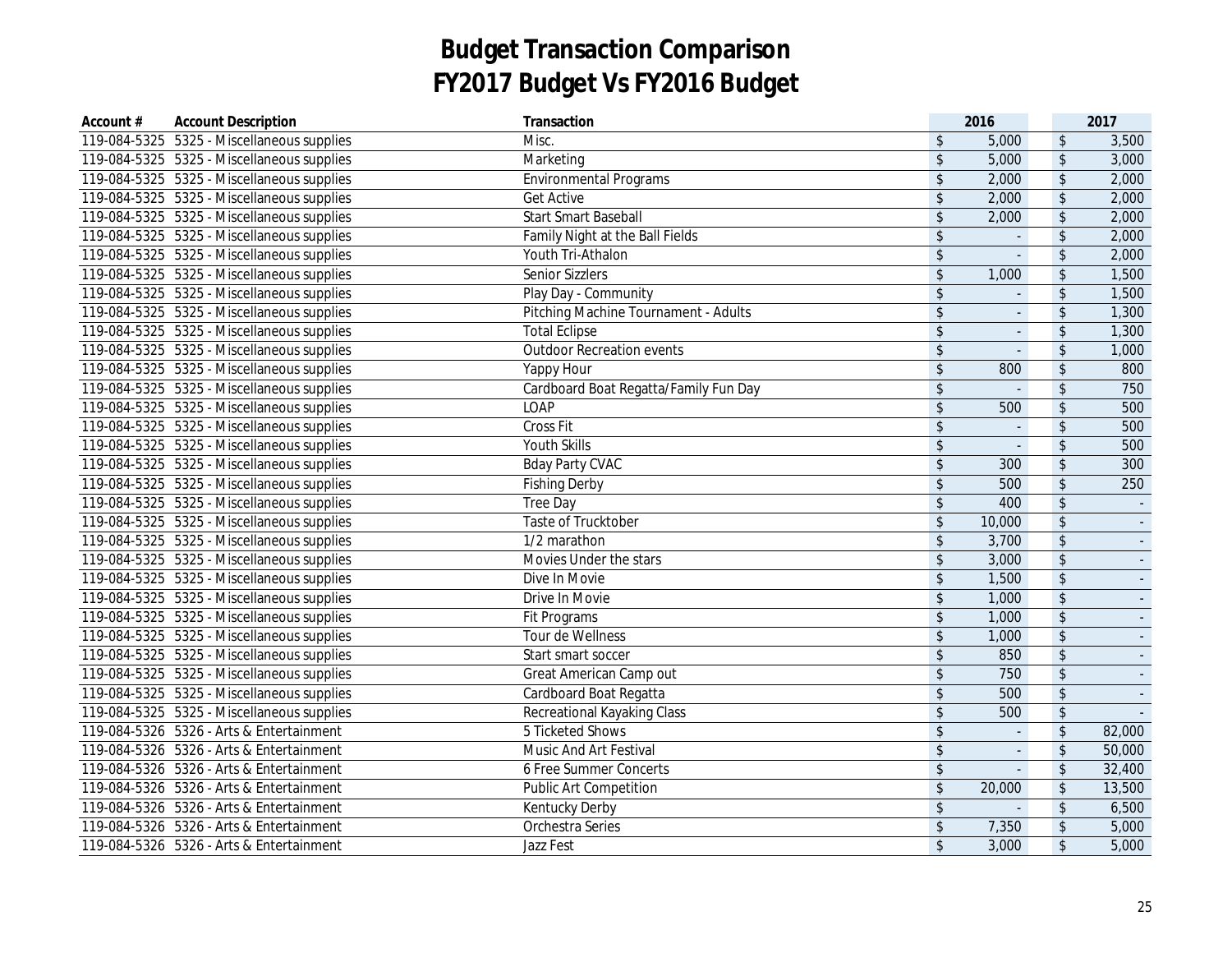| Account #                 | <b>Account Description</b>                          | Transaction                               |                            | 2016           |                            | 2017           |
|---------------------------|-----------------------------------------------------|-------------------------------------------|----------------------------|----------------|----------------------------|----------------|
|                           | 119-084-5326  5326 - Arts & Entertainment           | Taste of Trucktober                       | \$                         |                | $\sqrt[6]{\frac{1}{2}}$    | 5,000          |
|                           | 119-084-5326 5326 - Arts & Entertainment            | Art on Loan                               | $\sqrt[6]{\frac{1}{2}}$    | 5,000          | $\sqrt[6]{\frac{1}{2}}$    | 2,500          |
|                           | 119-084-5326 5326 - Arts & Entertainment            | Taste of St. Louis Art Walk               | $\sqrt{2}$                 | 5,000          | $\sqrt[6]{\frac{1}{2}}$    | 2,500          |
|                           | 119-084-5326  5326 - Arts & Entertainment           | 2 Free Children Movies                    | $\sqrt[6]{\frac{1}{2}}$    | L.             | \$                         | 2,500          |
|                           | 119-084-5326 5326 - Arts & Entertainment            | <b>Filmmaker Competition</b>              | $\sqrt{2}$                 | 2,500          | \$                         | 2,000          |
|                           | 119-084-5326  5326 - Arts & Entertainment           | Art in the Park Workshops                 | $\sqrt{2}$                 | 2,000          | $\sqrt$                    | 2,000          |
|                           | 119-084-5326  5326 - Arts & Entertainment           | Rotating Art at City Hall                 | $\mathbf{\hat{S}}$         | 1,200          | $\updownarrow$             | 2,000          |
|                           | 119-084-5326  5326 - Arts & Entertainment           | Call for Art                              | $\sqrt[6]{\frac{1}{2}}$    |                | $\boldsymbol{\mathsf{\$}}$ | 1,500          |
|                           | 119-084-5326  5326 - Arts & Entertainment           | Kite Festival                             | $\sqrt[6]{\frac{1}{2}}$    | $\mathbf{r}$   | $\sqrt[6]{\frac{1}{2}}$    | 1,500          |
|                           | 119-084-5326  5326 - Arts & Entertainment           | <b>Chalkboard Mural Wall</b>              | $\boldsymbol{\hat{\zeta}}$ | $\mathbf{r}$   | $\sqrt{2}$                 | 500            |
|                           | 119-084-5326  5326 - Arts & Entertainment           | <b>Partnered Events</b>                   | $\sqrt{2}$                 | 45,000         | $\sqrt{2}$                 |                |
|                           | 119-084-5326  5326 - Arts & Entertainment           | Concerts                                  | $\sqrt[6]{\frac{1}{2}}$    | 36,000         | $\sqrt[6]{\frac{1}{2}}$    |                |
|                           | 119-084-5326  5326 - Arts & Entertainment           | Mock of Ages                              | $\sqrt[6]{\frac{1}{2}}$    | 7,000          | $\sqrt{2}$                 |                |
|                           | 119-084-5326  5326 - Arts & Entertainment           | Art Invasion Concert                      | $\sqrt[6]{\frac{1}{2}}$    | 5,000          | $\sqrt{2}$                 |                |
|                           | 119-084-5326 5326 - Arts & Entertainment            | Theater at the Amp                        | \$                         | 4,500          | $\sqrt{2}$                 |                |
|                           | 119-084-5326 5326 - Arts & Entertainment            | Art Ball @ City Hall                      | $\sqrt[6]{\frac{1}{2}}$    | 3,500          | $\sqrt{2}$                 |                |
|                           | 119-084-5326 5326 - Arts & Entertainment            | <b>Blues Fest</b>                         | $\sqrt[6]{2}$              | 3,000          | $\sqrt[6]{}$               | $\sim$         |
|                           | 119-084-5326 5326 - Arts & Entertainment            | <b>Painted Guitars</b>                    | \$                         | 2,000          | $\sqrt[6]{}$               | $\blacksquare$ |
|                           | 119-084-5326 5326 - Arts & Entertainment            | Art networking Group                      | $\sqrt[6]{\frac{1}{2}}$    | 1,000          | $\sqrt[6]{}$               |                |
|                           | 119-084-5330  5330 - Office supplies                | Office supplies                           | $\sqrt[6]{\frac{1}{2}}$    | 2,000          | $\sqrt[6]{}$               | 2,500          |
| 119-084-5342 5342 - Tools |                                                     | Tools                                     | $\sqrt{2}$                 | 8,500          | $\sqrt[6]{\frac{1}{2}}$    | 8,500          |
|                           | 119-084-5343  5343 - Uniforms                       | <b>Uniforms</b>                           | $\sqrt{2}$                 | 20,000         | $\sqrt[6]{\frac{1}{2}}$    | 21,500         |
|                           | 119-084-5440 5440 - Machinery & equipment           | Heavy Duty Utility Cart - New             | $\sqrt[6]{\frac{1}{2}}$    |                | $\sqrt[6]{\frac{1}{2}}$    | 22,500         |
|                           | 119-084-5440 5440 - Machinery & equipment           | ROW Mower-New                             | $\sqrt[6]{\frac{1}{2}}$    | $\overline{a}$ | $\sqrt[6]{\frac{1}{2}}$    | 10,500         |
|                           | 119-084-5440 5440 - Machinery & equipment           | Utility Cart - replacement                | $\sqrt{2}$                 | $\overline{a}$ | $\sqrt{2}$                 | 6,500          |
|                           | 119-084-5440 5440 - Machinery & equipment           | Fraise Mower - New                        | $\sqrt[6]{\frac{1}{2}}$    | 39,000         | $\sqrt{2}$                 |                |
|                           | 119-084-5440 5440 - Machinery & equipment           | Walk Behind Mower - Propane - replacement | $\sqrt{2}$                 | 20,100         | \$                         |                |
|                           | 119-084-5440 5440 - Machinery & equipment           | <b>Utility Cart - New</b>                 | $\sqrt{2}$                 | 7,500          | \$                         | $\omega$       |
|                           | 119-084-5440 5440 - Machinery & equipment           | Trailer - replacement                     | $\sqrt[6]{\frac{1}{2}}$    | 7,000          | $\sqrt{2}$                 |                |
|                           | 119-084-5440 5440 - Machinery & equipment           | Compost Spreader - New                    | $\mathbf{\hat{z}}$         | 6,300          | $\sqrt{2}$                 |                |
|                           | 119-084-5460  5460 - Automobiles & trucks           | 3/4 Ton Truck - New                       | $\sqrt[6]{\frac{1}{2}}$    |                | $$\mathfrak{s}$$           | 30,000         |
|                           | 119-084-5460  5460 - Automobiles & trucks           | Pool Vehicle - Compact SUV - replacement  | $\sqrt[6]{\frac{1}{2}}$    | ÷.             | $\sqrt[6]{\frac{1}{2}}$    | 23,500         |
|                           | 119-084-5460  5460 - Automobiles & trucks           | 1/2 Ton Truck - replacement               | $\sqrt[6]{\frac{1}{2}}$    | 27,500         | $$\mathbb{S}$$             |                |
|                           | 119-084-5460  5460 - Automobiles & trucks           | Pool Vehicle - replacement                | $\boldsymbol{\hat{\zeta}}$ | 23,500         | \$                         |                |
|                           | 119-084-5470 5470 - Improvements building & grounds | Repair asphalt trail at Lake #1           | $\sqrt[6]{\frac{1}{2}}$    | $\blacksquare$ | $$\mathfrak{s}$$           | 40,000         |
|                           | 119-084-5470 5470 - Improvements building & grounds | <b>B2 Renovation</b>                      | $\sqrt{2}$                 | $\Box$         | $\sqrt[6]{\frac{1}{2}}$    | 35,000         |
|                           | 119-084-5470 5470 - Improvements building & grounds | Repair steps at Amphitheater              | $\sqrt[6]{\frac{1}{2}}$    | $\Box$         | $\sqrt[6]{\frac{1}{2}}$    | 30,000         |
|                           | 119-084-5470 5470 - Improvements building & grounds | Concrete - CVAC                           | $\sqrt[6]{\frac{1}{2}}$    | L.             | $\overline{\mathcal{S}}$   | 15,000         |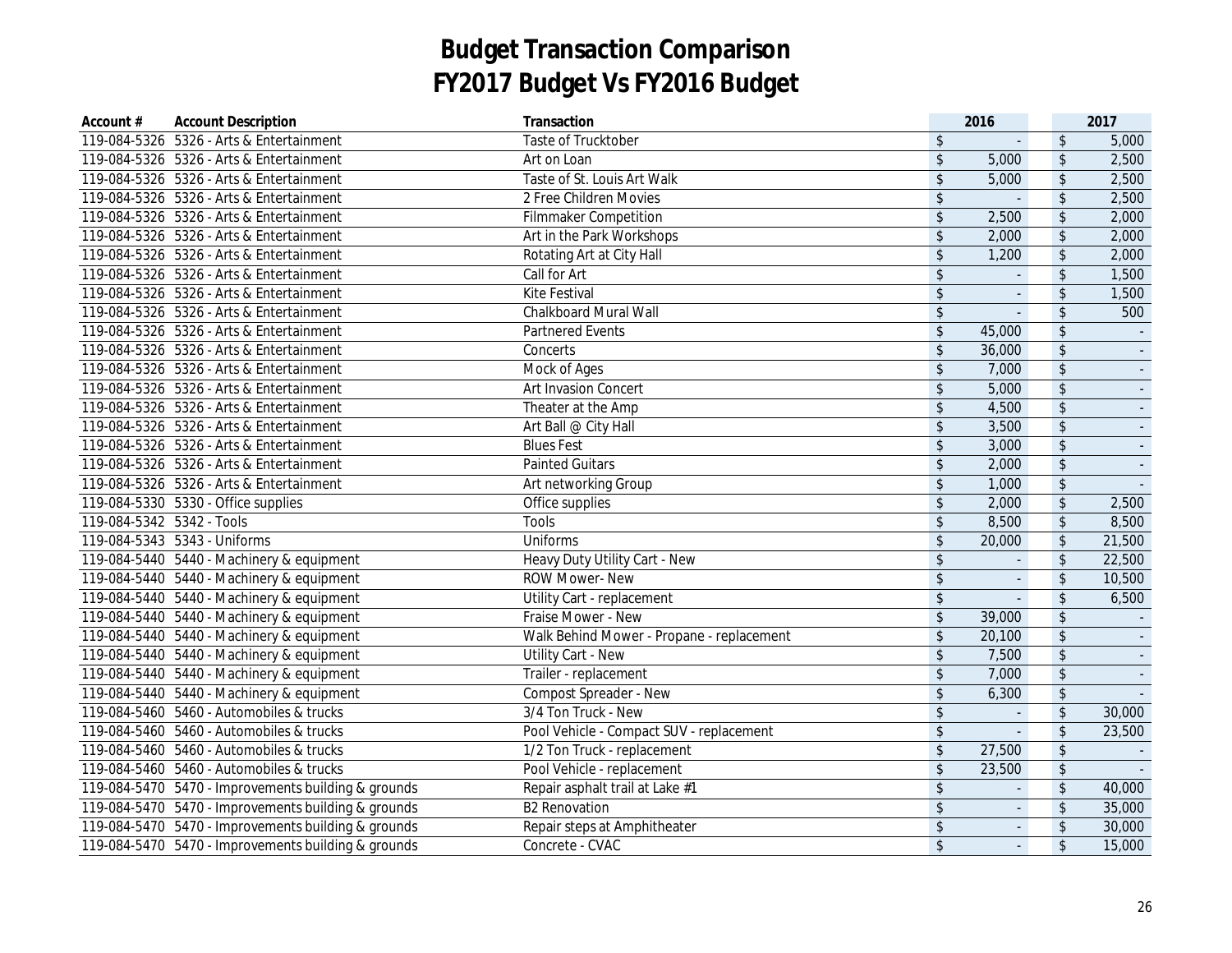| Account $#$                | <b>Account Description</b>                           | Transaction                                    |              | 2016                     |                | 2017      |
|----------------------------|------------------------------------------------------|------------------------------------------------|--------------|--------------------------|----------------|-----------|
|                            | 119-084-5470 5470 - Improvements building & grounds  | Awning for Soccer Stand                        |              | $\overline{\phantom{a}}$ | S.             | 8,000     |
|                            | 119-084-5470 5470 - Improvements building & grounds  | <b>B7-Renovation</b>                           |              | 30,000                   | \$             |           |
|                            | 119-084-5470 5470 - Improvements building & grounds  | Utility Free Toilet - Rivers Edge              | $\mathbf{r}$ | 27,000                   | \$             |           |
|                            | 119-084-5470 5470 - Improvements building & grounds  | Concrete - Pool deck                           |              | 25,000                   | \$             |           |
|                            | 119-084-5480 5480 - Improvements other than building | In House Sound System                          |              | $\overline{\phantom{a}}$ | \$.            | 65,000    |
|                            | 119-084-5480 5480 - Improvements other than building | <b>Amphitheater Marquis</b>                    |              | 25,000                   | \$             |           |
|                            | 119-084-5480 5480 - Improvements other than building | Amphitheater Plaza upgrades (planter removals) |              | 20,000                   | \$             |           |
|                            | 119-084-5480 5480 - Improvements other than building | Light pole globes at Aquatic center            |              | 10,000                   | \$             |           |
|                            | 119-084-5990 5990 - Operating transfers out          | 05 Bond payment                                |              | 1,966,976                | \$             | 2.032.276 |
|                            | 119-084-5990 5990 - Operating transfers out          | 2014 Bond Payment                              |              | 573,850                  | \$             | 580,550   |
|                            | 119-084-5990 5990 - Operating transfers out          | 08 Bond payment                                |              | 374,681                  | $\mathfrak{L}$ | 349,652   |
|                            | 119-084-5990 5990 - Operating transfers out          | Debt Service fees                              |              | 7,850                    |                |           |
| 084 - Parks and Recreation |                                                      |                                                |              | 5,747,407                |                | 5,601,129 |
|                            |                                                      |                                                |              |                          |                |           |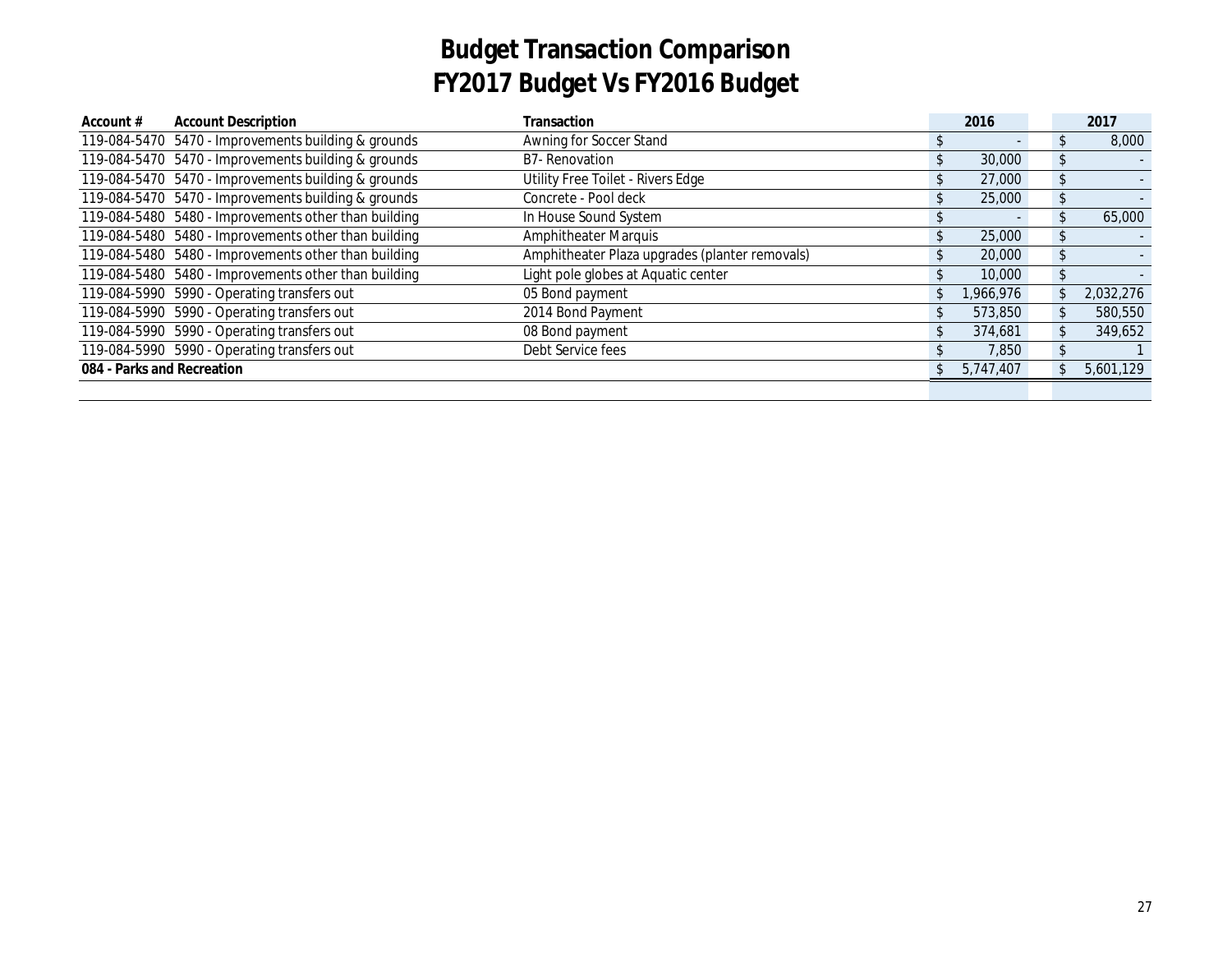| Account $#$           | <b>Account Description</b>                         | Transaction                                  |    | 2016    |               | 2017    |
|-----------------------|----------------------------------------------------|----------------------------------------------|----|---------|---------------|---------|
| 087 - CVAC Concession |                                                    |                                              |    |         |               |         |
|                       | 119-087-5247 5247 - Maintenance & repair-equipment | Maintenance & repair-equipment               | \$ | 10,000  | \$            | 15,000  |
|                       | 119-087-5251 5251 - Miscellaneous contractual      | Miscellaneous contractual                    | \$ | 15,000  | \$            | 15,000  |
|                       | 119-087-5261 5261 - Professional services          | <b>Professional services</b>                 | \$ | 1,500   | \$            | 1,000   |
|                       | 119-087-5271  5271 - Licenses/permits              | Licenses/permits                             | \$ | 2,750   | \$            | 5,250   |
|                       | 119-087-5313    5313 - Department supplies         | Freezer                                      | \$ |         | \$            | 4,500   |
|                       | 119-087-5313    5313 - Department supplies         | Turbo Aire Refrigerator                      | \$ | 3,500   | $\sqrt{2}$    | 3,500   |
|                       | 119-087-5313    5313 - Department supplies         | <b>Cheese Dispenser</b>                      | \$ |         | \$            | 1,100   |
|                       | 119-087-5313    5313 - Department supplies         | Pretzel Display                              | \$ | 1,750   | \$            |         |
|                       | 119-087-5313  5313 - Department supplies           | Heat Lamp                                    | \$ | 350     | \$            | $\sim$  |
|                       | 119-087-5313    5313 - Department supplies         | Miscellaneous Supplies                       | \$ | 215,000 | \$            | 311,900 |
|                       | 119-087-5343  5343 - Uniforms                      | Uniforms                                     | \$ | 1,750   | \$            | 1.750   |
|                       | 119-087-5440 5440 - Machinery & equipment          | Double Door Freezer at F stand - replacement | \$ |         | \$            | 10,000  |
| 087 - CVAC Concession |                                                    |                                              | \$ | 251,600 | $\mathsf{\$}$ | 369,000 |
|                       |                                                    |                                              |    |         |               |         |
|                       | 088 - Central Park - Concession                    |                                              |    |         |               |         |
|                       | 119-088-5247 5247 - Maintenance & repair-equipment | Maintenance & repair-equipment               | \$ | 3,000   | \$            | 3,000   |
|                       | 119-088-5251 5251 - Miscellaneous contractual      | Miscellaneous contractual                    | \$ | 4,500   | \$            | 5,700   |
|                       | 119-088-5271  5271 - Licenses/permits              | Licenses/permits                             | \$ | 400     | \$            | 750     |
|                       | 119-088-5313    5313 - Department supplies         | Deep Freezer                                 | \$ |         | \$            | 1,000   |
|                       | 119-088-5313    5313 - Department supplies         | Pretzel Display Case - Replace               | \$ | 1,750   | \$            |         |
|                       | 119-088-5313    5313 - Department supplies         | Miscellaneous Supplies                       | \$ | 35,000  | \$            | 29,000  |
|                       | 119-088-5440 5440 - Machinery & equipment          | Fryers                                       | \$ |         | \$            | 16,000  |
|                       | 088 - Central Park - Concession                    |                                              | \$ | 44,650  | \$            | 55,450  |
|                       |                                                    |                                              |    |         |               |         |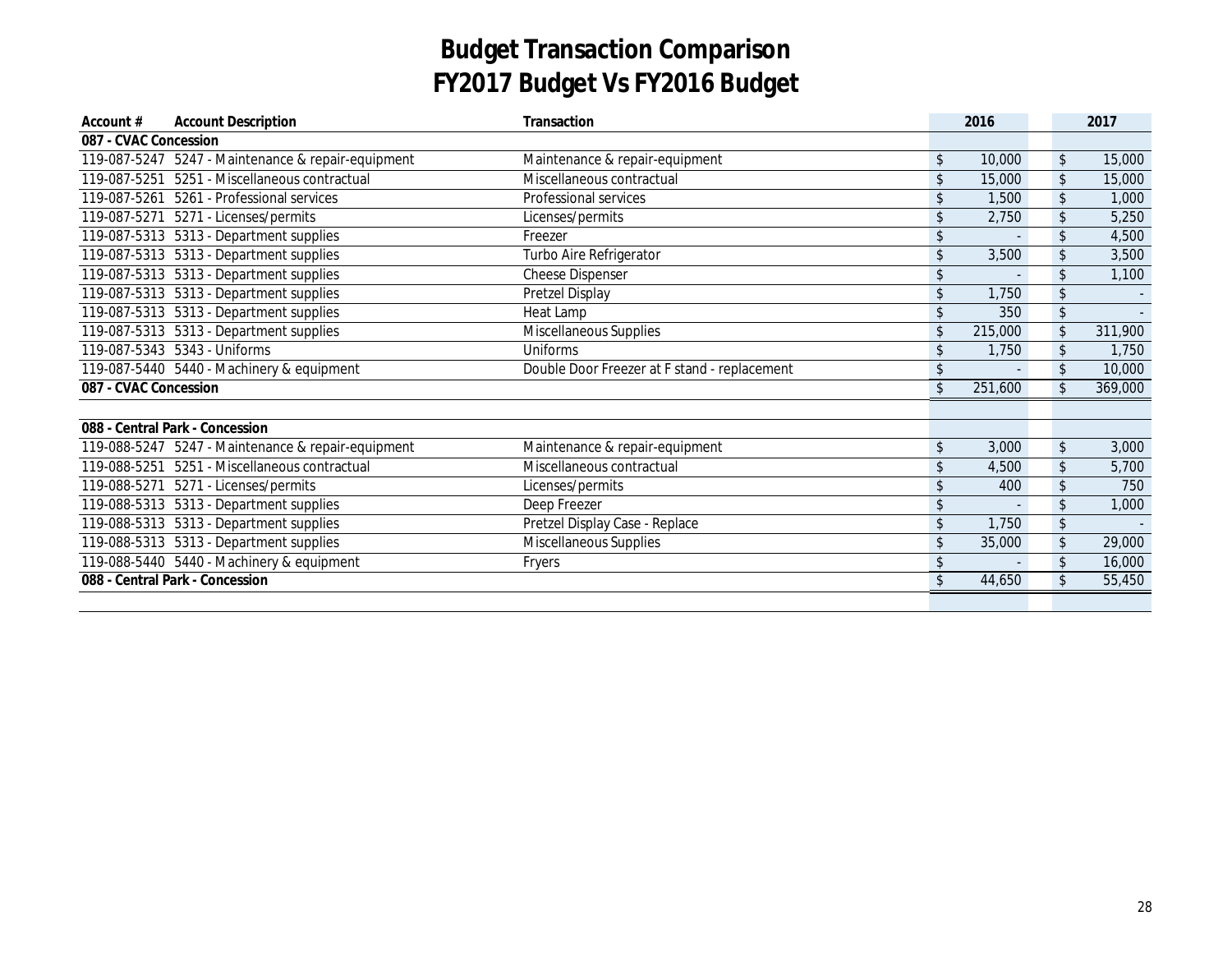| Account #              | <b>Account Description</b>                          | Transaction                                             |                         | 2016           |                            | 2017           |
|------------------------|-----------------------------------------------------|---------------------------------------------------------|-------------------------|----------------|----------------------------|----------------|
| 079 - Capital Projects |                                                     |                                                         |                         |                |                            |                |
|                        | 120-079-5251 5251 - Miscellaneous contractual       | Crack sealing                                           | $\sqrt[6]{\frac{1}{2}}$ | 105,000        | $\sqrt[6]{\frac{1}{2}}$    | 80,000         |
|                        | 120-079-5251 5251 - Miscellaneous contractual       | Miscellaneous Capital Contracts                         | $\sqrt[6]{\frac{1}{2}}$ | 10,000         | $$\mathfrak{s}$$           | 10,000         |
|                        | 120-079-5251 5251 - Miscellaneous contractual       | <b>Culvert Repair / Fencing</b>                         | $\sqrt[6]{\frac{1}{2}}$ | 25,000         | $$\mathfrak{s}$$           |                |
|                        | 120-079-5251 5251 - Miscellaneous contractual       | DPW 1 - 2017 EMERALD ASH BORER (EAB) ACTIVITY           | $\sqrt[6]{\frac{1}{2}}$ | $\mathbb{Z}^2$ | $\sqrt[6]{\frac{1}{2}}$    |                |
|                        | 120-079-5261 5261 - Professional services           | Design services for culverts                            | $\sqrt[6]{\frac{1}{2}}$ | L.             | $$\mathfrak{s}$$           | 150,000        |
|                        | 120-079-5261 5261 - Professional services           | Inspection/Testing Services - slab / sidewalk / asphalt | $\sqrt[6]{\frac{1}{2}}$ | 115,000        | $\sqrt[6]{\frac{1}{2}}$    | 85,000         |
|                        | 120-079-5261 5261 - Professional services           | Miscellaneous Inspection and Construction Testing       | $\sqrt[6]{\frac{1}{2}}$ | 25,000         | $\sqrt[6]{\frac{1}{2}}$    | 20,000         |
|                        | 120-079-5261 5261 - Professional services           | Misc. design                                            | \$                      | 20,000         | \$                         | 20,000         |
|                        | 120-079-5261 5261 - Professional services           | Schoettler Phase I grant application                    | $\sqrt[6]{\frac{1}{2}}$ | 10,000         | $\sqrt[6]{}$               | 10,000         |
|                        | 120-079-5261 5261 - Professional services           | Schoettler Bridge right of way                          | $\sqrt[6]{\frac{1}{2}}$ | 55,000         | $\sqrt[6]{}$               |                |
|                        | 120-079-5261 5261 - Professional services           | South Outer I-64 Phase I grant application              | $\sqrt[6]{\frac{1}{2}}$ | 20,000         | $\sqrt[6]{}$               |                |
|                        | 120-079-5440 5440 - Machinery & equipment           | Backhoe                                                 | \$                      | L.             | $\sqrt[6]{\frac{1}{2}}$    | 130,000        |
|                        | 120-079-5460  5460 - Automobiles & trucks           | S 100 2.5 Ton Dump Replacement CNG - 2017               | $\sqrt[6]{\frac{1}{2}}$ | 190,000        | $\sqrt[6]{\frac{1}{2}}$    |                |
|                        | 120-079-5460  5460 - Automobiles & trucks           | S 101 2.5 Ton Dump Replacement CNG - 2017               | $\sqrt[6]{\frac{1}{2}}$ | 190,000        | $\sqrt[6]{\frac{1}{2}}$    |                |
|                        | 120-079-5460  5460 - Automobiles & trucks           | S 109, 2.5 Ton Dump Replacement CNG -2015               | \$                      | 190,000        | $$\mathfrak{s}$$           |                |
|                        | 120-079-5460  5460 - Automobiles & trucks           | S 110 2.5 Ton Dump Replacement CNG - 2016               | $\sqrt[6]{\frac{1}{2}}$ | 190,000        | $$\mathfrak{s}$$           |                |
|                        | 120-079-5460  5460 - Automobiles & trucks           | S 111 2.5 Ton Dump Replacement CNG - 2016               | \$                      | 190,000        | $\sqrt[6]{\frac{1}{2}}$    | $\blacksquare$ |
|                        | 120-079-5460  5460 - Automobiles & trucks           | S 112 2.5 Ton Dump Replacement CNG - 2017               | \$                      | 190,000        | $\updownarrow$             | $\blacksquare$ |
|                        | 120-079-5460  5460 - Automobiles & trucks           | S 70, 2.5 Ton Dump Replacement CNG - 2015               | \$                      | 190,000        | $\sqrt[6]{\frac{1}{2}}$    |                |
|                        | 120-079-5460  5460 - Automobiles & trucks           | S 71 1.5 Ton Flat Bed Replacement CNG - 2016            | \$                      | 82,000         | $\sqrt[6]{\frac{1}{2}}$    |                |
|                        | 120-079-5460  5460 - Automobiles & trucks           | S 72 1.5 Ton Flat Bed Replacement CNG - 2016            | \$                      | 82,000         | $\sqrt[6]{\frac{1}{2}}$    |                |
|                        | 120-079-5460  5460 - Automobiles & trucks           | S 76 1.5 Ton Flat Bed Replacement CNG - 2017            | $\sqrt[6]{\frac{1}{2}}$ | 82,000         | $\sqrt[6]{\frac{1}{2}}$    |                |
|                        | 120-079-5460  5460 - Automobiles & trucks           | S 51 1 Ton Flat Bed Replacement CNG - 2016              | $\sqrt[6]{\frac{1}{2}}$ | 77,000         | $\sqrt[6]{\frac{1}{2}}$    |                |
|                        | 120-079-5460 5460 - Automobiles & trucks            | S 53 1 Ton Flat Bed Replacement CNG - 2017              | $\sqrt{2}$              | 77,000         | $\boldsymbol{\mathsf{\$}}$ |                |
|                        | 120-079-5470 5470 - Improvements building & grounds | Sealing of all City Parking Lots                        | $$\mathfrak{s}$$        |                | $\updownarrow$             | 185,000        |
|                        | 120-079-5470 5470 - Improvements building & grounds | Roof at PWF                                             | $\mathsf{\$}$           | L.             | $\boldsymbol{\mathsf{\$}}$ | 120,000        |
|                        | 120-079-5470 5470 - Improvements building & grounds | Design and Construction of CNG Station                  | \$                      | 1,048,030      | $\sqrt[6]{\frac{1}{2}}$    |                |
|                        | 120-079-5490    5490 - Street improvements          | <b>Concrete Street Reconstruction</b>                   | $\sqrt[6]{2}$           | 1,950,000      | $\sqrt[6]{\frac{1}{2}}$    | 2,100,000      |
|                        | 120-079-5490    5490 - Street improvements          | Schoettler Road Bridge                                  | $\sqrt[6]{\frac{1}{2}}$ | ä,             | $\sqrt[6]{\frac{1}{2}}$    | 1,800,000      |
|                        | 120-079-5490    5490 - Street improvements          | Wilson Road culvert replacement                         | $\sqrt[6]{\frac{1}{2}}$ | 420,000        | $\sqrt[6]{\frac{1}{2}}$    | 420,000        |
|                        | 120-079-5490    5490 - Street improvements          | Selective Slab Replacement Project                      | $\sqrt[6]{\frac{1}{2}}$ | 250,000        | $\sqrt[6]{\frac{1}{2}}$    | 250,000        |
|                        | 120-079-5490    5490 - Street improvements          | Street Grate Improvement Project                        | $\sqrt[6]{\frac{1}{2}}$ | $\Box$         | $\sqrt[6]{\frac{1}{2}}$    | 225,000        |
|                        | 120-079-5490    5490 - Street improvements          | <b>Greentrails Drive South</b>                          | \$                      | 2,225,000      | $\boldsymbol{\mathsf{\$}}$ |                |
|                        | 120-079-5490    5490 - Street improvements          | <b>Asphalt Overlays</b>                                 | $\sqrt[6]{\frac{1}{2}}$ | 225,000        | $\sqrt[6]{\frac{1}{2}}$    |                |
|                        | 120-079-5495 5495 - Storm sewer improvements        | Trench Grate Replacement                                | \$                      | 20,000         | $\sqrt[6]{\frac{1}{2}}$    | 20,000         |
|                        | 120-079-5497 5497 - Sidewalks improvements          | Sidewalk Replacement                                    | \$                      | 200,000        | $$\mathfrak{s}$$           | 500,000        |
|                        | 120-079-5497 5497 - Sidewalks improvements          | Chesterfield Parkway East Pedestrian Bridge             | $\frac{1}{2}$           | 1,991,000      | $\sqrt[6]{\frac{1}{2}}$    |                |